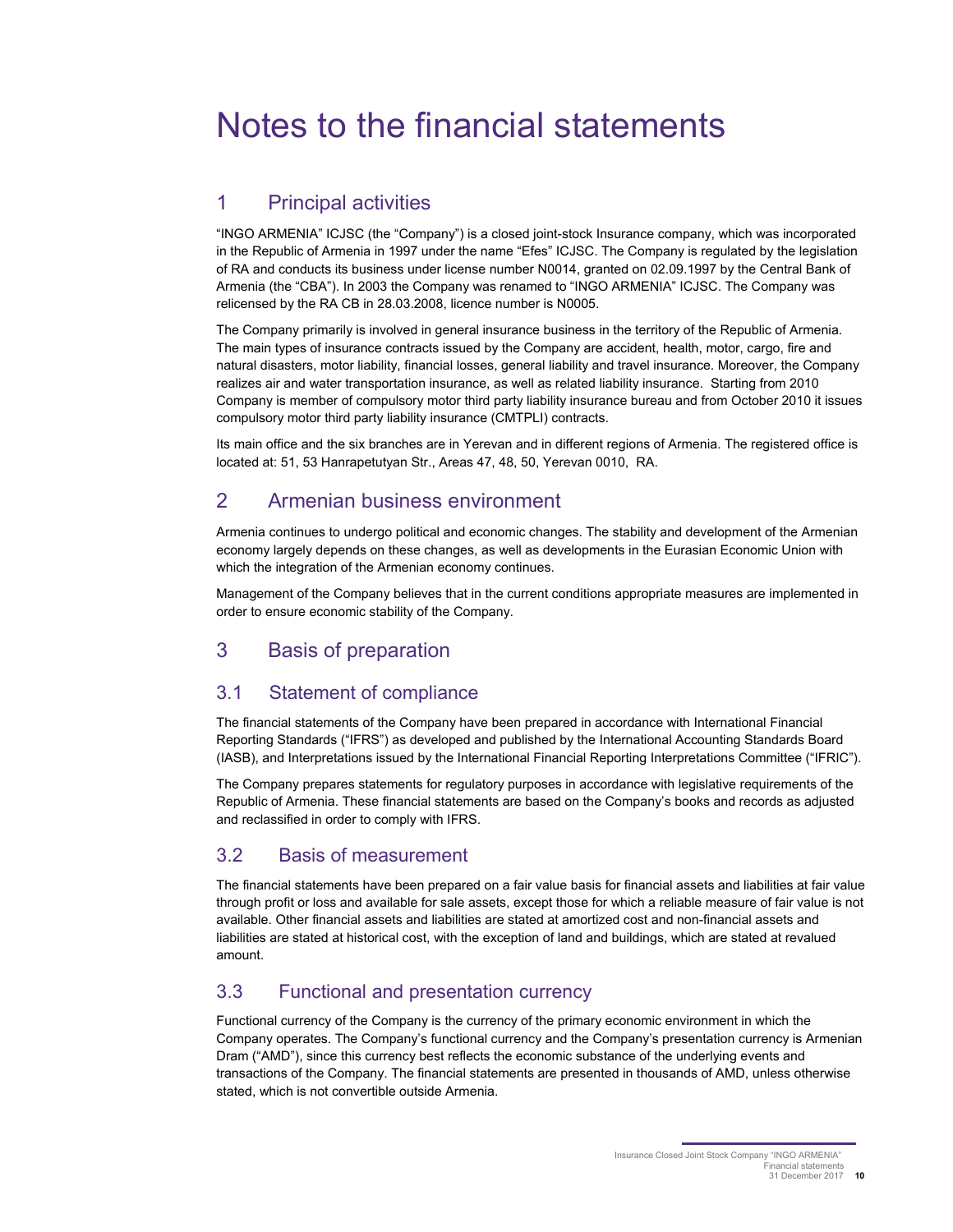## 3.4 Changes in accounting policies

The Company applied for the first time certain standards and amendments, which are effective for annual periods beginning on or after 1 January 2017. The Company has not early adopted any other standard, interpretation or amendment that has been issued but is not yet effective. Although the new standards and amendments described below and applied for the first time in 2017, did not have a material impact on the annual financial statements of the Company.

- Disclosure Initiative (Amendments to IAS 7)
- Recognition of Deferred Tax Assets for Unrealised Losses (Ammendments to IAS 12)
- Annual Improvements to IFRSs 2014-2016 Cycle –(Ammendments to IFRS 12)

### 3.5 Standards and interpretations not yet applied by the Company

At the date of authorization of these financial statements, certain new standards, amendments and interpretations to the existing Standards have been published but are not yet effective. The Company has not early adopted any of these pronouncements.

Management anticipates that all of the pronouncements will be adopted in the Company's accounting policy for the first period beginning after the effective date of the pronouncement.

Management does not anticipate a material impact on the Company's financial statements from these Amendments, they are presented below.

#### **Amendments to IFRS 4 Insurance Contracts**

Amendments to IFRS 4 "Insurance Contracts" were issued in September 2016, which will be effective for annual periods beginning on or after 1 January 2018. The amendments introduce two approaches to address the concerns about the differing effective dates of IFRS 9 "Financial Instruments" and the forthcoming new insurance contracts standard: the overlay approach and the deferral approach. The overlay approach provides an option for all issuers of insurance contracts to adjust profit or loss for eligible financial assets by removing any additional accounting volatility that may arise from applying IFRS 9 before the new insurance contracts standard. The deferral approach provides companies whose activities are predominantly related to insurance an optional temporary exemption from applying IFRS 9 until 1 January 2021. The Company expects to defer IFRS 9 until 1 January 2021.

#### **IFRS 9 Financial Instruments**

In July 2014, the IASB issued the final version of IFRS 9 Financial Instruments. IFRS 9 is effective for annual periods beginning on or after 1 January 2018, with early adoption permitted. It replaces IAS 39 Financial Instruments: Recognition and Measurement.

In October 2017, the IASB issued Prepayment Features with negative Compensation (Amendments to IRS 9), The amendments are effective for annual periods beginning on or after 1 January 2019, with early adoption permitted.

The Company will apply the standard from 1 January 2021 in accordance with the above-mentioned Amendments to IFRS 4 "Insurance Contracts".

#### **IFRS 17 Insurance contracts**

FRS 17 Insurance contracts was published on May 18, 2017 with the effective date of 1 January 2021 (retrospective application). IFRS 17 provides comprehensive guidance on accounting for insurance contracts and investment contracts with discretionary participation features. For non-life insurance contracts IFRS 17 introduces mandatory discounting of loss reserves as well as a risk adjustment for non-financial risk, for which confidence level equivalent disclosure will be required. Further, IFRS 17 will change the presentation of insurance contract revenue, as gross written premium will no longer be presented in the statement of comprehensive income. For long duration life insurance contracts IFRS 17 is expected to have a significant impact on actuarial modelling as granular cash flow projections and regular update of all assumptions will be required either resulting in P&L volatility or impacting 'contractual service margin', a separate component of the insurance liability representing unearned profits from in-force contracts. Further, IFRS 17 introduces different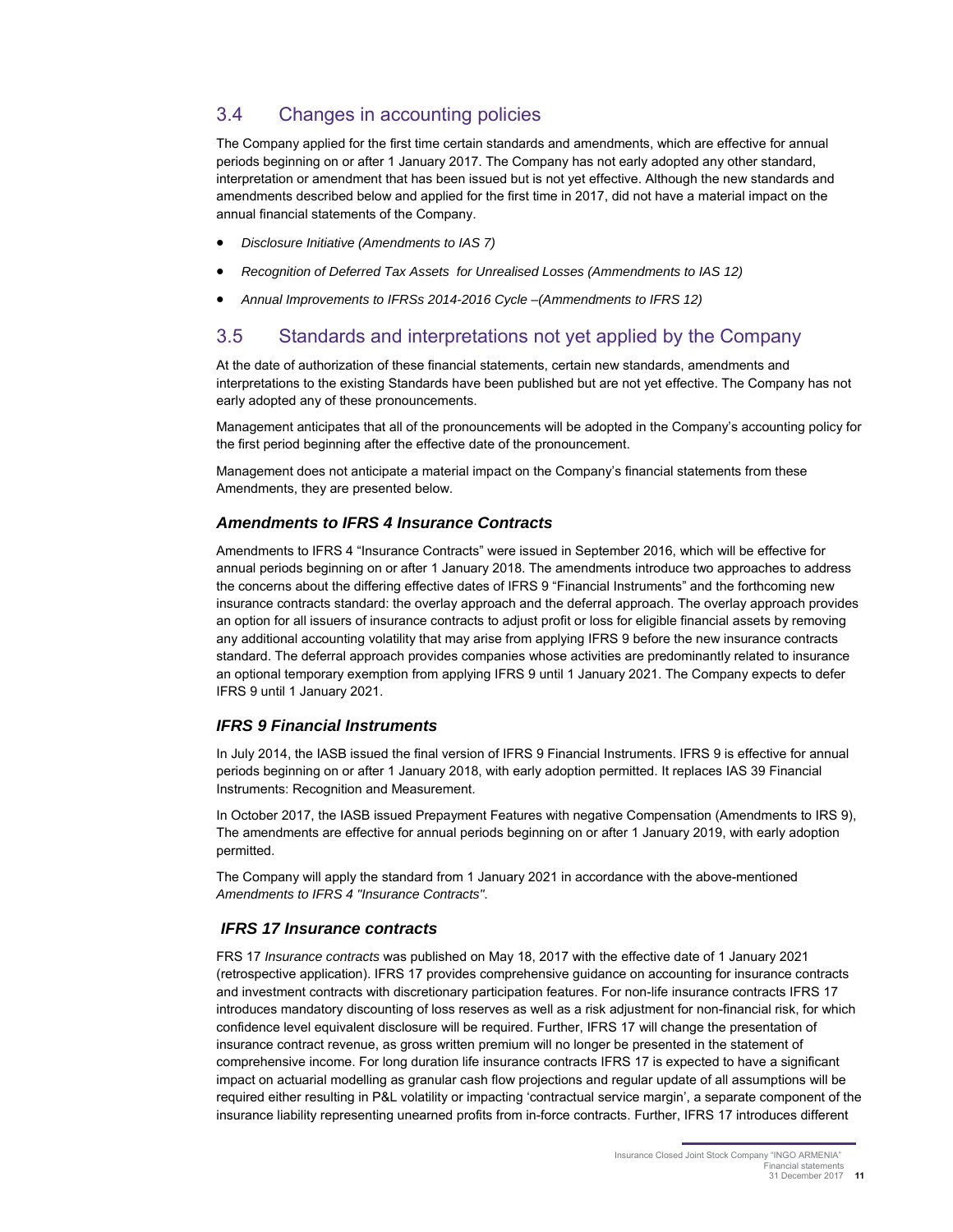measurement approaches for the insurance contract liabilities reflecting different extent of policyholder participation in investment or insurance entity performance (non-participating, indirect participating, direct participating).

The Company is currently assessing the impact of the application of both IFRS 17 and IFRS 9. As at the date of the publication of these financial statements it is not practicable to quantify the potential effect on the Company's financial statements at the time when these standards are adopted.

#### **IFRS 15 Revenue from Contracts with Customers**

IFRS 15 presents new requirements for the recognition of revenue, replacing IAS 18 Revenue, IAS 11 Construction Contracts, and several revenue-related Interpretations. The new standard establishes a controlbased revenue recognition model and provides additional guidance in many areas not covered in detail under existing IFRSs, including how to account for arrangements with multiple performance obligations, variable pricing, customer refund rights, supplier repurchase options, and other common complexities.

IFRS 15 is effective for reporting periods beginning on or after 1 January 2018. The Company's management has not yet assessed the impact of IFRS 15 on these financial statements.

#### **IFRS 16 Leases**

IFRS 16 presents new requirements and amendments to the accounting of leases. IFRS 16 will require lessees to account for leases 'on-balance sheet' by recognizing a 'right-of-use' asset and a lease liability.

IFRS 16 also:

- changes the definition of a lease;
- sets requirements on how to account for the asset and liability, including complexities such as nonlease elements, variable lease payments and option periods;
- provides exemptions for short-term leases and leases of low value assets;
- changes the accounting for sale and leaseback arrangements;
- largely retains IAS 17's approach to lessor accounting;
- introduces new disclosure requirements.

IFRS 16 is effective for annual periods beginning on or after 1 January 2019. Early application is permitted provided IFRS 15 Revenue from Contracts with Customers is also applied. The Company's management have not yet assessed the impact of IFRS 16 on these financial statements.

#### **Other standards**

The following amended standards and interpretations are not expected to have significant impact on the Company's financial statements.

- Annual Improvements to IFRSs 2014-2016 Cycle Amendments to IFRS 1 and IAS 28 (effective from 1 January 2018).
- IFRIC 22 Foreign Currency Transactions and Advance Consideration (effective from 1 January 2018).
- IFRIC 23 Uncertainty over Income Tax Treatments (effective from 1 January 2019).

## 4 Summary of significant accounting policies

The following significant accounting policies have been applied in the preparation of the financial statements. The accounting policies have been consistently applied.

### 4.1 Insurance contracts

Insurance contracts are those contracts under which the Company accepts significant insurance risk from another party (the policyholder) by agreeing to compensate the policyholders if a specified uncertain future event (the insured event) adversely affects the policyholders. Insurance risk is significant if, and only if, an insured event could cause an insurer to pay significant additional benefits in any scenario, excluding scenarios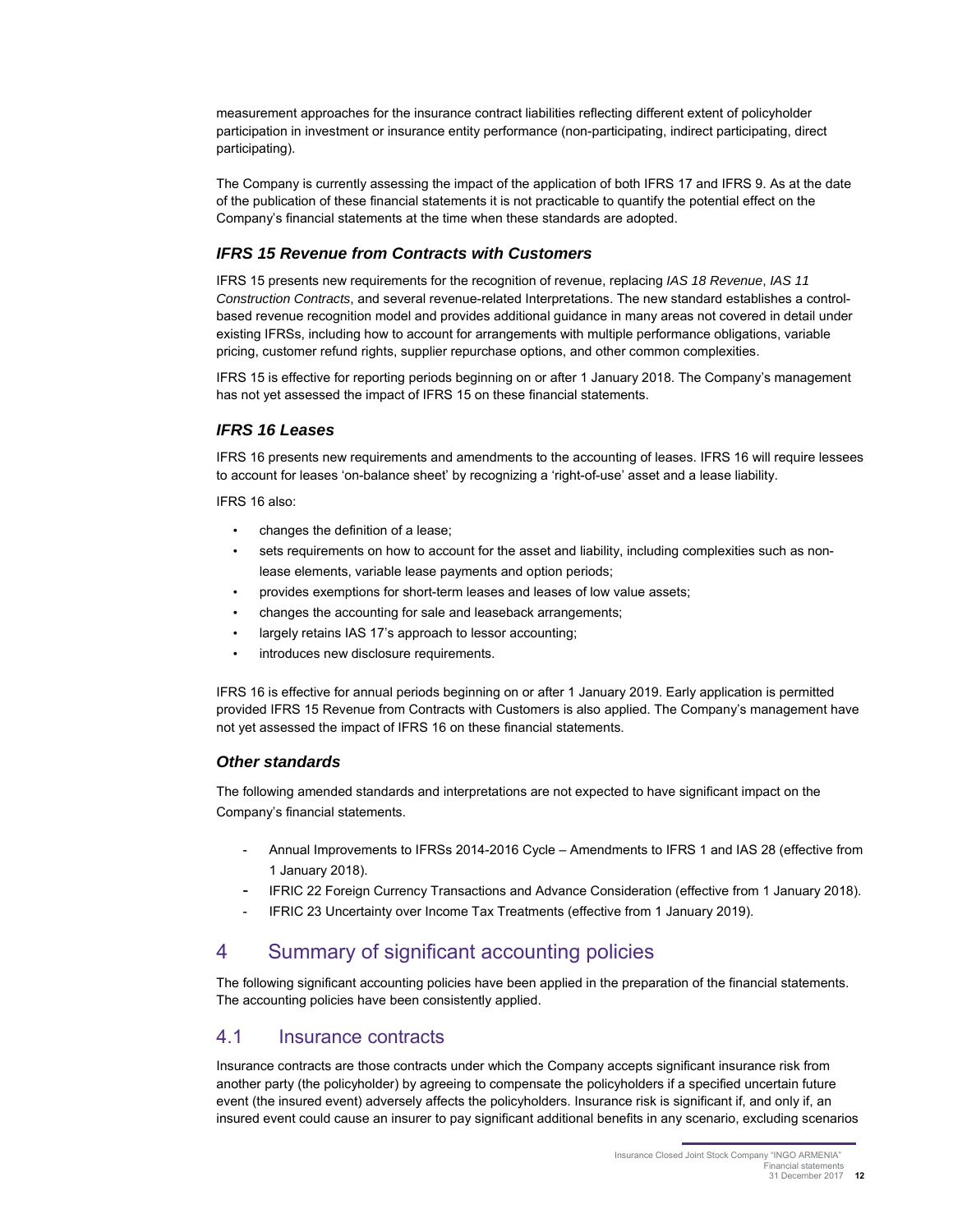that lack commercial substance. The additional benefits stated above refer to amounts that exceed those that would be payable if no insured event occurred.

Insurance contracts can also transfer financial risk. Financial risk is the risk of a possible future change in one or more of a specified interest rate, financial instrument price, commodity price, foreign exchange rate, index of price or rates, credit rating or credit index or other variable, provided in the case of a non-financial variable that the variable is not specific to a party to the contract.

Once the contract has been classified as an insurance contract, it remains an insurance contract for the remainder of its lifetime, even if the insurance risk reduces significantly during this period, unless all rights and obligations are extinguished or expire.

### 4.2 Recognition and measurement

#### Gross premiums written

Gross premiums written comprise the total premiums receivable for the whole period of cover provided by contracts entered into during the accounting period and are recognised on the date on which the policy commences.

Written premiums are stated gross of commissions payable to intermediaries and net of taxes and duties levied on premiums.

#### Provision for unearned premiums

Unearned premiums are those proportions of premiums written in a year that relate to periods of risk after the balance sheet date. The proportion attributable to subsequent periods is deferred as a provision for unearned premiums.

#### Written premiums ceded to reinsurers

Written premiums ceded to reinsurers comprise the total premiums payable for the whole cover provided by contracts entered into the period and are recognised on the date on which the policy is effective.

Unearned reinsurance premiums are those proportions of premiums written in a year that relate to periods of risk after the balance sheet date. The proportion attributable to subsequent periods is deferred as a reinsurers' share of change in the gross provision for unearned premiums.

#### Claims incurred

Claims incurred consist of claims paid to policyholders, changes in the valuation of the liabilities arising on policyholder contacts and internal and external claims handling expenses. Claims are recognized upon notification.

#### Reinsurer's share of claims incurred

Reinsurance claims are recognised when the related gross insurance claim is recognised according to the terms of the relevant contract.

#### Reinsurance commission income

Reinsurance commissions received or receivable which do not require the Company to render further service are recognised as revenue by the Company on the effective commencement or renewal dates of the related policies. However, when it is probable that the Company will be required to render further services during the life of the policy, the commission, or part thereof, is deferred and recognised as revenue over the period during which the services are provided.

#### Acquisition costs

Costs incurred in acquiring general insurance contracts are recognised in the period in which they are incurred. Acquisition costs include direct costs such as commission fees. A proportion of acquisition costs are deferred to a subsequent accounting period to match the deferral to a subsequent accounting period of the proportion of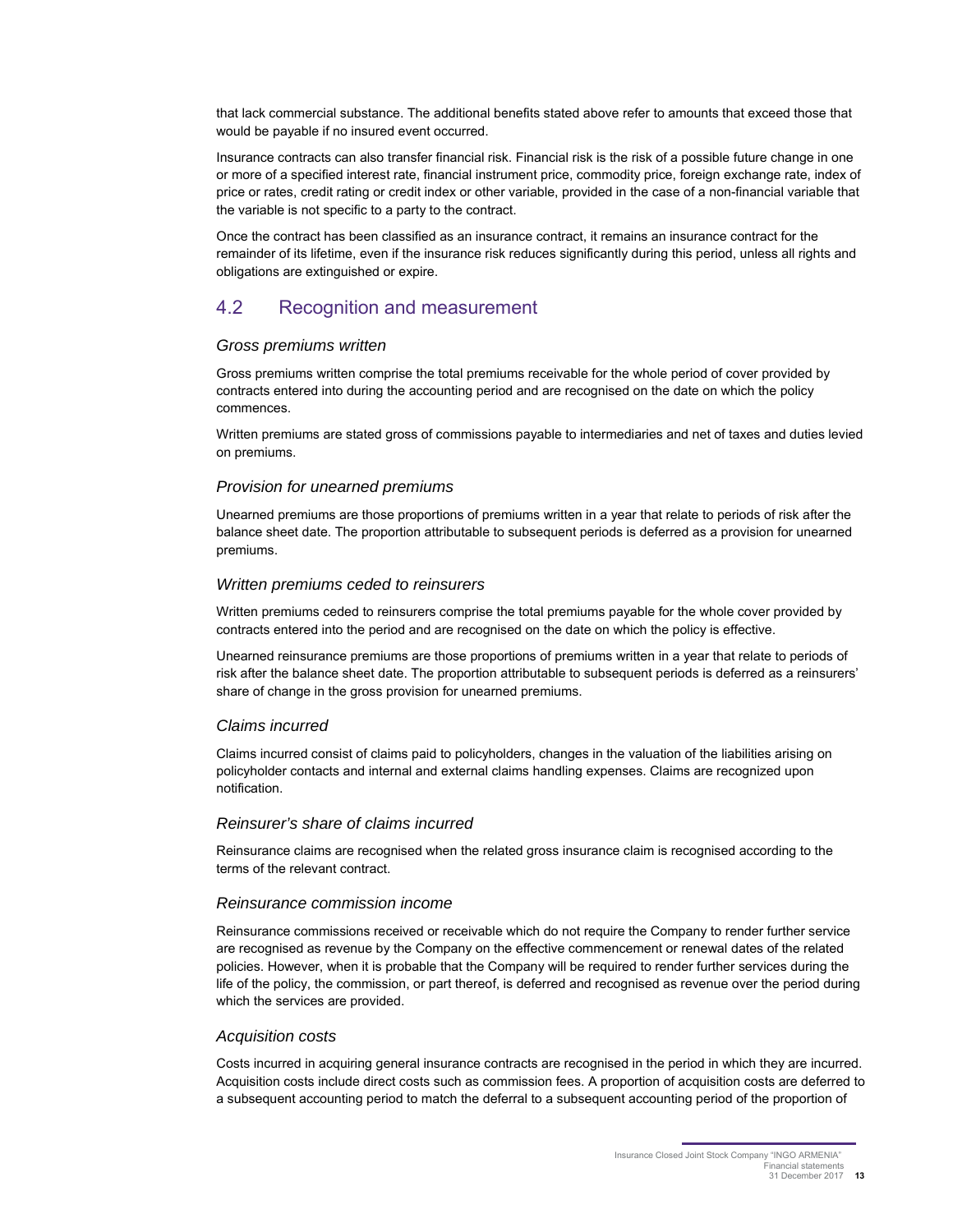the written premiums to which the acquisition costs relate. The deferral of acquisition costs is calculated by applying the ration of unearned premiums to written premiums.

#### Insurance contract liabilities

Insurance contract liabilities are recognised when contracts are entered into. These liabilities are known as the outstanding claims provision, which are based on the estimated ultimate cost of all claims incurred but not settled at the balance sheet date, whether reported or not, together with related claims handling costs and reduction for the expected value of subrogation and other recoveries. Delays can be experienced in the notification and settlement of certain types of claims, therefore the ultimate cost of these cannot be known with certainty at the balance sheet date. The liability is calculated at the reporting date using a range of standard actuarial claim projection techniques, based on empirical data and current assumptions that may include a margin for adverse deviation. The liability is not discounted for the time value of money. No provision for equalisation or catastrophe reserves is recognised. The liabilities are derecognised when the contractual obligations are fulfilled or when the contract is cancelled.

The provision for unearned premiums represents that parts of written premiums, that is estimated to be earned in subsequent periods.

Generally the reserve is released over the term of the contract and is recognised as premium income.

The Company assesses at the end of each reporting period whether its recognised insurance liabilities are adequate, using current estimates of future cash flows under its insurance contracts. If that assessment shows that the carrying amount of its insurance liabilities (less related deferred acquisition costs) is inadequate in the light of the estimated future cash flows, the entire deficiency shall be recognised in profit or loss.

#### **Reinsurance**

The Company cedes insurance risk in the normal course of business for all of its businesses. Reinsurance assets represent balances due from reinsurance companies.

Reinsurance assets are reviewed for impairment at each reporting date or more frequently when an indication of impairment arises during the reporting year. Impairment occurs when there is objective evidence as a result of an event that occurred after initial recognition of the reinsurance asset that the Company may not receive all outstanding amounts due under the terms of the contract and the event has a reliably measurable impact on the amounts that the Company will receive from the reinsurer. The impairment loss is recorded in statement of comprehensive income.

Reinsurance liabilities represent balances due to reinsurance companies. Amounts payable are estimated in a manner consistent with the related reinsurance contract. Premiums and claims are presented on a gross basis for both ceded and assumed reinsurance.

Reinsurance assets or liabilities are derecognised when the contractual rights are extinguished or when the contract is transferred to another party.

#### Insurance receivables and payables

The accounting for insurance receivables and payables is the same as the one for the financial instruments, described in the notes 4.8, 4.9 and 4.10.

#### 4.3 Recognition of income and expenses

The recognition criteria for income and expenses other than those related to insurance contracts are presented below:

#### Investment income

Investment income consists of dividends, interest income, movements in amortised cost on debt securities and other loans and receivables.

Interest income is recognised in the statement of comprehensive income as it accrues and is calculated by using the effective interest rate method.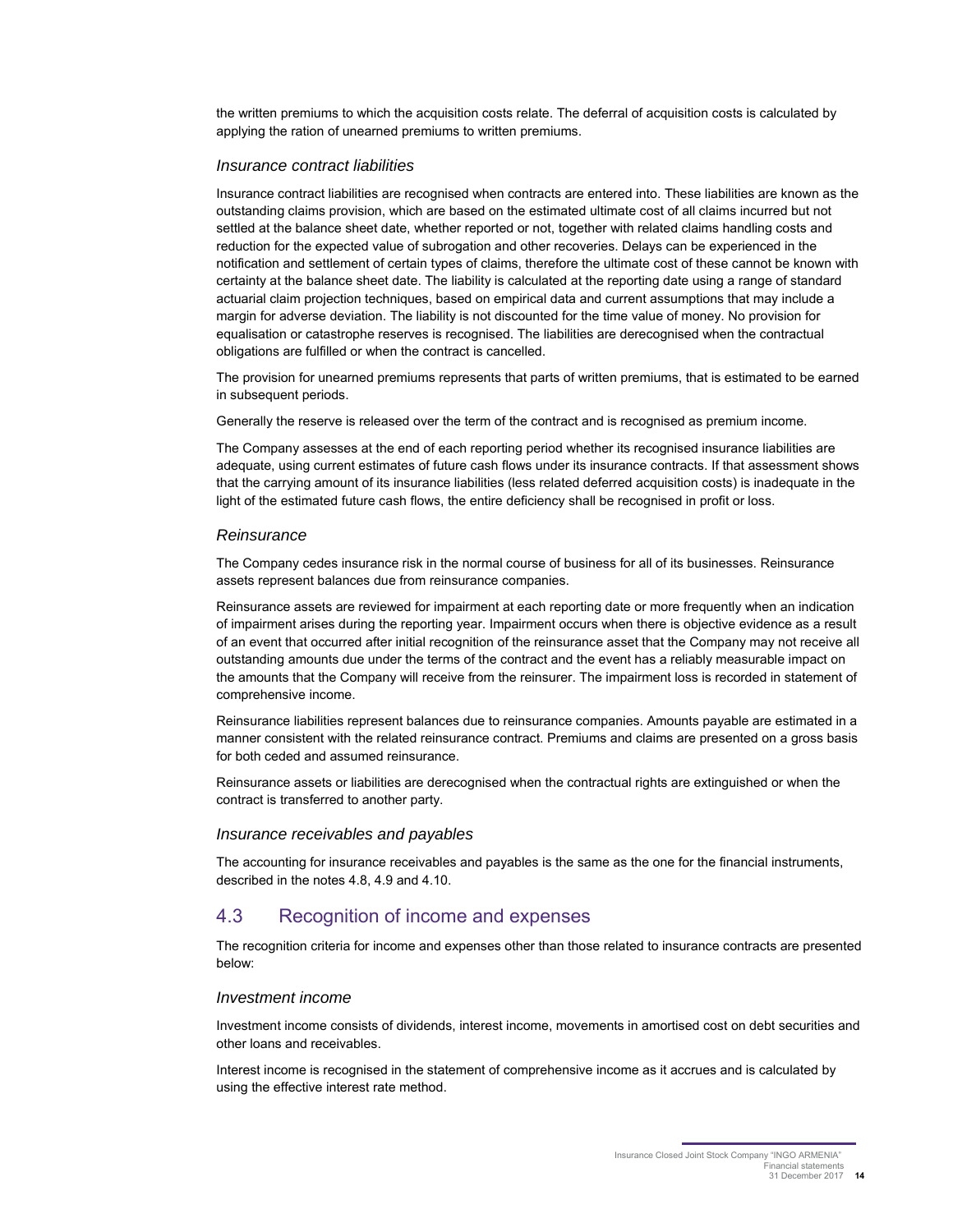#### Gains less losses on investments

Net gains and losses on investments recorded in the statement of comprehensive income include gains and losses on financial assets and investment properties. Gains and losses on the sale of investments are calculated as the difference between net sales proceeds and the original or amortised cost and are recorded on occurrence of the sale transaction.

#### Net trading income

Net trading income comprises gains less losses related to trading assets and liabilities, and includes all realized and unrealized fair value changes, interest, dividends and foreign exchange differences related to trading assets and liabilities. Net trading income also includes gains less losses from trading in foreign currencies.

#### Finance cost

Interest paid is recognised in the statement of comprehensive income as it accrues and is calculated by using the effective interest rate method. Accrued interest is included within the carrying value of the interest bearing financial liability.

### 4.4 Foreign currency translation

Transactions in foreign currencies are initially recorded in the functional currency rate ruling at the date of the transactions. Gains and losses resulting from the translation of trading assets are recognised in the statement of comprehensive income in net trading income, while gains less losses resulting from translation of nontrading assets are recognized in the statement of comprehensive income in other income or other expense. Monetary assets and liabilities denominated in foreign currencies are retranslated at the functional currency rate of exchange ruling at the balance sheet date.

Changes in the fair value of monetary securities denominated in foreign currency classified as available for sale are analysed between translation differences resulting from changes in the amortised cost of the security and other changes in the carrying amount of the security. Translation differences related to changes in the amortised cost are recognised in profit or loss, and other changes in the carrying amount are recognised in equity.

Non-monetary items that are measured in terms of historical cost in a foreign currency are translated using the exchange rates as the dates of the initial transactions. Non-monetary items measured at fair value in a foreign currency are translated using the exchange rates at the date when the fair value was determined. Translation differences on non-monetary items, such as equities held at fair value through profit or loss, are reported as part of the fair value gain or loss. Translation differences on non-monetary items, such as equities classified as available-for-sale financial assets, are included in the fair value reserve in equity.

Differences between the contractual exchange rate of a certain transaction and the prevailing average exchange rate on the date of the transaction are included in gains less losses from trading in foreign currencies in net trading income.

The exchange rates at year-end used by the Company in the preparation of the financial statements are as follows

|                 | 31 December 2017 | <b>December 31 2016</b> |  |
|-----------------|------------------|-------------------------|--|
| AMD/1 US Dollar | 484.10           | 483.94                  |  |
| AMD/1 EUR       | 580.10           | 512.20                  |  |

## 4.5 Taxation

Income tax on the profit for the year comprises current and deferred tax. Income tax is recognized in the statement of profit or loss and other comprehensive income except to the extent that it relates to items recognized directly in equity, in which case it is recognized in equity.

Current tax is the expected tax payable on the taxable income for the year, using tax rates enacted or substantially enacted at the balance sheet date, and any adjustment to tax payable in respect of previous years. In the case when financial statements are authorized for issue before appropriate tax returns are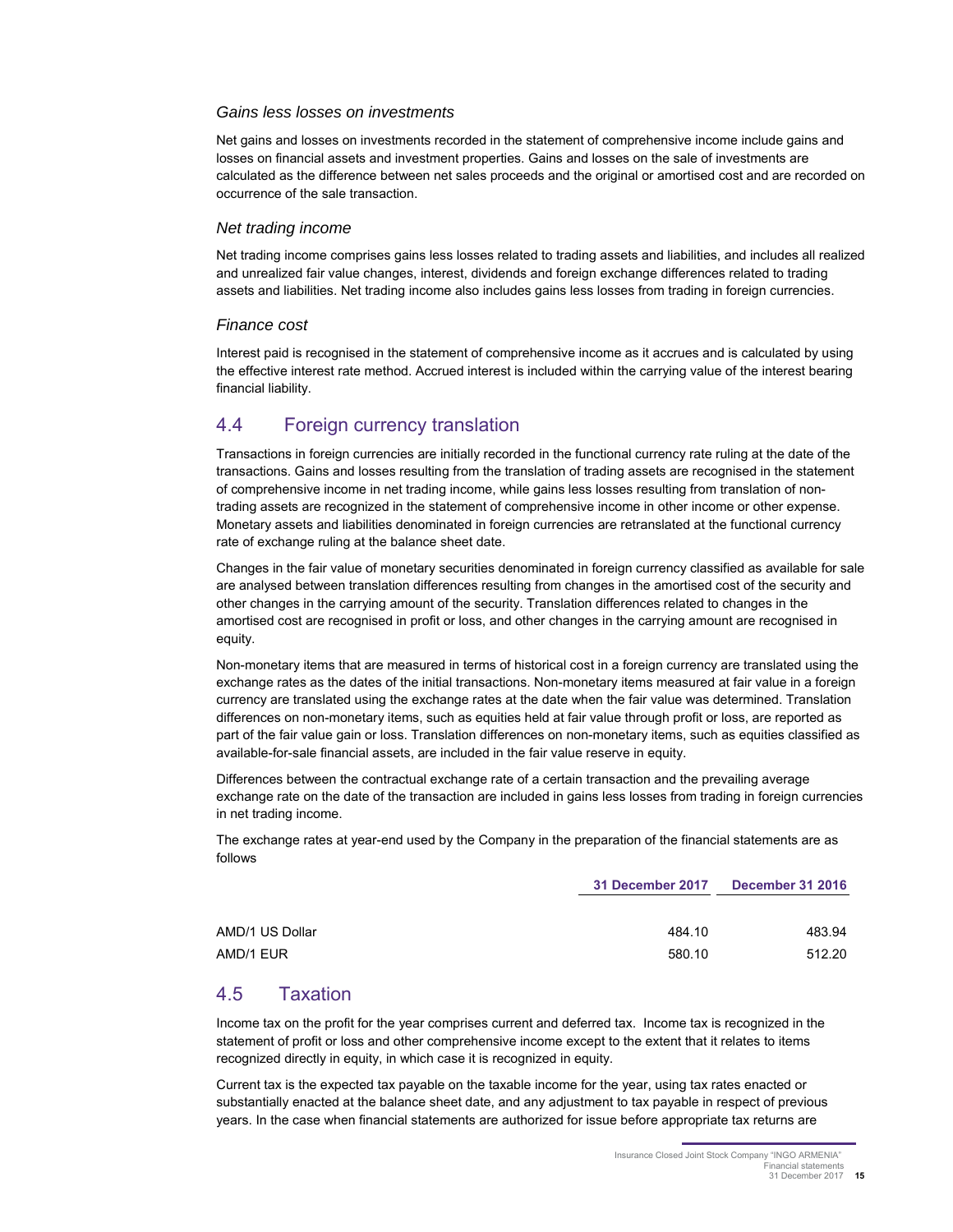submitted, taxable profits or losses are based on estimates. Tax authorities might have more stringent position in interpreting tax legislation and in reviewing tax calculations. As a result tax authorities might claim additional taxes for those transactions, for which they did not claim previously. As a result significant additional taxes, fines and penalties could arise. Tax review can include 3 calendar years immediately preceding the year of a review. In certain circumstances tax review can include even more periods.

Deferred tax assets and liabilities are calculated in respect of temporary differences using the liability method. Deferred income taxes are provided for all temporary differences arising between the tax bases of assets and liabilities and their carrying values for financial reporting purposes, except where the deferred income tax arises from the initial recognition of goodwill or of an asset or liability in a transaction that is not a business combination and, at the time of the transaction, affects neither the accounting profit nor taxable profit or loss.

A deferred tax asset is recorded only to the extent that it is probable that taxable profit will be available against which the deductible temporary differences can be utilized. Deferred tax assets and liabilities are measured at tax rates that are expected to apply to the period when the asset is realized or the liability is settled, based on tax rates that have been enacted or substantively enacted at the balance sheet date.

Deferred income tax is provided on temporary differences arising on investments in subsidiaries, associates and joint ventures, except where the timing of the reversal of the temporary difference can be controlled and it is probable that the temporary difference will not reverse in the foreseeable future.

The Republic of Armenia also has various operating taxes, which are assessed on the Company's activities. These taxes are included as a component of other expenses in the statement of profit or loss and other comprehensive income.

#### 4.6 Cash and cash equivalents

Cash and cash equivalents comprise cash on hand and on demand or less than 90 days amounts due from financial institutions.

Cash and cash equivalents are carried at amortised cost.

## 4.7 Amounts due from other financial institutions

In the normal course of business, the Company maintains advances or deposits for various periods of time with banks. Those that do not have fixed maturities are carried at amortized cost based on maturities estimated by management. Amounts due from other financial institutions are carried net of any allowance for impairment losses.

## 4.8 Financial instruments

The Company recognizes financial assets and liabilities on its balance sheet when it becomes a party to the contractual obligation of the instrument. Regular way purchases and sales of financial assets and liabilities are recognised using settlement date accounting. Regular way purchases of financial instruments that will be subsequently measured at fair value between trade date and settlement date are accounted for in the same way as for acquired instruments.

When financial assets and liabilities are recognised initially, they are measured at fair value, plus, in the case of investments not at fair value through profit or loss, directly attributable transaction costs.

After initial recognition all financial liabilities, other than liabilities at fair value through profit or loss (including held for trading) are measured at amortized cost using effective interest method. After initial recognition financial liabilities at fair value through profit or loss are measured at fair value.

The Company classified its financial assets into the following categories:

- held-to-maturity investments,
- loans and recievables,
- available-for-sale financial instruments.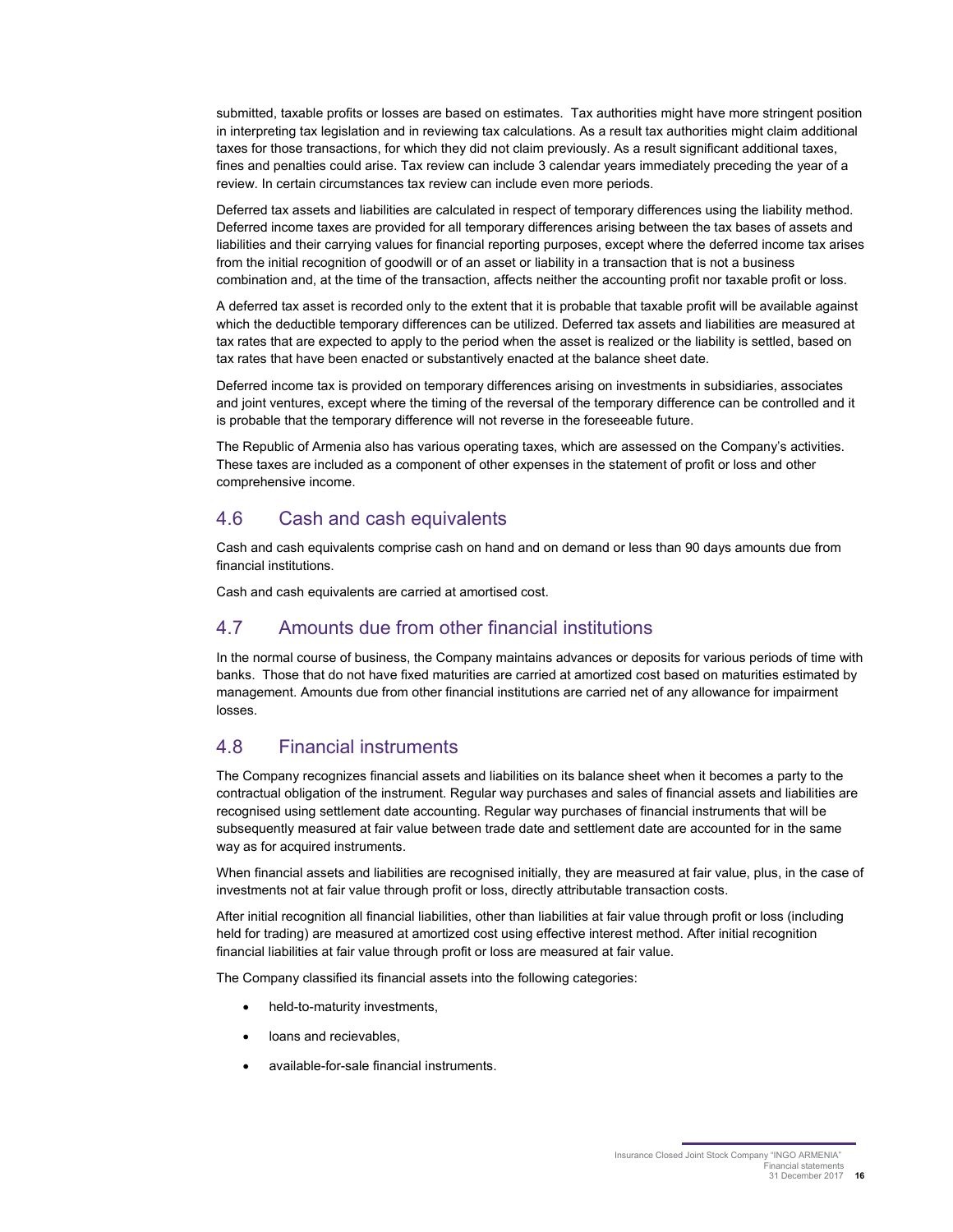The classification of investments between the categories is determined at acquisition based on the guidelines established by the management. The Company determines the classification of its financial assets after initial recognition and, where allowed and appropriate, re-evaluates this designation after each financial year-end.

#### Held-to-maturity investments

Held-to-maturity investments are financial assets with fixed or determinable payments and fixed maturities that the Company's management has the positive intention and ability to hold to maturity. Were the Company to sell other than insignificant amount of held-to-maturity assets not close to their maturity, the entire category would be reclassified as available-for-sale. Held-to-maturity investments are carried at amortized cost using the effective interest rate method, less any allowance for impairment.

#### Loans and receivables

Loans and receivables are financial assets with fixed or determinable payments, which arise when the Company provides money directly to a debtor with no intention of trading the receivable.

Loans granted by the Company with fixed maturities are initially recognized at fair value plus related transaction costs. Where the fair value of consideration given does not equal the fair value of the loan, for example where the loan is issued at lower than market rates, the difference between the fair value of consideration given and the fair value of the loan is recognized as a loss on initial recognition of the loan and included in the statement of profit or loss and other comprehensive income as losses on origination of assets. Subsequently, the loan carrying value is measured using the effective interest method. Loans to customers that do not have fixed maturities are accounted for under the effective interest method based on expected maturity. Loans are carried net of any allowance for impairment losses.

#### Available-for-sale financial instruments

Investments available for sale represent debt and equity investments that are intended to be held for an indefinite period of time, which may be sold in response to needs for liquidity or changes in interest rates, exchange rates or equity prices. After initial recognition available-for sale financial assets are measured at fair value with gains or losses being recognised as a separate component of equity until the investment is derecognised or until the investment is determined to be impaired at which time the cumulative gain or loss previously reported in equity is included in the statement of income. However, interest calculated using the effective interest method is recognised in the statement of income. Dividends on available-for-sale equity instruments are recognised in profit or loss when the Company's right to receive payment is established.

The fair value of investments that are actively traded in organised financial markets is determined by reference to quoted market bid prices at the close of business on the balance sheet date. For investments where there is no active market, fair value is determined using valuation techniques. Such techniques include using recent arm's length market transactions, reference to the current market value of another instrument, which is substantially the same, and discounted cash flow analysis. Otherwise the investments are stated at cost less any allowance for impairment.

## 4.9 Impairment of financial assets

The Company assesses at each balance sheet date whether a financial asset or group of financial assets is impaired.

#### Assets carried at amortized cost

A financial asset or a group of financial assets is impaired and impairment losses are incurred only if there is objective evidence of impairment as a result of one or more events that occurred after the initial recognition of the asset ("loss event") and that loss event (or events) has an impact on the estimated future cash flows of the financial asset or group of financial assets that can be reliably estimated.

The Company first assesses whether objective evidence of impairment exists individually for financial assets that are individually significant, and individually or collectively for financial assets that are not individually significant. If it is determined that no objective evidence of impairment exists for an individually assessed financial asset, whether significant or not, the asset is included in a group of financial assets with similar credit risk characteristics and that group of financial assets is collectively assessed for impairment. Assets that are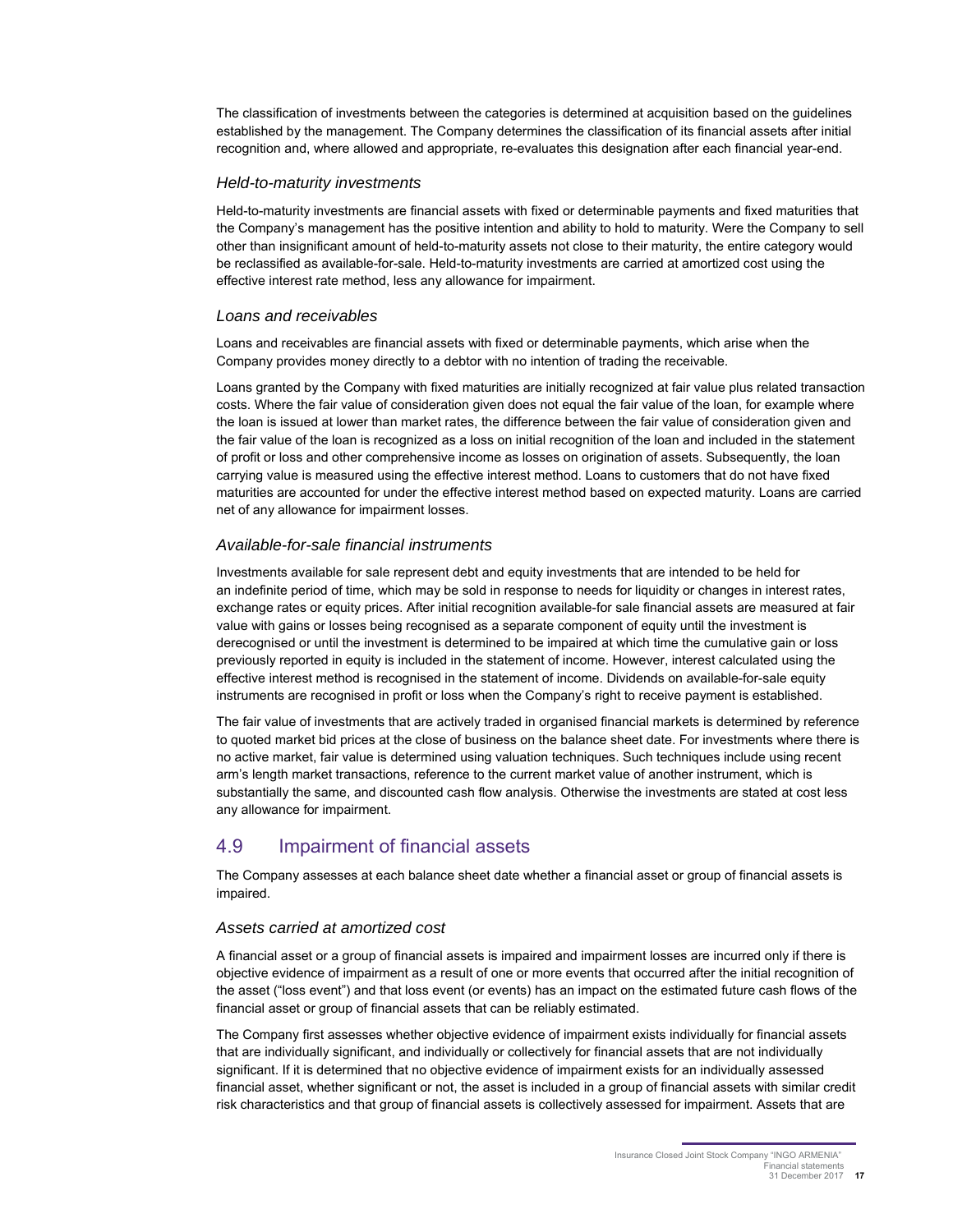individually assessed for impairment and for which an impairment loss is or continues to be recognised are not included in a collective assessment of impairment.

If there is objective evidence that an impairment loss on financial assets carried at amortised cost has been incurred, the amount of the loss is measured as the difference between the asset's carrying amount and the present value of estimated future cash flows (excluding future credit losses that have not been incurred) discounted at the financial asset's original effective interest rate (i.e. the effective interest rate computed at initial recognition). The carrying amount of the asset shall be reduced through use of an allowance account. The amount of the loss shall be recognised in the statement of income.

If, in subsequent period, the amount of the impairment loss decreases and that decrease can be related objectively to an event occurring after the impairment was recognized, the previously recognized impairment loss is reversed. Any subsequent reversal of an impairment loss is recognized in the statement of comprehensive income, to the extent that the carrying value of the asset does not exceed its amortised cost at the reversal date.

Impairment allowances of financial assets have been established in the financial statements on the basis of existing economic conditions. The Company is not able to predict how conditions may change in Armenia, and what impact these changes may have on the adequacy of the impairment allowance of financial assets in future periods.

#### Available-for-sale financial assets

If an available-for-sale asset is impaired, an amount comprising the difference between its cost (net of any principal payment and amortization) and its current fair value, less any impairment loss previously recognised in the statement of income, is transferred from equity to the statement of income.

Reversals of impairment in respect of equity instruments classified as available-for-sale are not recognised in the statement of income but accounted for in other comprehensive income in a separate component of equity. Reversals of impairment losses on debt instruments are reversed through the statement of profit or loss and other comprehensive income if the increase in fair value of the instrument can be objectively related to an event occurring after the impairment loss was recognised in profit or loss.

## 4.10 Derecognition of financial assets and liabilities

#### Financial assets

A financial asset (or, where applicable a part of a financial asset or part of a group of similar financial assets) is derecognised where:

- the rights to receive cash flows from the asset have expired;
- the Company has transferred its rights to receive cash flows from the asset, or retained the right to receive cash flows from the asset, but has assumed an obligation to pay them in full without material delay to a third party under a 'pass-through' arrangement; and
- the Company either (a) has transferred substantially all the risks and rewards of the asset, or (b) has neither transferred nor retained substantially all the risks and rewards of the asset, but has transferred control of the asset.

Where the Company has transferred its rights to receive cash flows from an asset and has neither transferred nor retained substantially all the risks and rewards of the asset nor transferred control of the asset, the asset is recognised to the extent of the Company's continuing involvement in the asset. Continuing involvement that takes the form of a guarantee over the transferred asset is measured at the lower of the original carrying amount of the asset and the maximum amount of consideration that the Company could be required to repay.

Where continuing involvement takes the form of a written and/or purchased option (including a cash-settled option or similar provision) on the transferred asset, the extent of the Company's continuing involvement is the amount of the transferred asset that the Company may repurchase, except that in the case of a written put option (including a cash-settled option or similar provision) on an asset measured at fair value, the extent of the Company's continuing involvement is limited to the lower of the fair value of the transferred asset and the option exercise price.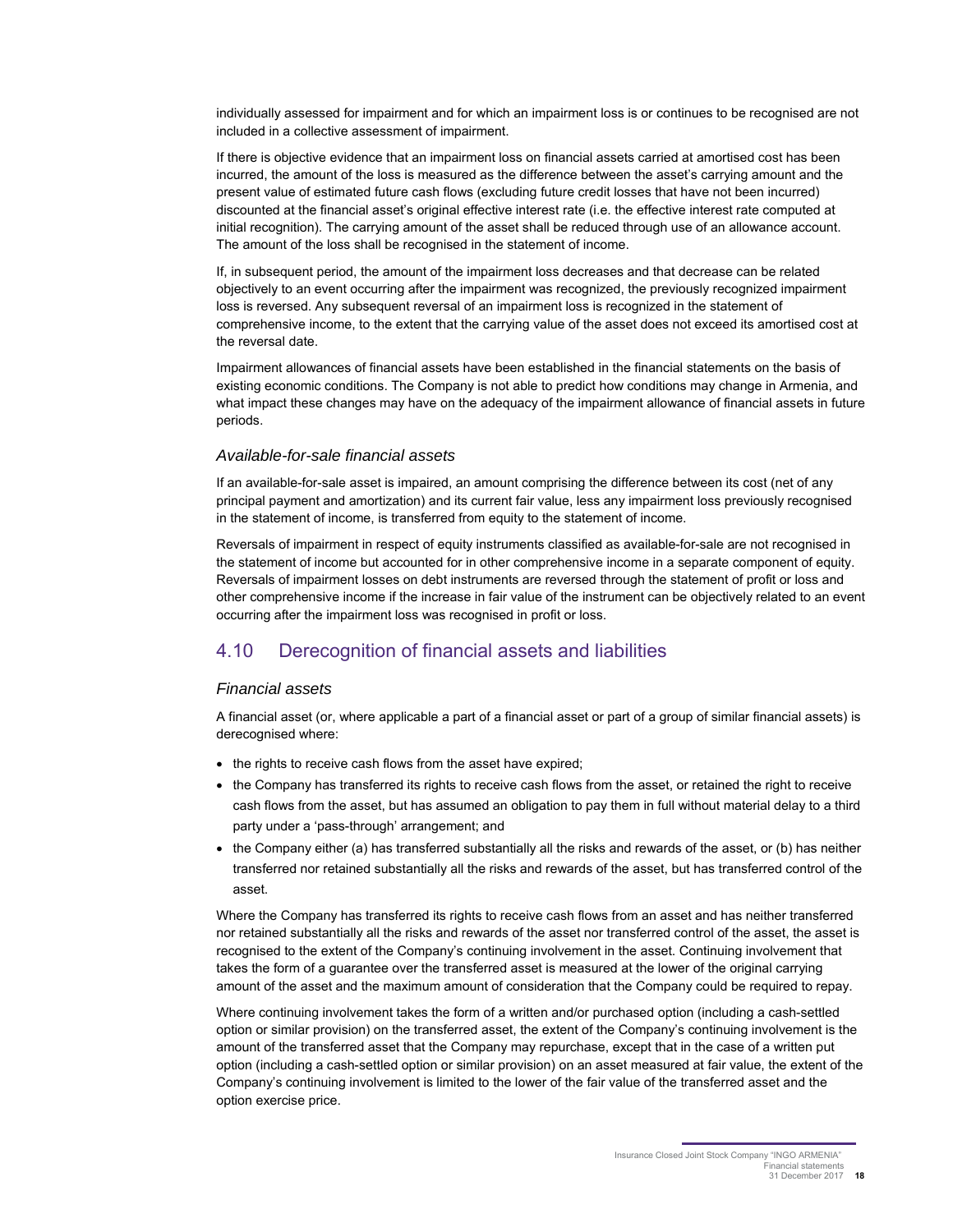#### Financial liabilities

A financial liability is derecognised when the obligation under the liability is discharged or cancelled or expires.

Where an existing financial liability is replaced by another from the same lender on substantially different terms, or the terms of an existing liability are substantially modified, such an exchange or modification is treated as a derecognition of the original liability and the recognition of a new liability, and the difference in the respective carrying amounts is recognised in the statement of profit or loss and other comprehensive income.

### 4.11 Repurchase and reverse repurchase agreements

Sale and repurchase agreements ("repos") are treated as secured financing transactions. Securities sold under sale and repurchase agreements are retained in the statement of financial position and, in case the transferee has the right by contract or custom to sell or repledge them, reclassified as securities pledged under sale and repurchase agreements and faced as the separate balance sheet item. The corresponding liability is presented within amounts due to financial institutions or customers.

Securities purchased under agreements to resell ("reverse repo") are recorded as amounts due from other financial institutions or loans and advances to customers as appropriate and are not recognized in the statement of financial position. The difference between sale and repurchase price is treated as interest and accrued over the life of repo agreements using the effective yield method.

If assets purchased under an agreement to resell are sold to third parties, the obligation to return the securities is recorded as a trading liability and measured at fair value.

## 4.12 Property, plant and equipment

Property, plant and equipment ("PPE") are recorded at historical cost less accumulated depreciation. The Company's buildings are stated at fair value less accumulated depreciation. The Company's land is stated at fair value. If the recoverable value of PPE is lower than its carrying amount, due to circumstances not considered to be temporary, the respective asset is written down to its recoverable value. The land is accounted at fair value and has infinite useful life, and therefore is not depreciated. Depreciation is calculated using the straight-line method based on the estimated useful life of the asset. The following depreciation rates have been applied:

|                    | <b>Useful life</b><br>(years) | Rate<br>(%) |
|--------------------|-------------------------------|-------------|
| <b>Buildings</b>   | 50                            | 2           |
| Computers          | 5                             | 20          |
| Vehicles           | 5                             | 20          |
| Other fixed assets | 5                             | 20          |

Leasehold improvements are capitalized and depreciated over the shorter of the lease term and their useful lives on a straight-line basis. Assets under the course of construction are accounted based on actual expenditures less any impairment losses. Upon completion of construction assets are transferred to property plant and equipment and accounted at their carrying amounts. Assets under the course of construction are not depreciated until they are ready for usage.

Repairs and maintenance are charged to the statement of profit or loss and other comprehensive income during the period in which they are incurred. The cost of major renovations is included in the carrying amount of the asset when it is incurred and when it satisfies the criteria for asset recognition. Major renovations are depreciated over the remaining useful life of the related asset.

Gains and losses on disposals are determined by comparing proceeds with carrying amount and are included in operating profit.

Land and buildings are revalued on a regular basis approximately after 1-2 years. The frequency of revaluation depends on changes in fair value of assets. In case of significant divergences between fair value of revalued assets and their carrying amounts further revaluation is conducted. Revaluation is conducted for the whole class of property, plant and equipment.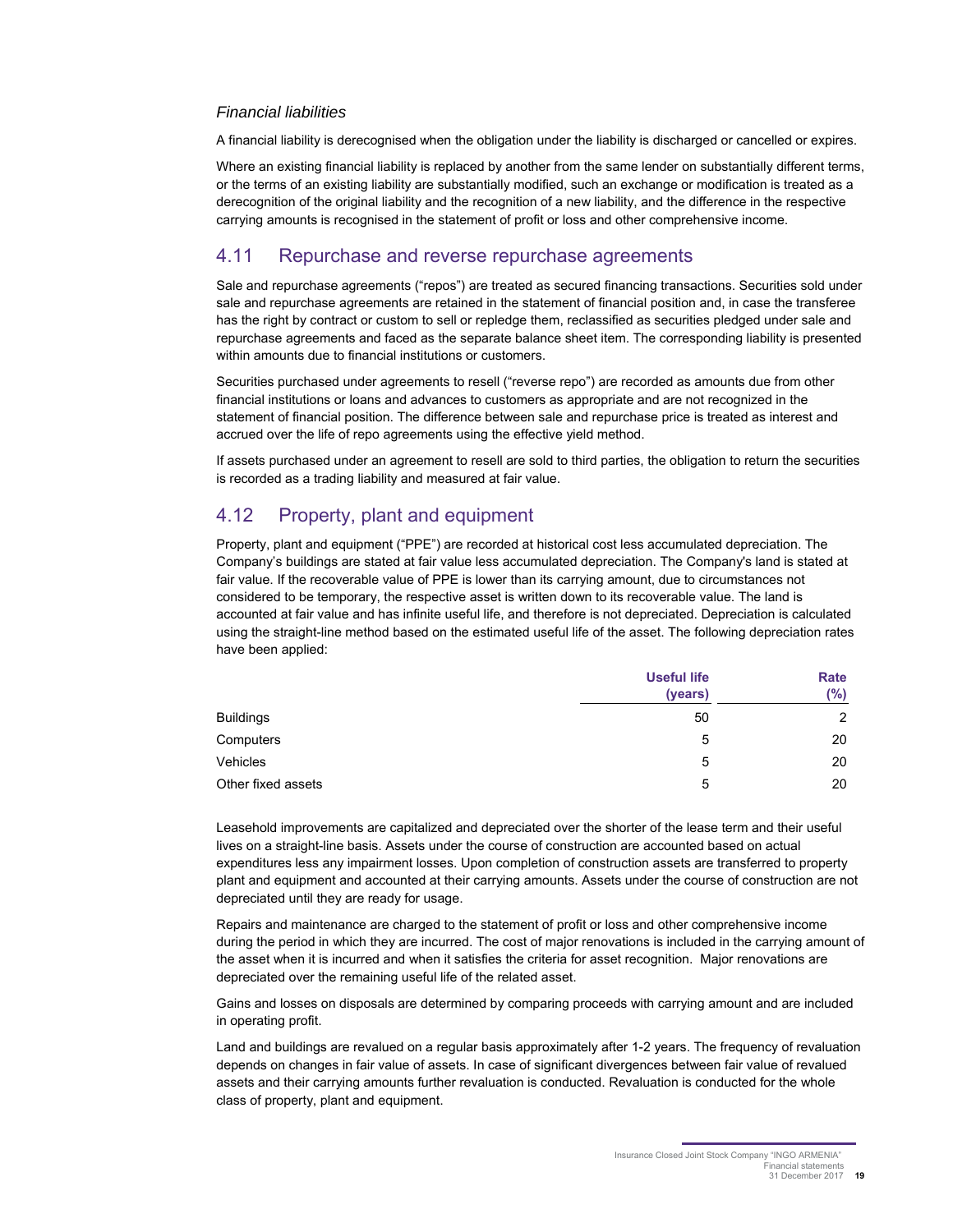Any revaluation surplus is credited to the revaluation reserve for property and equipment included in the revaluation reserve for property and equipment in equity section of the balance sheet, except to the extent that it reverses a revaluation decrease of the same asset previously recognised in the statement of income, in which case the increase is recognised in the statement of income. A revaluation deficit is recognised in the statement of income, except that a deficit directly offsetting a previous surplus on the same asset is directly offset against the surplus in the revaluation reserve for property and equipment.

In case of sale or write-off of fixed assets the balance relating to revaluation reserve of that fixed assets is totally transferred to retained earnings.

### 4.13 Intangible assets

Intangible assets include computer software, licences and other (add or delete if necessary).

Intangible assets acquired separately are measured on initial recognition at cost. Following initial recognition, intangible assets are carried at cost less any accumulated amortisation and any accumulated impairment losses. The useful lives of intangible assets are assessed to be either finite or indefinite. Intangible assets with finite lives are amortised on a straight-line basis over the useful economic lives and assessed for impairment whenever there is an indication that the intangible asset may be impaired. Amortisation periods and methods for intangible assets with finite useful lives are reviewed at least at each financial year-end.

Costs associated with maintaining computer software programmes are recorded as an expense as incurred.

#### 4.14 Leases

#### Operating - Company as lessee

Leases of assets under which the risks and rewards of ownership are effectively retained by the lessor are classified as operating leases. Lease payments under an operating lease are recognised as expenses in the profit or loss and comprehensive income on a straight-line basis over the lease term and included into other operating expenses.

### 4.15 Borrowings

Borrowings, which include amounts due to banks are initially recognised at the fair value of the consideration received less directly attributable transaction costs. After initial recognition, borrowings are subsequently measured at amortised cost using the effective interest method. Gains and losses are recognised in the statement of profit or loss and other comprehensive income when the liabilities are derecognised as well as through the amortisation process.

Borrowings that are directly related to the acquisition, construction or production of a qualifying asset are included in the value of these assets, according to the requirements IAS 23 Borrowing Costs.

#### 4.16 Grants

Grants relating to the assets are included in other liabilities and are credited to the income statement on a straight line basis over the expected lives of the related assets.

### 4.17 Provisions

Provisions are recognised when the Company has a present legal or constructive obligation as a result of past events, and it is probable that an outflow of resources embodying economic benefits will be required to settle the obligation and a reliable estimate of the amount of obligation can be made.

### 4.18 Equity

#### Share capital

Ordinary shares are classified as equity. External costs directly attributable to the issue of new shares, other than on a business combination, are shown as a deduction from the proceeds in equity. Any excess of the fair value of consideration received over the par value of shares issued is recognised as additional paid-in capital.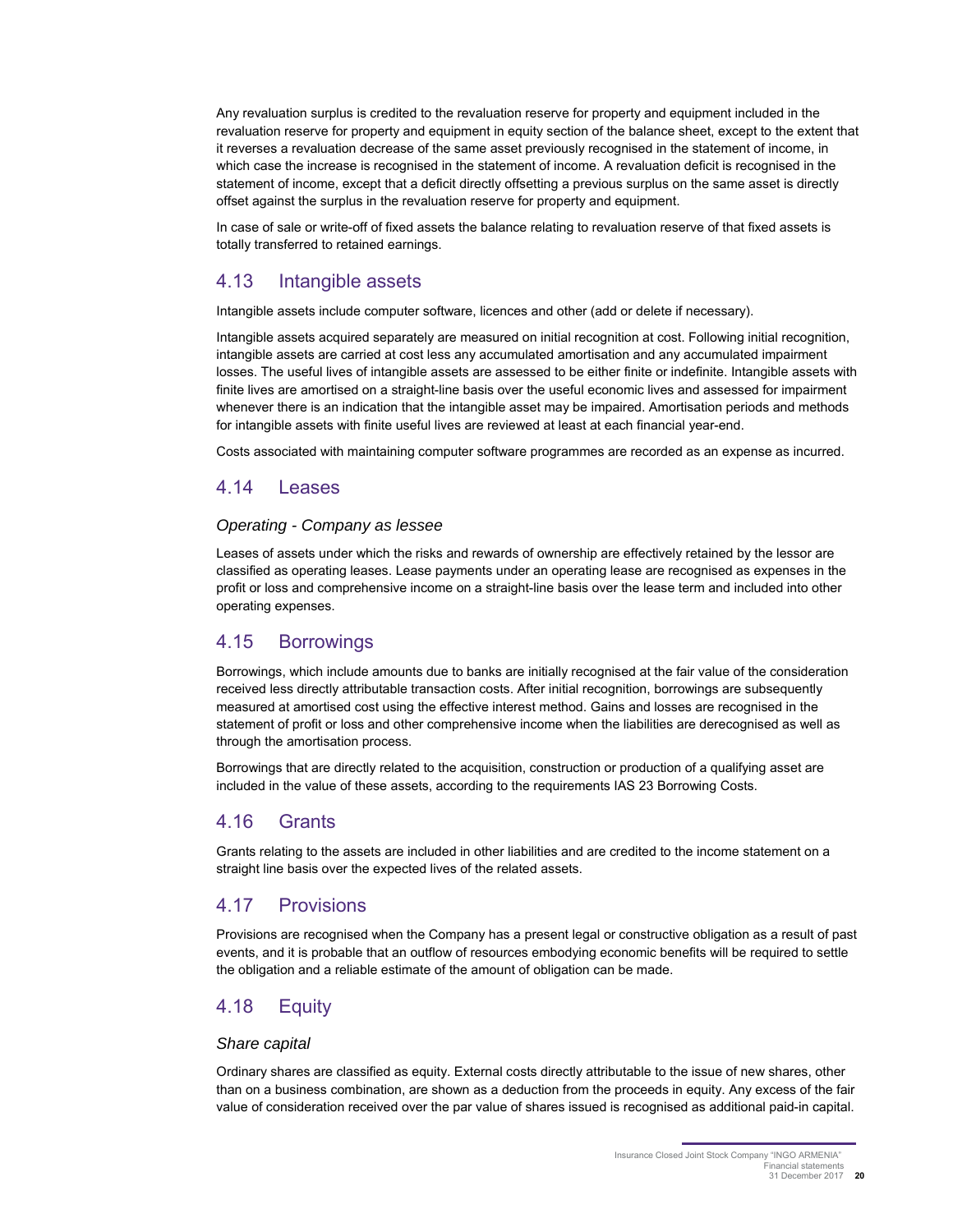#### Retained earnings

Include retained earnings of current and previous periods.

#### **Dividends**

Dividends are recognised as a liability and deducted from equity at the balance sheet date only if they are declared before or on the balance sheet date. Dividends are disclosed when they are proposed before the balance sheet date or proposed or declared after the balance sheet date but before the financial statements are authorised for issue.

#### Property revaluation surplus

The property revaluation surplus is used to record increases in the fair value of land and buildings and decreases to the extent that such decrease relates to an increase on the same asset previously recognised in equity.

#### Revaluation reserve for available-for-sale securities

This reserve records fair value changes in available-for-sale-investments.

### 4.19 Offsetting

Financial assets and liabilities, and income and expenses, are offset and the net amount reported in the balance sheet when there is a legally enforceable right to set off the recognised amounts and there is an intention to settle on a net basis, or realise the asset and settle the liability simultaneously.

Income and expenses are presented on a net basis only when permitted under IFRS, or for gains and losses arising from a group of similar transactions such as in the Company's trading activity.

## 5 Critical accounting estimates and judgements

The preparation of financial statements in conformity with IFRS requires management to make judgments, estimates and assumptions that affect the application of policies and the reported amounts of assets and liabilities, income and expense. The estimates and associated assumptions are based on historical experience and various other key actors that are believed to be reasonable under the circumstances, the results of which form the basis of making the judgements about carrying values of assets and liabilities that are not readily apparent from other sources. Although these estimates are based on management's best knowledge of current events and actions, actual results ultimately may differ from these estimates.

The most significant areas of judgements and estimates with regards to these financial statements are presented below:

#### Insurance contract liabilities

For insurance contracts, estimates have to be made both for the expected ultimate cost of claims reported at the balance sheet date and for the expected ultimate cost of claims incurred but not yet reported at the balance sheet date (IBNR). It can take a significant period of time before the ultimate claims cost can be established with certainty and for some type of policies, IBNR claims form the majority of the balance sheet liability.

The main assumption underlying these estimates is that a Company's past claims development experience can be used to project future claims development and hence ultimate claims costs. As such, these methods extrapolate the development of paid and incurred losses, average costs per claim and claim numbers based on the observed development of earlier years and expected loss ratios. Historical claims development is mainly analysed by accident years, but can also be further analysed by geographical area, as well as by significant business lines and claim types. The principal difficulty is that the insurance market in Armenia is relatively new and instable, and it is almost impossible to make any future estimates based on historical data.

The Company assesses its notified claims on the case-by-case basis.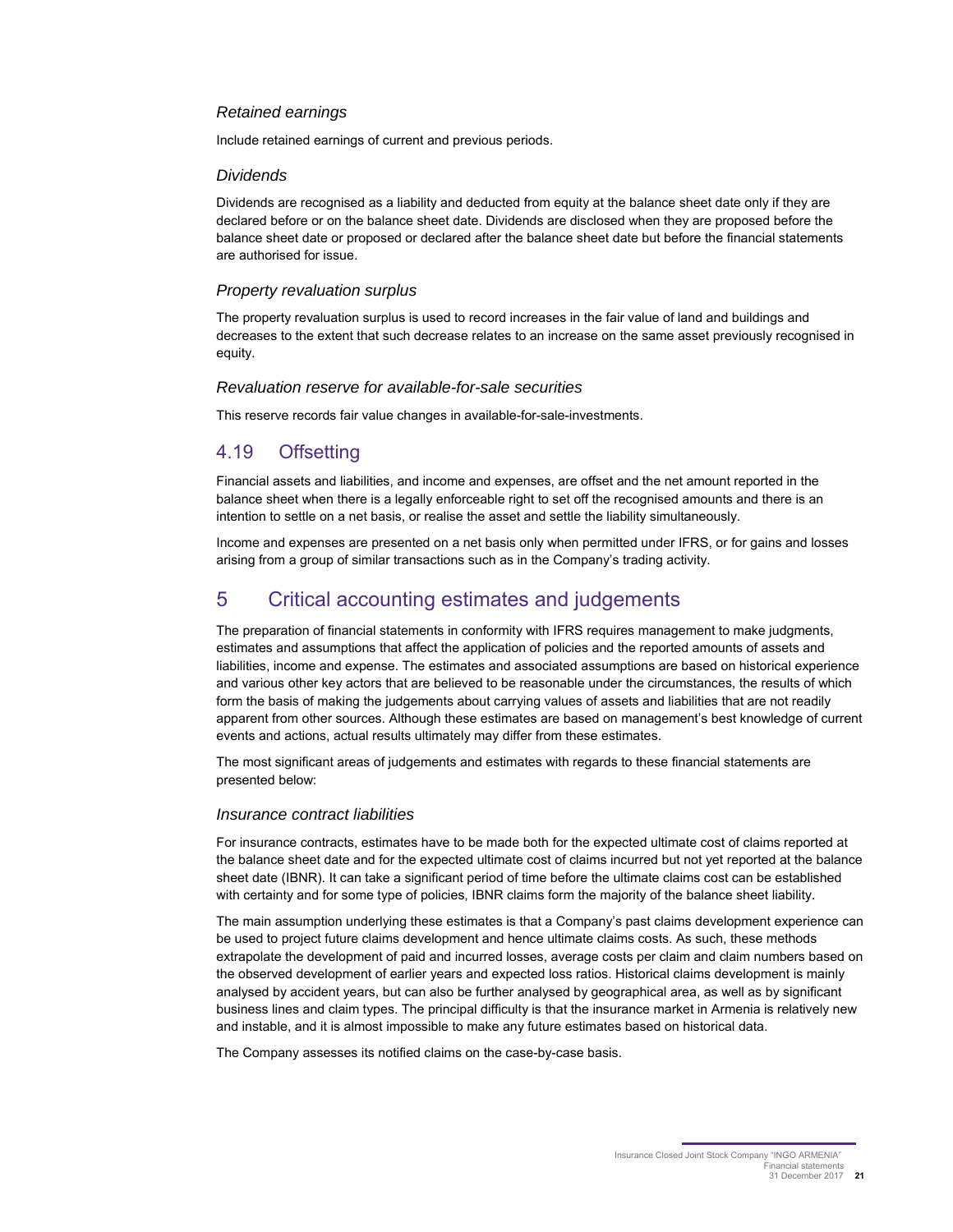#### Measurement of fair values

Management uses valuation techniques to determine the fair value of financial instruments (where active market quotes are not available) and non-financial assets. This involves developing estimates and assumptions consistent with how market participants would price the instrument. Management bases its assumptions on observable data as far as possible but this is not always available. In that case management uses the best information available. Estimated fair values may vary from the actual prices that would be achieved in an arm's length transaction at the reporting date (refer to note 33).

#### Classification of investment securities

Securities owned by the Company comprise Armenian state and corporate bonds. Upon initial recognition, the Company designates securities as available-for-sale financials assets recognition of changes in fair value through equity.

#### Useful Life of PPE

Useful life evaluation of PPE is the result of judgement, based on the experience with similar assets. Future economic benefits are embodied in assets and mainly consumed along with usage. However, such factors as operational, technical or commercial depreciation often lead to decrease of asset's economic benefit. Management evaluates the remaining useful life according to the asset's current technical condition and estimated period, during which the Company expects to receive benefits. For the evaluation of remaining useful life are considered the following main factors: expectable usage of assets, depending on the operational factors and maintenance program, that is depreciation and technical and commercial depreciation arising from the changes in the market conditions.

#### Related party transactions

In the normal course of business the Company enters into transactions with its related parties. Judgement is applied in determining if transactions are priced at market or non-market interest rates, where there is no active market for such transactions. The basis for judgement is pricing for similar types of transactions with unrelated parties and effective interest rate analysis (refer to note 32).

#### Allowance for impairment of receivables

The Company reviews its problem receivables at each reporting date to assess whether an allowance for impairment should be recorded in statement of comprehensive income. In particular, judgement by management is required in the estimation of the amount and timing of future cash flows when determining the level of allowance required. Such estimates are based on assumptions about a number of factors and actual results may differ, resulting in future changes to the allowance.

In addition to specific allowances against individually significant receivables, the Company also makes a collective impairment allowance against exposures which, although not specifically identified as requiring a specific allowance, have a greater risk of default than when originally granted. This take into consideration factors such as any deterioration in country risk, industry, and technological obsolescence, as well as identified structural weaknesses or deterioration in cash flows.

#### Tax legislation

Armenian tax legislation is subject to varying interpretations (refer to note 31).

The Management of the Company has not reviewed its previous estimations, i.e. has not derecognized previously estimated deferred tax liability related to the fixed assets and continues its tax accounting as before.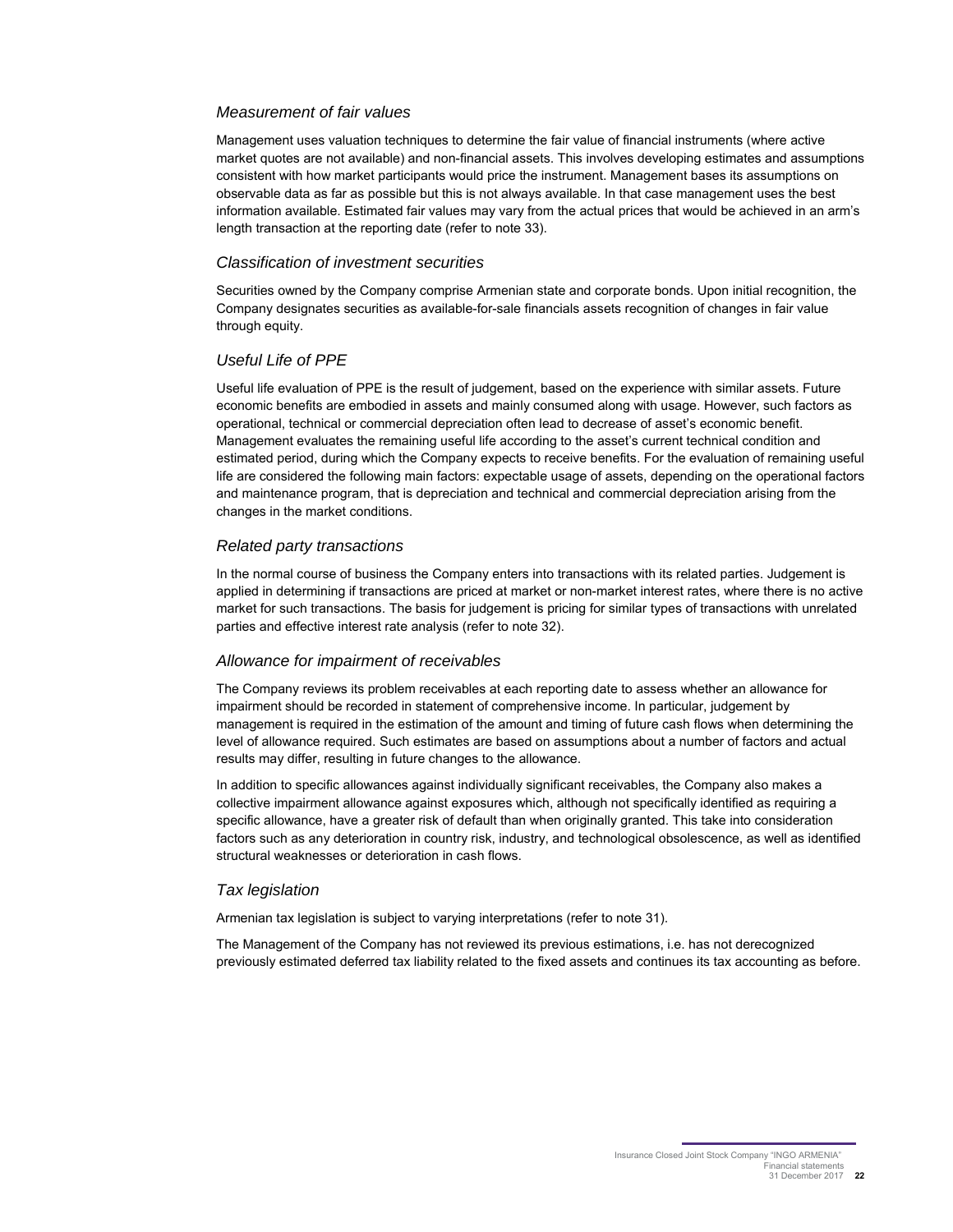| In thousand Armenian drams                              |          |                  | <b>Machinery</b> |                 |               |                  |              |
|---------------------------------------------------------|----------|------------------|------------------|-----------------|---------------|------------------|--------------|
|                                                         |          |                  | and              |                 | <b>Office</b> |                  |              |
|                                                         | Land     | <b>Buildings</b> | equipment        | <b>Vehicles</b> | equipment     | <b>Other PPE</b> | <b>Total</b> |
| Cost or Revalued amount                                 |          |                  |                  |                 |               |                  |              |
| At 1 January 2016                                       | 9,200    | 1,078,700        | 296,137          | 109,574         | 164,337       | 11,066           | 1,669,014    |
| Revaluation                                             | (2, 200) | 19,574           |                  |                 |               |                  | 17,374       |
| Depreciation adjustment as a result<br>of revaluation   |          | (21, 574)        |                  |                 |               |                  | (21, 574)    |
| Additions                                               |          |                  | 13,741           | 510             | 17,918        | 1,535            | 33,704       |
| Disposals                                               |          |                  | (1, 482)         | (1,073)         | (465)         | (1, 813)         | (4, 833)     |
| At 31 December 2016                                     | 7,000    | 1,076,700        | 308,396          | 109,011         | 181,790       | 10,788           | 1,693,685    |
| Revaluation                                             | (900)    | 17,934           |                  |                 |               |                  | 17,034       |
| Depreciation adjustment as a result<br>of revaluation   |          | (21, 534)        |                  |                 |               |                  | (21, 534)    |
| Additions                                               |          |                  | 34,083           | 55,089          | 7,441         |                  | 96,613       |
| Disposals                                               |          |                  | (12, 429)        | (27, 313)       | (8, 110)      | (2,778)          | (50, 630)    |
| At 31 December 2017                                     | 6,100    | 1,073,100        | 330,050          | 136,787         | 181,121       | 8,010            | 1,735,168    |
| Accumulated depreciation                                |          |                  |                  |                 |               |                  |              |
| At 1 January 2016                                       |          |                  | 185,409          | 74,669          | 111,362       | 2,927            | 374,367      |
| <b>Distributions</b>                                    |          | 21,574           | 48,565           | 15,333          | 22,921        | 815              | 109,208      |
| Depreciation adjustment as a result<br>of revaluation   |          | (21, 574)        |                  |                 |               |                  | (21, 574)    |
| Disposals                                               |          |                  | (1, 416)         | (358)           | (403)         | (343)            | (2,520)      |
| At 31 December 2016                                     |          |                  | 232,558          | 89,644          | 133,880       | 3,399            | 459,481      |
| <b>Distributions</b>                                    |          | 21,534           | 46,047           | 13,949          | 21,351        | 842              | 103,723      |
| Depreciation adjustment in the<br>result of revaluation |          | (21, 534)        |                  |                 |               |                  | (21, 534)    |
| Disposals                                               |          |                  | (12,094)         | (23, 671)       | (7, 795)      | (1, 456)         | (45, 016)    |
| At 31 December 2017                                     |          | $\blacksquare$   | 266,511          | 79,922          | 147,436       | 2,785            | 496,654      |
| Carrying value                                          |          |                  |                  |                 |               |                  |              |
| At 31 December 2016                                     | 7,000    | 1,076,700        | 75,838           | 19,367          | 47,910        | 7,389            | 1,234,204    |
| At 31 December 2017                                     | 6,100    | 1,073,100        | 63,539           | 56,865          | 33,685        | 5,225            | 1,238,514    |

## 6 Property, plant and equipment

### Revaluation of assets

The land and buildings owned by the Company were evaluated by an independent appraiser on 31 December 2017 using a combination of the comparative, income and cost methods. As a result, the amount of the land decreased by AMD 900 thousand, as well as the amount of the real estate increased by the total amount of AMD 17,934 thousand net.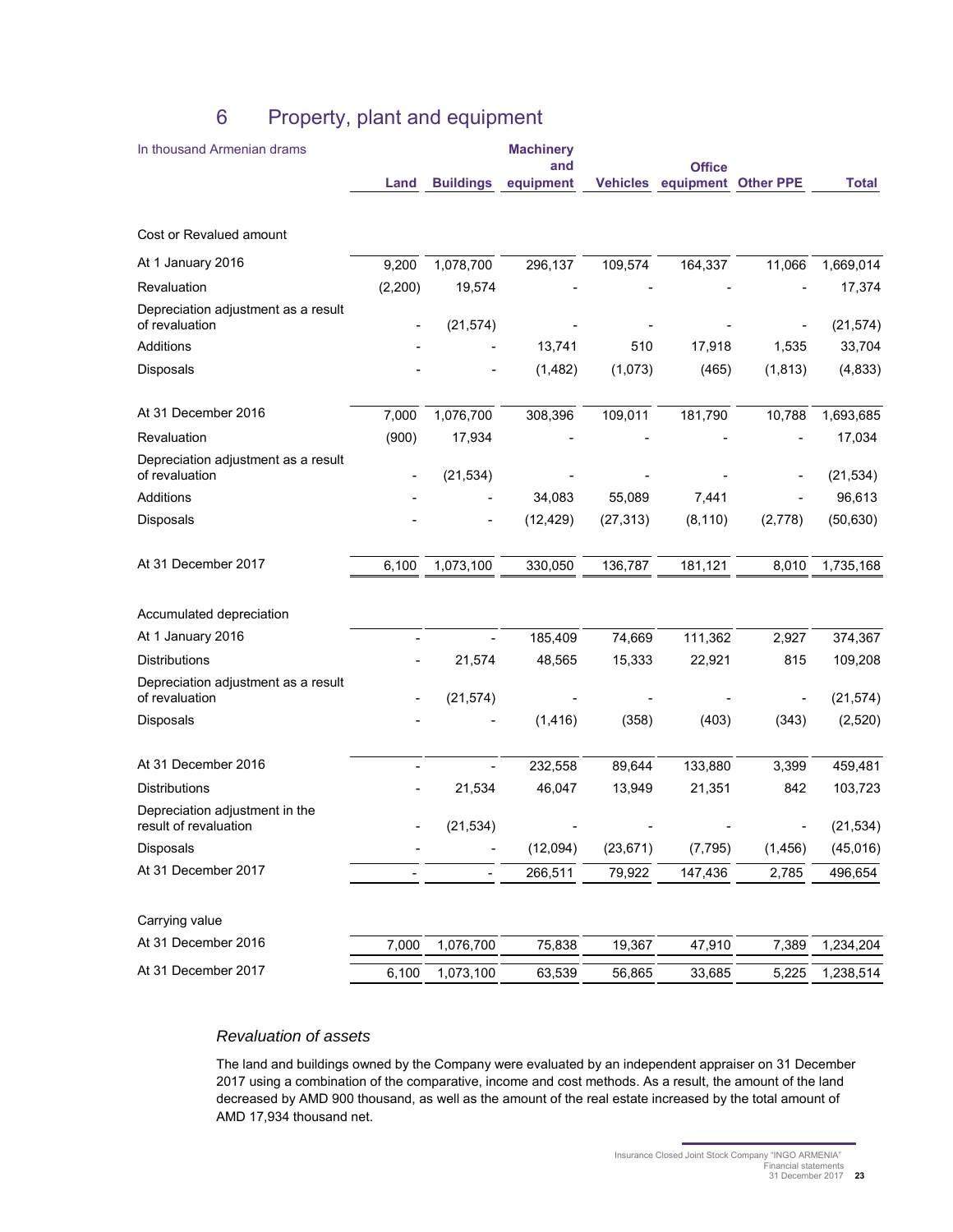Management has based their estimate of the fair value of the land and building on the results of the independent appraisal.

Management believes that at 31 December 2017 the fair value of the land and buildings does not differ significantly from their market value.

The net book value of buildings that would have been recognized by the difference of the historic cost and accumulated depreciation, the carrying value would be AMD 953,839 thousand, as of 31 December 2017 (2016: AMD 975,369 thousand):

#### Fully depreciated items

As of 31 December 2017 fixed assets included fully depreciated assets in amount of AMD 90,464 thousand (2016: AMD 93,534 thousand).

#### Restrictions on title of fixed assets

As of 31 December 2017 the Company does not have property pledged (2016: either).

## 7 Intangible assets

| In thousand Armenian drams | <b>Licenses and</b><br>certificates | <b>Software</b> | <b>Other</b><br>intangible<br>assets | <b>Total</b> |
|----------------------------|-------------------------------------|-----------------|--------------------------------------|--------------|
| Cost                       |                                     |                 |                                      |              |
| At 1 January 2016          | 47,813                              | 84,848          | 2,774                                | 135,435      |
| <b>Additions</b>           | 2,535                               |                 |                                      | 2,535        |
| Disposals                  | (2, 402)                            |                 | (755)                                | (3, 157)     |
| Reclassification           | (26, 048)                           | 26,048          |                                      |              |
| At 31 December 2016        | 21,898                              | 110,896         | 2,019                                | 134,813      |
| Additions                  | 2,036                               | 8,268           |                                      | 10,304       |
| Disposals                  | (2, 160)                            |                 |                                      | (2, 160)     |
| At 31 December 2017        | 21,774                              | 119,164         | 2,019                                | 142,957      |
| Accumulated amortisation   |                                     |                 |                                      |              |
| At 1 January 2016          | 29,057                              | 27,805          | 1,248                                | 58,110       |
| Amortization charge        | 2,261                               | 14,654          | 230                                  | 17,145       |
| Disposals                  | (2,402)                             |                 | (755)                                | (3, 157)     |
| Reclassification           | (7, 814)                            | 7,814           |                                      |              |
| At 31 December 2016        | 21,102                              | 50,273          | 723                                  | 72,098       |
| Amortization charge        | 2,243                               | 15,409          | 202                                  | 17,854       |
| <b>Disposals</b>           | (2, 160)                            |                 |                                      | (2, 160)     |
| At 31 December 2017        | 21,185                              | 65,682          | 925                                  | 87,792       |
| Carrying value             |                                     |                 |                                      |              |
| At 31 December 2016        | 796                                 | 60,623          | 1,296                                | 62,715       |
| At 31 December 2017        | 589                                 | 53,482          | 1,094                                | 55,165       |

As of 31 December 2017, the Company does not possess any intangible assets pledged as security for liabilities or whose title is otherwise restricted.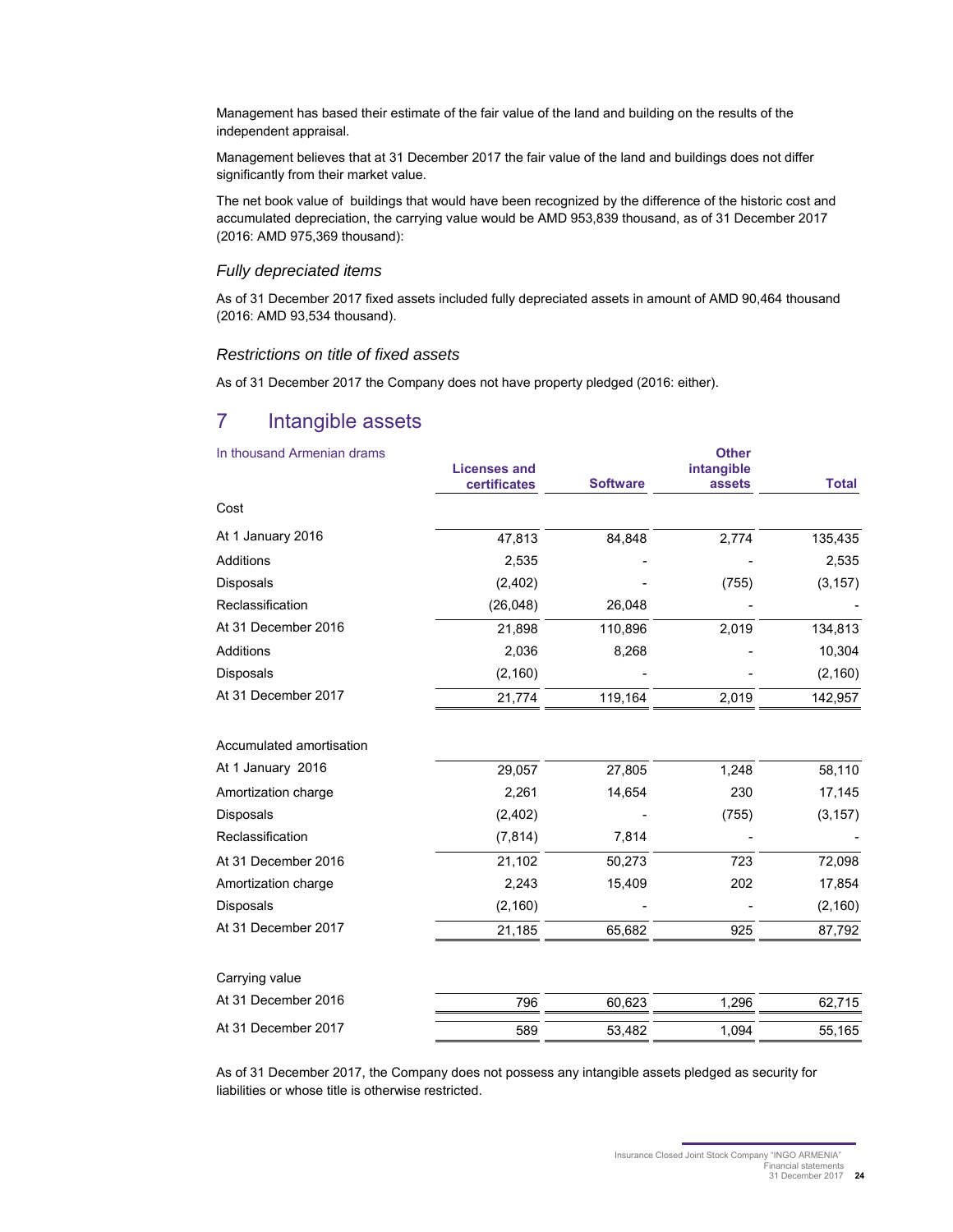## 8 Other assets

| In thousand Armenian drams                   | 2017    | 2016    |
|----------------------------------------------|---------|---------|
| Prepayments and other debtors                | 114,619 | 280,514 |
| Allowance in respect of doubtful receivables |         | (101)   |
|                                              | 114,619 | 280,413 |
| Settlements with employees                   | 333     | 3,794   |
| <b>Blanks</b>                                |         | 152     |
| Other                                        | 1,378   | 1,461   |
| Total other assets                           | 116,330 | 285,820 |

Reconciliation of allowance account for losses on other assets is as follows:

| In thousand Armenian drams | <b>Total</b> |
|----------------------------|--------------|
| At 1 January 2016          | 639          |
| Reversal for the year      | (640)        |
| Amounts written off        | (568)        |
| Recoveries                 | 670          |
| At 31 December 2016        | 101          |
| Reversal for the year      | (171)        |
| Amounts written off        | (37)         |
| Recoveries                 | 107          |
| At 31 December 2017        |              |

## 9 Deferred acquisition costs

The following table demonstrates the reconciliation of acquisition costs deferred during the period:

| In thousand Armenian drams       | <b>Total</b>  |
|----------------------------------|---------------|
| At 1 January 2016                | 579,724       |
| Acquisition costs deferred       | 1,068,667     |
| Recognition of expense (Note 25) | (1,205,286)   |
| At 31 December 2016              | 443,105       |
| Acquisition costs deferred       | 1,184,155     |
| Recognition of expense (Note 25) | (1, 191, 112) |
| At 31 December 2017              | 436.148       |

Insurance Closed Joint Stock Company "INGO ARMENIA" Financial statements 31 December 2017 **25**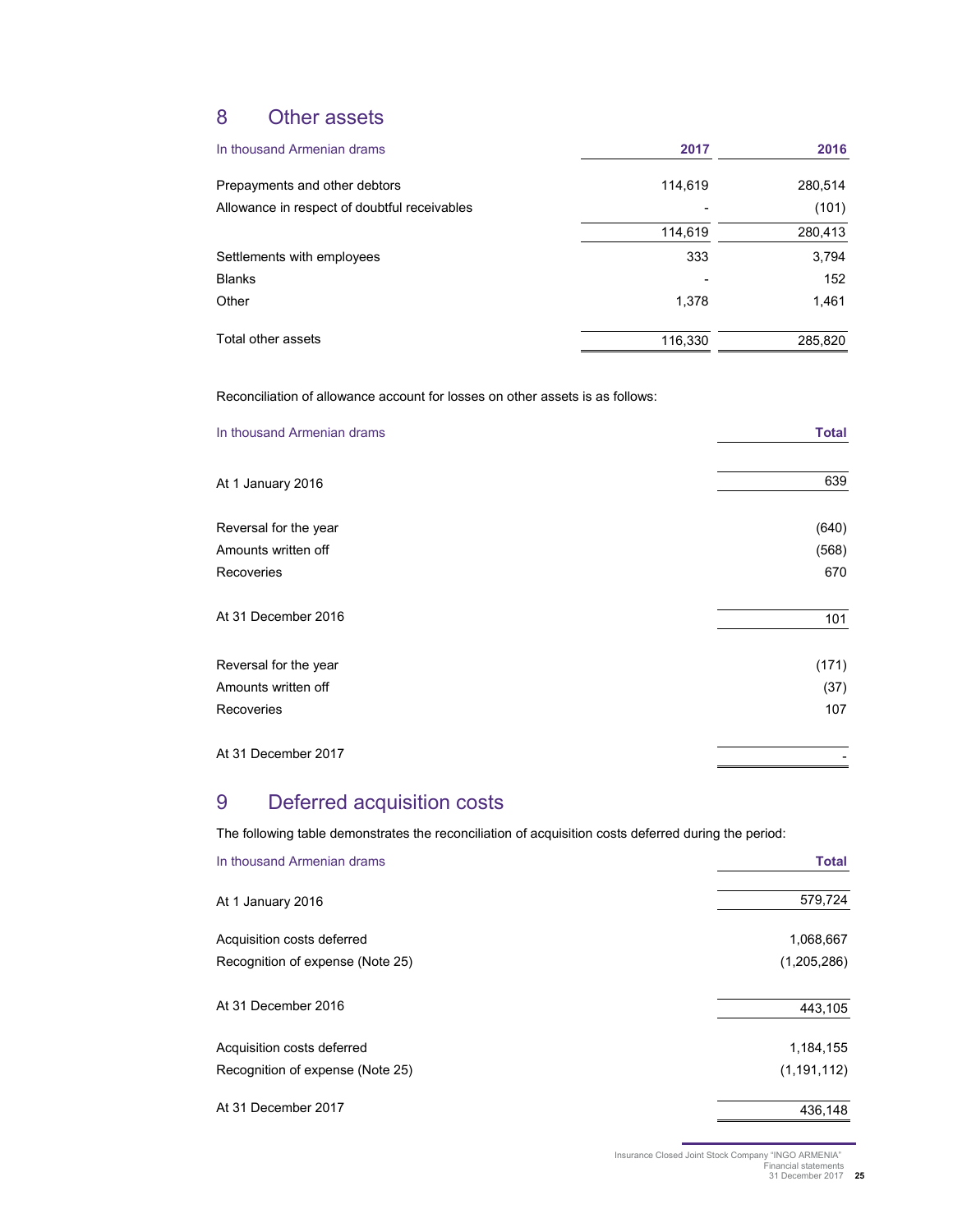## 10 Insurance receivables

| In thousand Armenian drams      | 2017       | 2016       |
|---------------------------------|------------|------------|
| Amounts due from policyholders  | 1,680,544  | 1,185,705  |
| Amounts due from reinsurers     | 120.189    | 35,920     |
| Amounts due from intermediaries | 430.786    | 287,631    |
| Subrogation                     | 85.744     | 84,554     |
| Less allowance for impairment   | (203, 046) | (194, 560) |
| Total insurance receivables     | 2,114,218  | 1,399,250  |

Reconciliation allowance for impairment in respect of insurance receivables during the year is as follows:

| In thousand Armenian drams | <b>Total</b> |
|----------------------------|--------------|
| At 1 January 2016          | 209,416      |
| Charge for the year        | 110,580      |
| Amounts written off        | (146, 710)   |
| Recoveries                 | 21,274       |
| At 31 December 2016        | 194,560      |
| Charge for the year        | 69,522       |
| Amounts written off        | (98, 015)    |
| Recoveries                 | 36,979       |
| At 31 December 2017        | 203,046      |

## 11 Borrowings to other parties

| In thousand Armenian drams        | 2017  | 2016   |
|-----------------------------------|-------|--------|
| Borrowings to legal entities      | 1.350 | 22.101 |
| Total borrowings to other parties | 1.350 | 22.101 |

The movement in allowance for impairment losses on borrowings to other parties was as follows:

| In thousand Armenian drams | <b>Total</b> |
|----------------------------|--------------|
| At 1 January 2016          |              |
| Charge for the year        | 500          |
| Write-off                  | (500)        |
| At 31 December 2016        |              |
| Reversal for the year      | (500)        |
| Recovery                   | 500          |
| At 31 December 2017        |              |

Insurance Closed Joint Stock Company "INGO ARMENIA" Financial statements 31 December 2017 **26**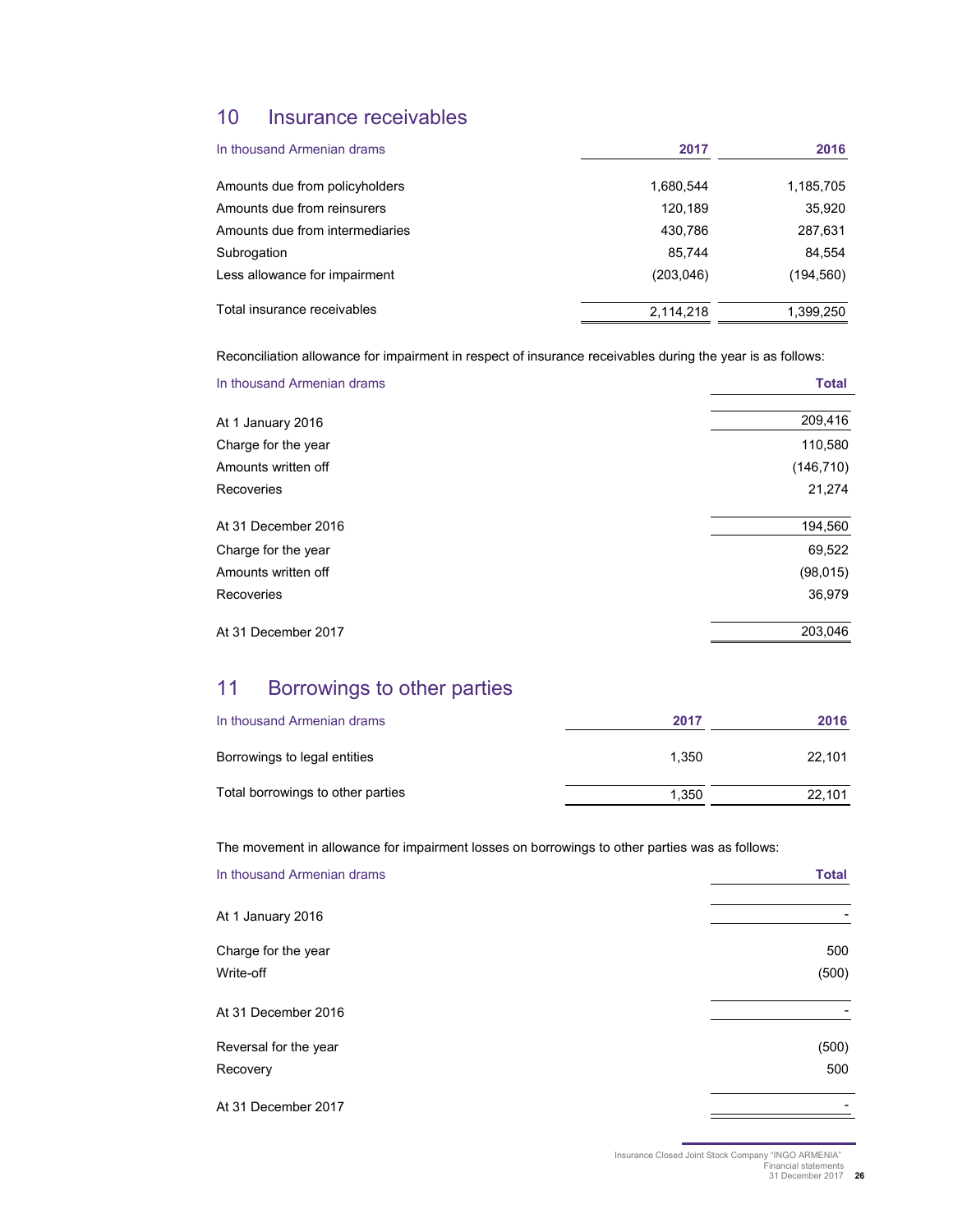## 12 Amounts due from other financial institutions

| In thousand Armenian drams                          | 2017      | 2016      |
|-----------------------------------------------------|-----------|-----------|
| Deposits                                            | 2.114.492 | 1.764.931 |
| Total amounts due from other financial institutions | 2,114,492 | 1,764,931 |

Deposits are not impaired or overdue.

All deposits in banks have more than 90 days of maturity (or they are shorter-term, but the maturities are regularly reconsidered and prolonged).

As of 31 December 2017 deposits in other financial institutions in amount of AMD 1,393,221 thousand (64%) were due from 3 banks (2016: AMD 1,332,257 thousand (75%) were due from 3 banks).

## 13 Investments available for sale

| In thousand Armenian drams | 2017      | 2016      |
|----------------------------|-----------|-----------|
| Unquoted investments       |           |           |
| RA state bonds             | 2,613,052 | 3,113,009 |
| Shares in RA organizations | 50,000    |           |
| <b>Total investments</b>   | 2,663,052 | 3,113,009 |

All debt securities have fixed coupons.

The fair value of unquoted available-for-sale debt securities is measured using a valuation technique, which uses current market rates to discount future cash flows of the financial instruments.

Available for sale debt securities by effective interest rates and maturity dates comprise:

| In thousand Armenian drams |      | 2017                 |            | 2016            |
|----------------------------|------|----------------------|------------|-----------------|
|                            | $\%$ | <b>Maturity</b>      | %          | <b>Maturity</b> |
| RA state bonds             |      | 7.03-12.24 2020-2047 | 8.19-12.58 | 2018-2036       |

Debt securities available for sale at fair value of AMD 852,793 thousand (2016: AMD 1,545,353 thousand) were pledged under repurchase agreements with other banks, with no right to sell or re-pledge by the counterparty. These have been reclassified as securities pledged under repurchase agreements on the face of the balance sheet (Note 18).

## 14 Cash and cash equivalents

| In thousand Armenian drams      | 2017   | 2016    |
|---------------------------------|--------|---------|
| Cash on hand                    | 1,287  | 1,216   |
| Bank accounts                   | 63,283 | 102,034 |
| Total cash and cash equivalents | 64,570 | 103,250 |

Insurance Closed Joint Stock Company "INGO ARMENIA"

Financial statements 31 December 2017 **27**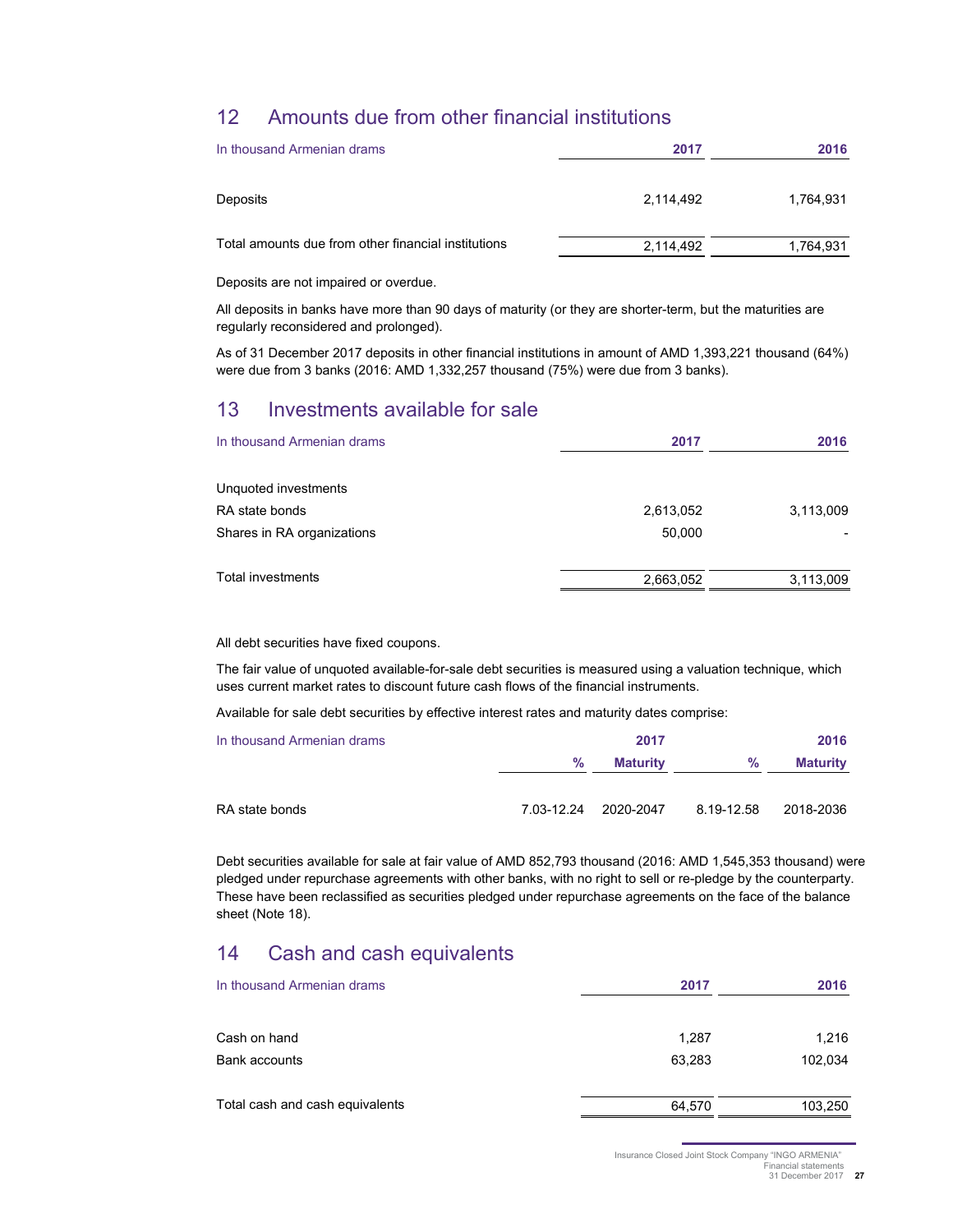As of 31 December 2017 the bank accounts in amount of AMD 46,114 thousand (73%) is due from 3 banks (2016: AMD 78,031 thousand (76%) due from 5 banks).

## 15 Share capital

As of 31 December 2017 the Company's registered and paid-in share capital was AMD 2,536,260 thousand. In accordance with the Company's statues, the share capital consists of 4,124 shares, all of which have a nominal value of AMD 615,000 each. The respective shareholding as of 31 December 2017 and 2016 may be specified as follows:

| In thousand Armenian drams |                                 | 2017                             |           | 2016                                                |
|----------------------------|---------------------------------|----------------------------------|-----------|-----------------------------------------------------|
|                            | <b>Paid-in share</b><br>capital | % of total<br>paid-in<br>capital | capital   | <b>Paid-in share</b> % of total paid-<br>in capital |
| Levon Altunyan             | 634,065                         | 25                               | 634.065   | 25                                                  |
| "Invest Polis" CJSC        | 1.902.195                       | 75                               | 1.902.195 | 75                                                  |
|                            | 2,536,260                       | 100                              | 2,536,260 | 100                                                 |

As of 31 December 2017, the Company did not possess any of its own shares.

The holders of ordinary shares are entitled to receive dividends as declared and are entitled to one vote per share at annual and general meetings of the Company.

At the Shareholders' Meeting in April 2017, the Company declared dividends in respect of the year ended 31 December 2016, totaling AMD 750,000 thousand on 4,124 of ordinary shares (AMD 182 thousand per share).

Distributable among shareholders reserves equal the amount of retained earnings, determined according to the Armenian legislation. Non-distributable reserves are represented by a reserve fund, which is created as required by the statutory regulations, in respect of general insurance risks, including future losses and other unforeseen risks or contingencies. The reserve has been created in accordance with the Company's statutes that provide for the creation of a reserve for these purposes of not less than 15% of the Company's share capital reported in statutory books. In 2017 the Company increased its general reserve by AMD 46,973 thousand (2016: AMD 24,253 thousand) using the retained earnings.

## 16 Insurance contract liabilities

| In thousand Armenian    |                                                    |                              | 2017                             |                                        |                                | 2016                             |
|-------------------------|----------------------------------------------------|------------------------------|----------------------------------|----------------------------------------|--------------------------------|----------------------------------|
| drams                   | <b>Insurance</b><br>contract<br><b>liabilities</b> | <b>Reinsurance</b><br>assets | <b>Net</b><br><b>liabilities</b> | <b>Insurance</b><br><b>liabilities</b> | contract Reinsurance<br>assets | <b>Net</b><br><b>liabilities</b> |
|                         |                                                    |                              |                                  |                                        |                                |                                  |
| Unearned premiums       | 4,169,634                                          | (1,570,330)                  | 2,599,304                        | 4.002.132                              | (1,577,914)                    | 2,424,218                        |
| Claims incurred but not |                                                    |                              |                                  |                                        |                                |                                  |
| reported                | 285.424                                            | (44, 512)                    | 240.912                          | 210.724                                | (28, 217)                      | 182,507                          |
| Notified claims         | 959.228                                            | (566,038)                    | 393.190                          | 625.114                                | (279.081)                      | 346.033                          |
|                         |                                                    |                              |                                  |                                        |                                |                                  |
| At 31 December          | 5.414.286                                          | (2, 180, 880)                | 3.233.406                        | 4.837.970                              | (1,885,212)                    | 2,952,758                        |

The following tables show the changes in the insurance liabilities and related reinsurance assets during the period:

Insurance Closed Joint Stock Company "INGO ARMENIA"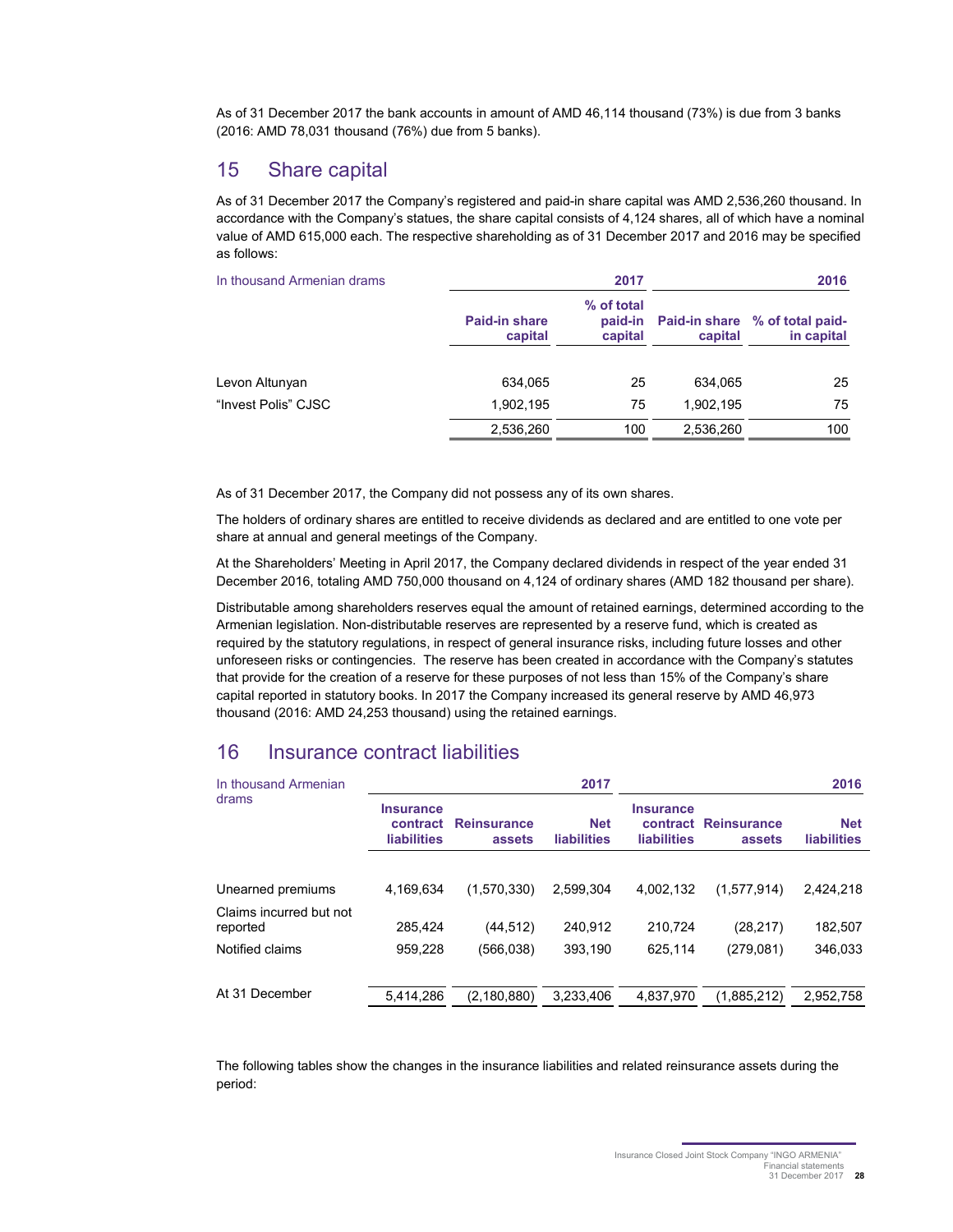### Unearned premium

| In thousand Armenian drams       | <b>Insurance contract</b><br><b>liabilities</b> | <b>Reinsurance</b><br>assets | <b>Net liabilities</b> |
|----------------------------------|-------------------------------------------------|------------------------------|------------------------|
| At 1 January 2016                | 3,437,492                                       | (1,065,660)                  | 2,371,832              |
| Premiums written during the year | 8,647,769                                       | (2,414,184)                  | 6,233,585              |
| Premiums earned during the year  | (8,083,129)                                     | 1,901,930                    | (6, 181, 199)          |
| At 31 December 2016              | 4,002,132                                       | (1,577,914)                  | 2,424,218              |
| Premiums written during the year | 9,261,066                                       | (2,271,542)                  | 6,989,524              |
| Premiums earned during the year  | (9.093.564)                                     | 2,279,125                    | (6,814,439)            |
| At 31 December 2017              | 4.169.634                                       | (1,570,331)                  | 2.599.303              |

## Claims provision

| In thousand Armenian drams       | <b>Insurance</b><br>contract liabilities | <b>Reinsurance</b><br>assets | <b>Net liabilities</b> |
|----------------------------------|------------------------------------------|------------------------------|------------------------|
| Claims incurred but not reported | 262,002                                  | (57, 602)                    | 204,400                |
| Notified claims                  | 488,954                                  | (195, 232)                   | 293,722                |
| At 1 January 2016                | 750,956                                  | (252, 834)                   | 498,122                |
| Total change in provision for    |                                          |                              |                        |
| claims notified and IBNR         | 3,494,781                                | (246, 602)                   | 3,248,179              |
| Claims paid                      | (3,409,899)                              | 192,138                      | (3,217,761)            |
| At 31 December 2016              | 835,838                                  | (307, 298)                   | 528,540                |
| Claims incurred but not reported | 210,724                                  | (28, 217)                    | 182,507                |
| Notified claims                  | 625,114                                  | (279, 081)                   | 346,033                |
| At 31 December 2016              | 835,838                                  | (307, 298)                   | 528,540                |
| Total change in provision for    |                                          |                              |                        |
| claims notified and IBNR         | 4,788,929                                | (533, 948)                   | 4,254,981              |
| Claims paid                      | (4,380,115)                              | 230,696                      | (4, 149, 419)          |
| At 31 December 2017              | 1,244,652                                | (610, 550)                   | 634,102                |
| Claims incurred but not reported | 285,424                                  | (44, 512)                    | 240,912                |
| Notified claims                  | 959,228                                  | (566, 038)                   | 393,190                |
| At 31 December 2017              | 1,244,652                                | (610, 550)                   | 634,102                |

Insurance Closed Joint Stock Company "INGO ARMENIA" Financial statements 31 December 2017 **29**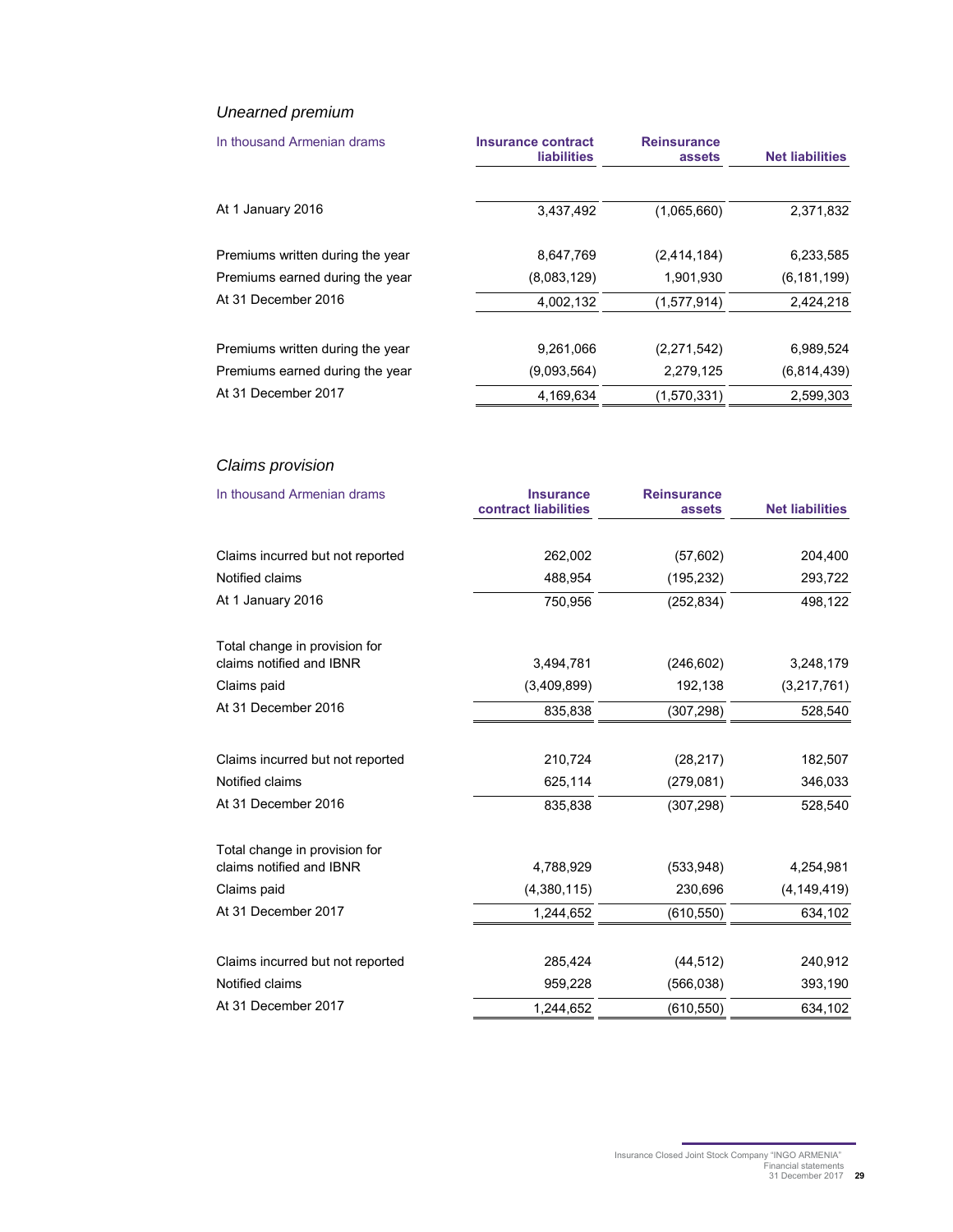## 17 Insurance payables

| In thousand Armenian drams                            | 2017      | 2016    |
|-------------------------------------------------------|-----------|---------|
| Amounts payable to policyholders                      | 17.779    | 10,807  |
| Amounts payable to reinsurers                         | 1.061.000 | 661,274 |
| Amounts payable to agents, brokers and intermediaries | 117.883   | 91.245  |
| Total insurance payables                              | 1,196,662 | 763,326 |

## 18 Securities pledged under repurchase agreements

| In thousand Armenian drams                  | <b>Asset</b> |           | Liability |           |
|---------------------------------------------|--------------|-----------|-----------|-----------|
|                                             | 2017         | 2016      | 2017      | 2016      |
| Investments available for sale (note<br>13) | 852,793      | 1,545,353 | 800,824   | 1,432,615 |
|                                             | 852,793      | 1,545,353 | 800,824   | 1,432,615 |

The movement of cash flows due to the Company's financial activity is as follows:

| In thousand Armenian drams |                                         | As of 31 December 2017 |  |  |
|----------------------------|-----------------------------------------|------------------------|--|--|
|                            | Loans under<br>repurchase<br>agreements | <b>Total</b>           |  |  |
| At 1 January 2017          | 1,432,615                               | 1,432,615              |  |  |
| Cash-flows                 | (720, 614)                              | (720,614)              |  |  |
| Repayments                 | (37, 442, 126)                          | (37,442,126)           |  |  |
| Proceeds                   | 36,721,512                              | 36,721,512             |  |  |
| Non cash                   | 88,823                                  | 88,823                 |  |  |
| Interest accrues           | 88,823                                  | 88,823                 |  |  |
| At 31 December 2017        | 800,824                                 | 800,824                |  |  |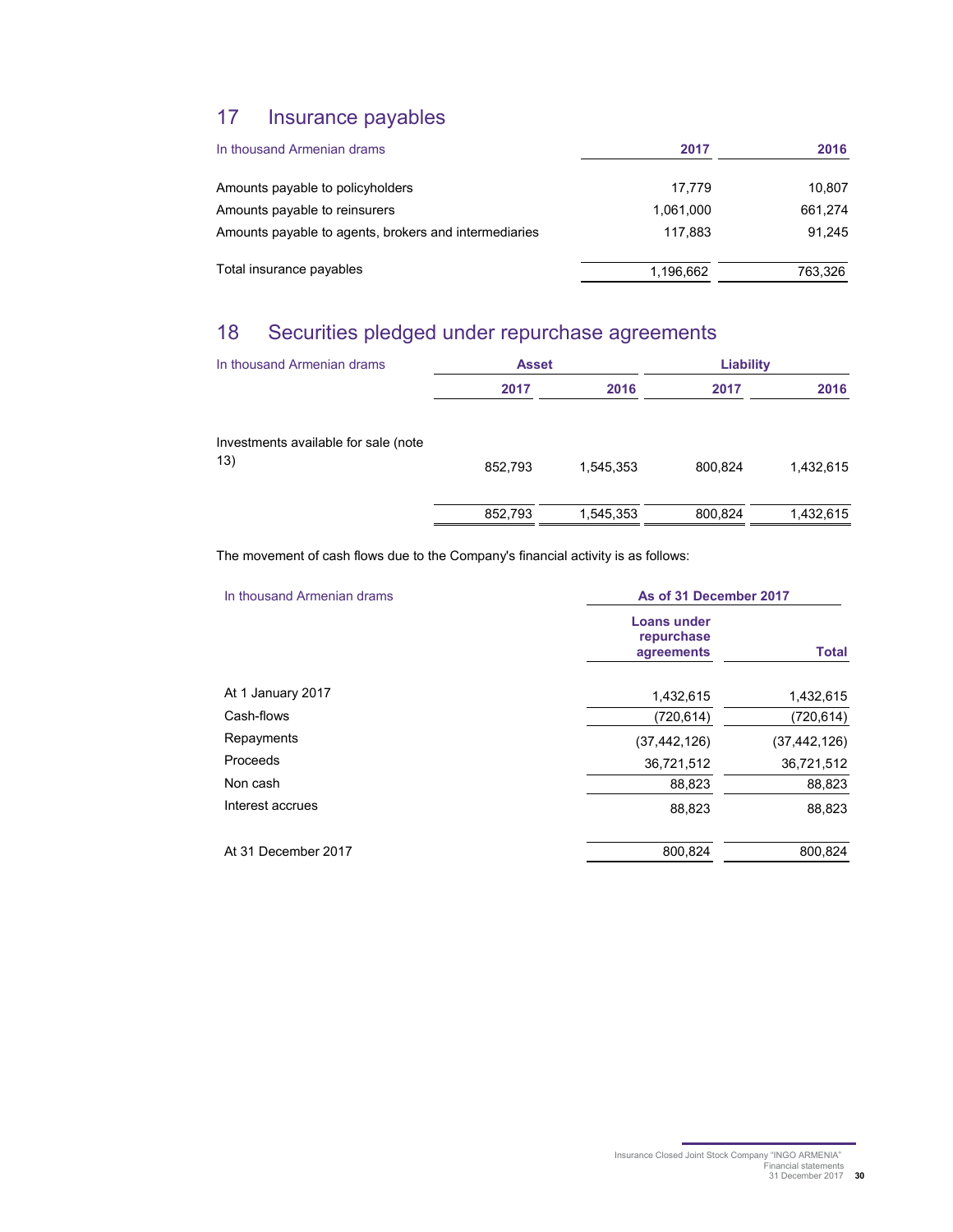## 19 Revenues of future periods

Revenues of future periods relate to deferred reinsurance commissions, the reconciliation of which is presented below:

| In thousand Armenian drams       | <b>Total</b> |
|----------------------------------|--------------|
| At 1 January 2016                | 117,634      |
| Deferred reinsurance commissions | 235,321      |
| Recognition of income (Note 22)  | (216, 631)   |
| At 31 December 2016              | 136,324      |
| Deferred reinsurance commissions | 255,400      |
| Recognition of income (Note 22)  | (234, 732)   |
| At 31 December 2017              | 156,992      |

## 20 Other liabilities

| In thousand Armenian drams                           | 2017    | 2016    |
|------------------------------------------------------|---------|---------|
|                                                      |         |         |
| Other liabilities (financial)                        |         |         |
| Accounts payables                                    | 36,507  | 27,659  |
| Accounts payables to Armenian Motor Insurers' Bureau | 35,197  | 14,569  |
| Staff related liabilities                            | 133,154 | 130,134 |
| Other accounts payables                              | 31,470  | 15,868  |
|                                                      | 236,328 | 188,230 |
| Other liabilities (non-financial)                    |         |         |
| Tax payable, other than income tax                   | 42,164  | 59,490  |
| Total other liabilities                              | 278,492 | 247,720 |
|                                                      |         |         |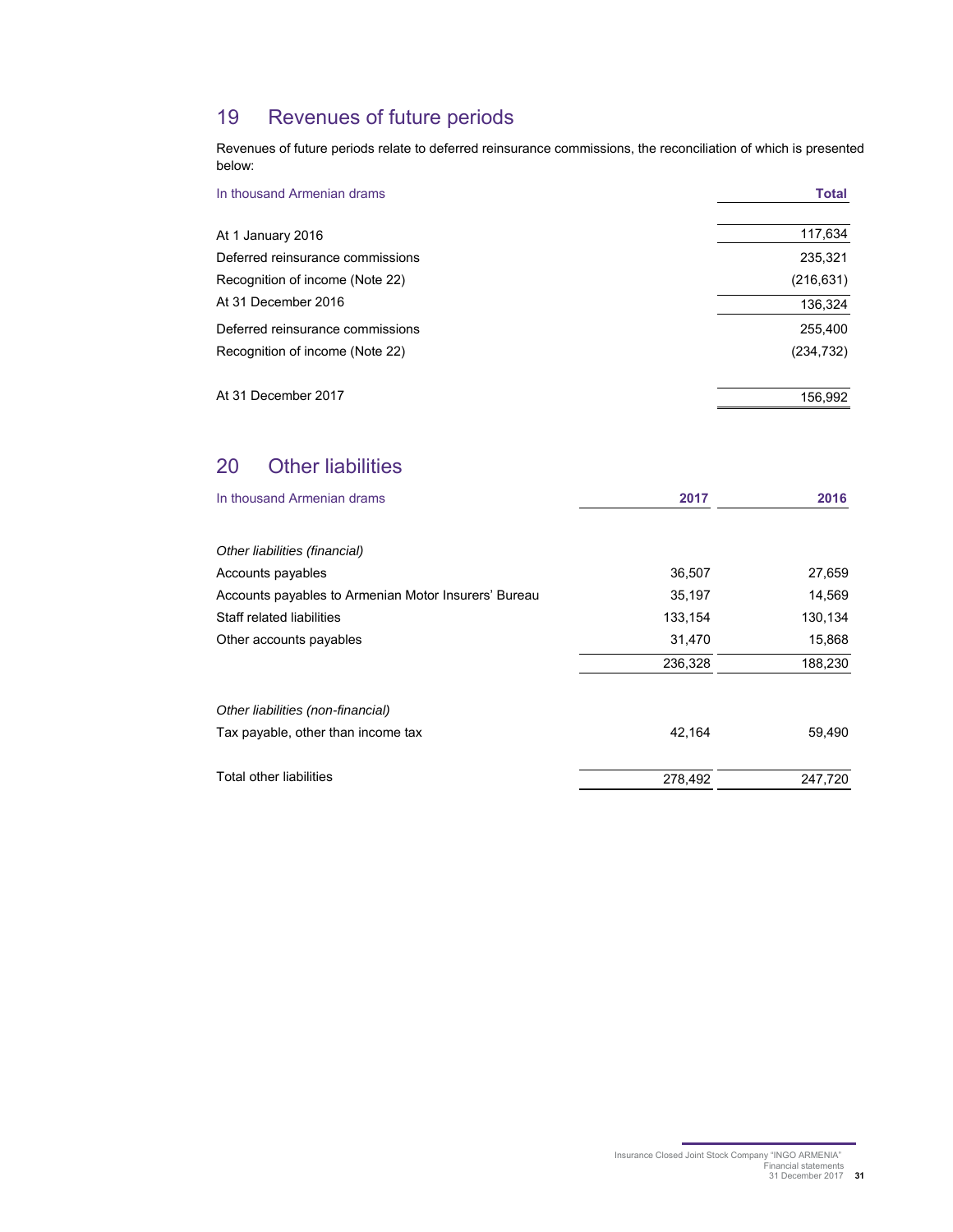### 21 Premiums written

|                           | <b>Gross</b><br>premiums<br>written | Change in the<br>gross<br>provision for<br>unearned<br>premiums | Gross<br>insurance<br>premium<br>revenue | <b>Insurance</b><br>premium<br>impairment<br>charge | <b>Gross</b><br>insurance<br>premium<br>revenue<br>after<br>impairment reinsurers | Written<br>premiums<br>ceded to | <b>Reinsurers'</b><br>share of<br>change in the<br>gross<br>provision for<br>unearned<br>premiums | earned<br>premiums | Ceded Net insurance<br>premium<br>revenue |
|---------------------------|-------------------------------------|-----------------------------------------------------------------|------------------------------------------|-----------------------------------------------------|-----------------------------------------------------------------------------------|---------------------------------|---------------------------------------------------------------------------------------------------|--------------------|-------------------------------------------|
| Accident                  | 348,012                             | (49, 911)                                                       | 298,101                                  | (864)                                               | 297,237                                                                           | (192, 589)                      | 41,219                                                                                            | (151, 370)         | 145,867                                   |
| Health                    | 2,233,257                           | (99, 465)                                                       | 2, 133, 792                              | (1,921)                                             | 2,131,871                                                                         | (210, 675)                      | 46,367                                                                                            | (164, 308)         | 1,967,563                                 |
| Motor                     | 533,128                             | (64, 028)                                                       | 469,100                                  | 3,587                                               | 472,687                                                                           | (126, 660)                      | 29,763                                                                                            | (96, 897)          | 375,790                                   |
| Aircrafts                 | 36,174                              | 23,480                                                          | 59,654                                   | 515                                                 | 60,169                                                                            | (14, 558)                       | (25, 266)                                                                                         | (39, 824)          | 20,345                                    |
| Cargo                     | 213,677                             | (64, 015)                                                       | 149,662                                  | (50)                                                | 149,612                                                                           | (188, 104)                      | 63,692                                                                                            | (124, 412)         | 25,200                                    |
| Fire and natural diseases | 1,433,159                           | 247,377                                                         | 1,680,536                                | (3,055)                                             |                                                                                   | 1,677,481 (1,218,865)           | (182, 109)                                                                                        | (1,400,974)        | 276,507                                   |
| Voluntary motor liability | 20,259                              | 1,846                                                           | 22,105                                   |                                                     | 22,105                                                                            | (5, 596)                        | (920)                                                                                             | (6, 516)           | 15,589                                    |
| Aircraft liability        | 24,788                              | 26,756                                                          | 51,544                                   |                                                     | 51,544                                                                            | (13, 360)                       | (26, 317)                                                                                         | (39, 677)          | 11,867                                    |
| General liability         | 163,450                             | 22,516                                                          | 185,966                                  | (63)                                                | 185,903                                                                           | (96, 715)                       | (25, 491)                                                                                         | (122, 206)         | 63,697                                    |
| <b>Financial losses</b>   | 148,673                             | (59, 342)                                                       | 89,331                                   | (423)                                               | 88,908                                                                            | (143, 963)                      | 57,571                                                                                            | (86, 392)          | 2,516                                     |
| Travel                    | 230,448                             | (17, 947)                                                       | 212,501                                  | (222)                                               | 212,279                                                                           | (60, 457)                       | 13,908                                                                                            | (46, 549)          | 165,730                                   |
| <b>CMTPL</b>              | 3,876,041                           | (134, 770)                                                      | 3,741,271                                | (41,998)                                            | 3,699,273                                                                         |                                 |                                                                                                   |                    | 3,699,273                                 |
| As of December 31         | 9,261,066                           | (167, 503)                                                      | 9,093,563                                | (44, 494)                                           |                                                                                   | 9,049,069 (2,271,542)           | (7, 583)                                                                                          | (2, 279, 125)      | 6,769,944                                 |

**2017** 

Insurance Closed Joint Stock Company "INGO ARMENIA" Financial statements 31 December 2017 **32**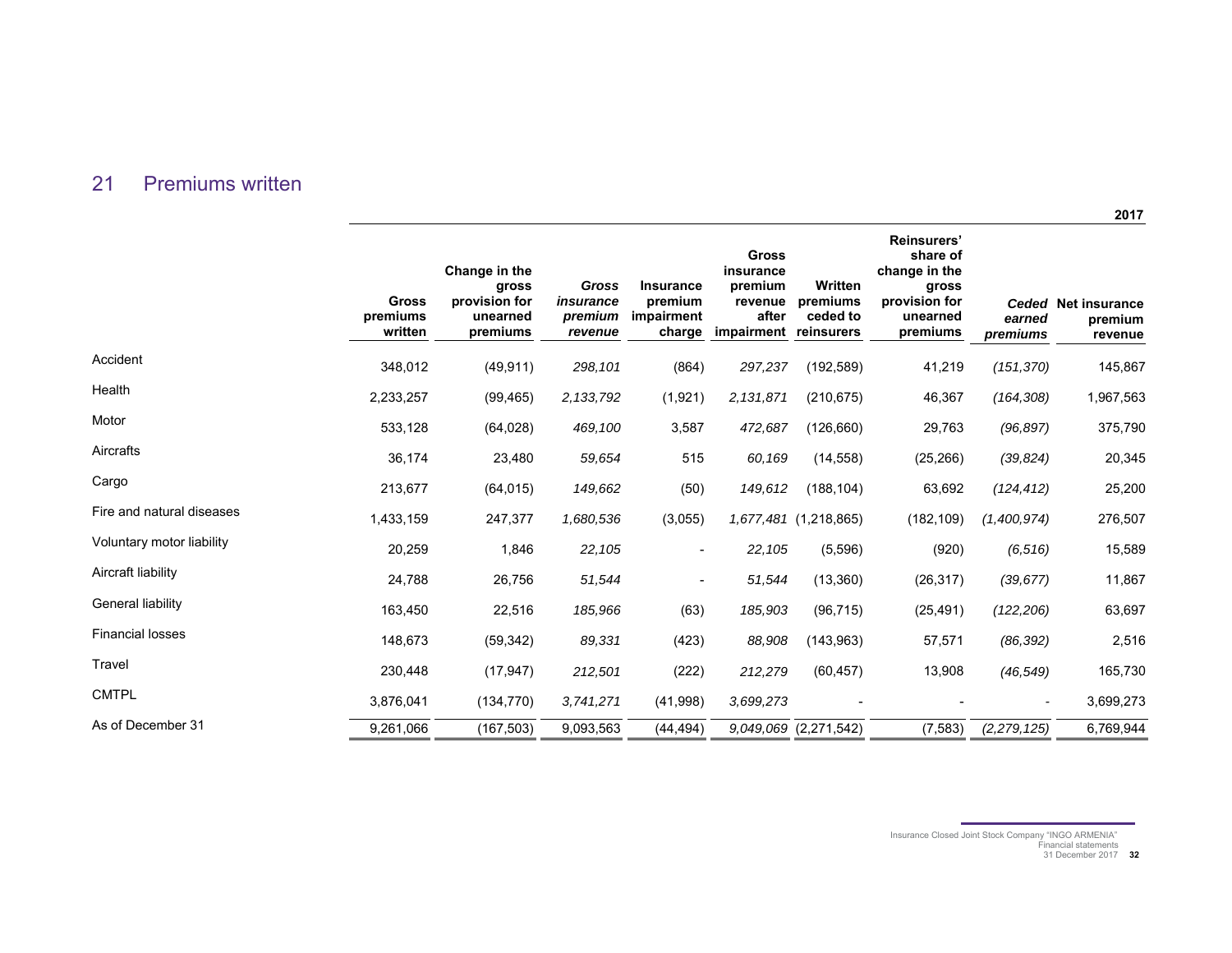**2016** 

| In thousand Armenian drams | <b>Gross</b><br>premiums<br>written | <b>Change in</b><br>the gross<br>provision<br>for<br>unearned<br>premiums | <b>Gross</b><br><i>insurance</i><br>premium<br>revenue | <b>Insurance</b><br>premium<br><b>impairment</b><br>charge | <b>Gross</b><br>insurance<br>premium<br>revenue<br>after<br><b>impairment</b> | <b>Written</b><br>premiums<br>ceded to<br>reinsurers | <b>Reinsurers'</b><br>share of<br>change in<br>the gross<br>provision for<br>unearned<br>premiums | earned<br>premiums | <b>Ceded Net insurance</b><br>premium<br>revenue |
|----------------------------|-------------------------------------|---------------------------------------------------------------------------|--------------------------------------------------------|------------------------------------------------------------|-------------------------------------------------------------------------------|------------------------------------------------------|---------------------------------------------------------------------------------------------------|--------------------|--------------------------------------------------|
| Accident                   | 211,723                             | (47, 624)                                                                 | 164,099                                                | (92)                                                       | 164,007                                                                       | (76, 567)                                            | 59,747                                                                                            | (16, 820)          | 147,187                                          |
| Health                     | 1,728,866                           | (78, 923)                                                                 | 1,649,943                                              | 1,528                                                      | 1,651,471                                                                     | (182, 370)                                           | 88,521                                                                                            | (93, 849)          | 1,557,622                                        |
| Motor                      | 435,078                             | (58, 608)                                                                 | 493,686                                                | (1,733)                                                    | 491,953                                                                       | (83, 142)                                            | (11, 100)                                                                                         | (94, 242)          | 397,711                                          |
| Aircrafts                  | 86,847                              | (34, 136)                                                                 | 52,711                                                 | (771)                                                      | 51,940                                                                        | (67,980)                                             | 30,841                                                                                            | (37, 139)          | 14,801                                           |
| Cargo                      | 81,363                              | 1,178                                                                     | 82,541                                                 | 264                                                        | 82,805                                                                        | (45, 974)                                            | (716)                                                                                             | (46, 690)          | 36,115                                           |
| Fire and natural diseases  | 1,832,148                           | (205, 886)                                                                | 1,626,262                                              | 2,215                                                      | 1,628,477                                                                     | (1,601,246)                                          | 247,243                                                                                           | (1, 354, 003)      | 274,474                                          |
| Voluntary motor liability  | 30,256                              | 2,708                                                                     | 32,964                                                 |                                                            | 32,964                                                                        | (9, 488)                                             | (165)                                                                                             | (9,653)            | 23,311                                           |
| Aircraft liability         | 84,139                              | (44, 147)                                                                 | 39,992                                                 | $\overline{\phantom{a}}$                                   | 39,992                                                                        | (72, 451)                                            | 40,628                                                                                            | (31, 823)          | 8,169                                            |
| General liability          | 210,297                             | (18, 562)                                                                 | 191,735                                                | 58                                                         | 191,793                                                                       | (163, 294)                                           | 36,558                                                                                            | (126, 736)         | 65,057                                           |
| <b>Financial losses</b>    | 55,929                              | (18, 327)                                                                 | 37,602                                                 | (107)                                                      | 37,495                                                                        | (55, 291)                                            | 19,346                                                                                            | (35, 945)          | 1,550                                            |
| Travel                     | 214,577                             | (1, 298)                                                                  | 213,279                                                | (13)                                                       | 213,266                                                                       | (56, 381)                                            | 1,351                                                                                             | (55,030)           | 158,236                                          |
| <b>CMTPL</b>               | 3,676,546                           | (178, 230)                                                                | 3,498,316                                              | (43, 596)                                                  | 3,454,720                                                                     |                                                      |                                                                                                   |                    | 3,454,720                                        |
| As of December 31          | 8,647,769                           | (564, 639)                                                                | 8.083,130                                              | (42, 247)                                                  | 8.040.883                                                                     | (2,414,184)                                          | 512,254                                                                                           | (1,901,930)        | 6,138,953                                        |

Insurance Closed Joint Stock Company "INGO ARMENIA" Financial statements 31 December 2017 **33**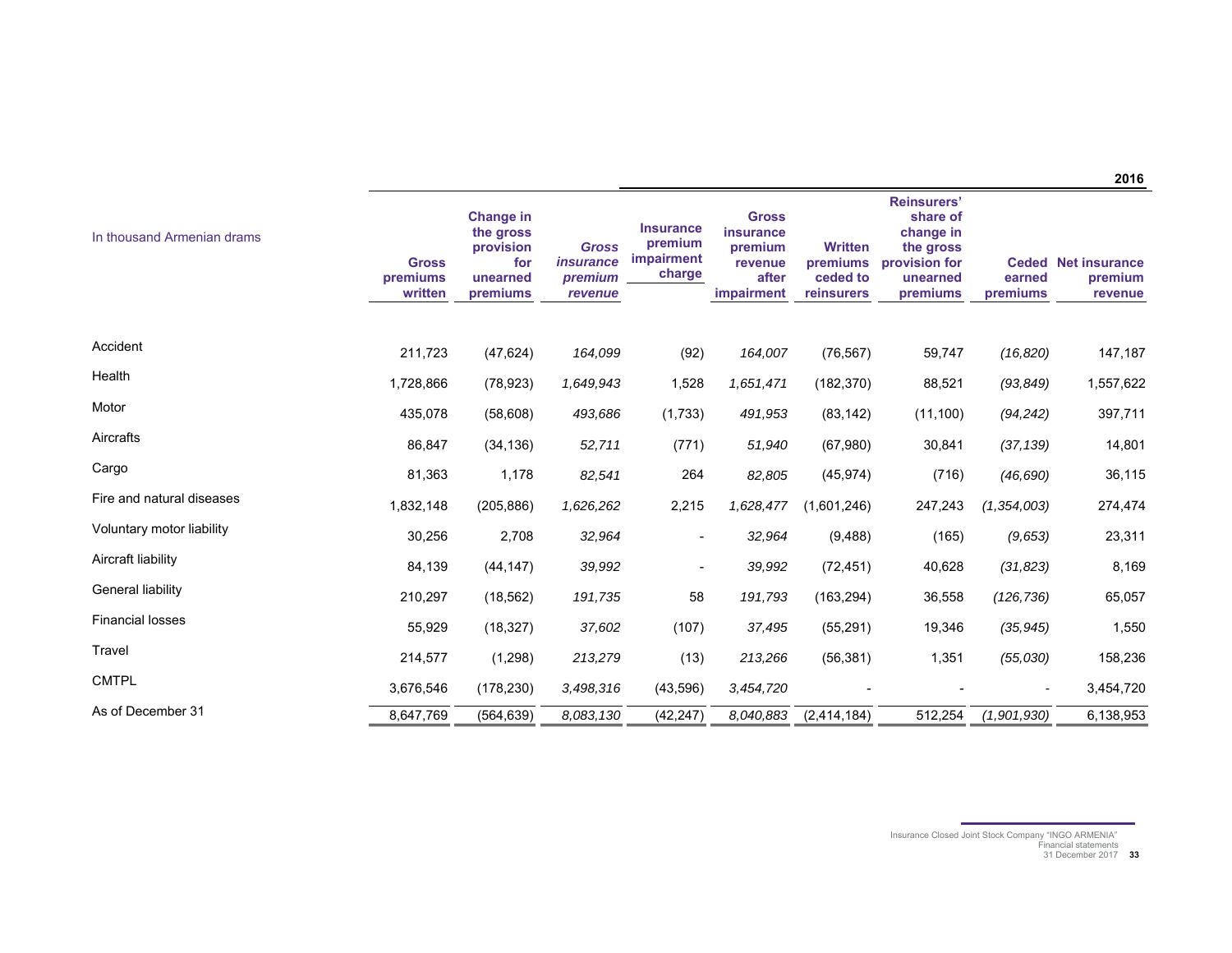|                            |                                  |                                                                    | 2017                                    |                                  |                                                                    | 2016                                    |
|----------------------------|----------------------------------|--------------------------------------------------------------------|-----------------------------------------|----------------------------------|--------------------------------------------------------------------|-----------------------------------------|
| In thousand Armenian drams | <b>Reinsurance</b><br>commission | <b>Reinsurance</b><br>commission<br>refund as per<br>cancellations | <b>Net</b><br>reinsurance<br>commission | <b>Reinsurance</b><br>commission | <b>Reinsurance</b><br>commission<br>refund as per<br>cancellations | <b>Net</b><br>reinsurance<br>commission |
| Accident                   | 14,976                           | (1,554)                                                            | 13,422                                  | 2,672                            | (45)                                                               | 2,627                                   |
| Health                     | 36,270                           | (3,238)                                                            | 33,032                                  | 13,320                           | (5,010)                                                            | 8,310                                   |
| Motor                      | 25,839                           | (918)                                                              | 24,921                                  | 30,530                           | (1, 197)                                                           | 29,333                                  |
| Cargo                      | 11,692                           | (42)                                                               | 11,650                                  | 11,089                           | (16)                                                               | 11,073                                  |
| Fire and natural diseases  | 132,671                          | (10, 571)                                                          | 122,100                                 | 143,457                          | (1,665)                                                            | 141,792                                 |
| Voluntary motor liability  | 2,201                            | (189)                                                              | 2,012                                   | 3,335                            | (273)                                                              | 3,062                                   |
| General liability          | 20,736                           | (386)                                                              | 20,350                                  | 16,837                           | (310)                                                              | 16,527                                  |
| <b>Financial losses</b>    | 8,944                            | (2, 410)                                                           | 6,534                                   | 3,229                            |                                                                    | 3,229                                   |
| Travel                     | 711                              |                                                                    | 711                                     | 685                              | (7)                                                                | 678                                     |
| Total                      | 254,040                          | (19, 308)                                                          | 234,732                                 | 225,154                          | (8,523)                                                            | 216,631                                 |

## 22 Net reinsurance commission income

## 23 Investment income

| In thousand Armenian drams                                   | 2017    | 2016    |
|--------------------------------------------------------------|---------|---------|
| Interest income from amounts due from financial institutions | 225.857 | 149.081 |
| Interest income from available-for-sale securities           | 399,531 | 476.985 |
| Other investment income                                      | 1.147   | 11.164  |
| Total investment income                                      | 626,535 | 637,230 |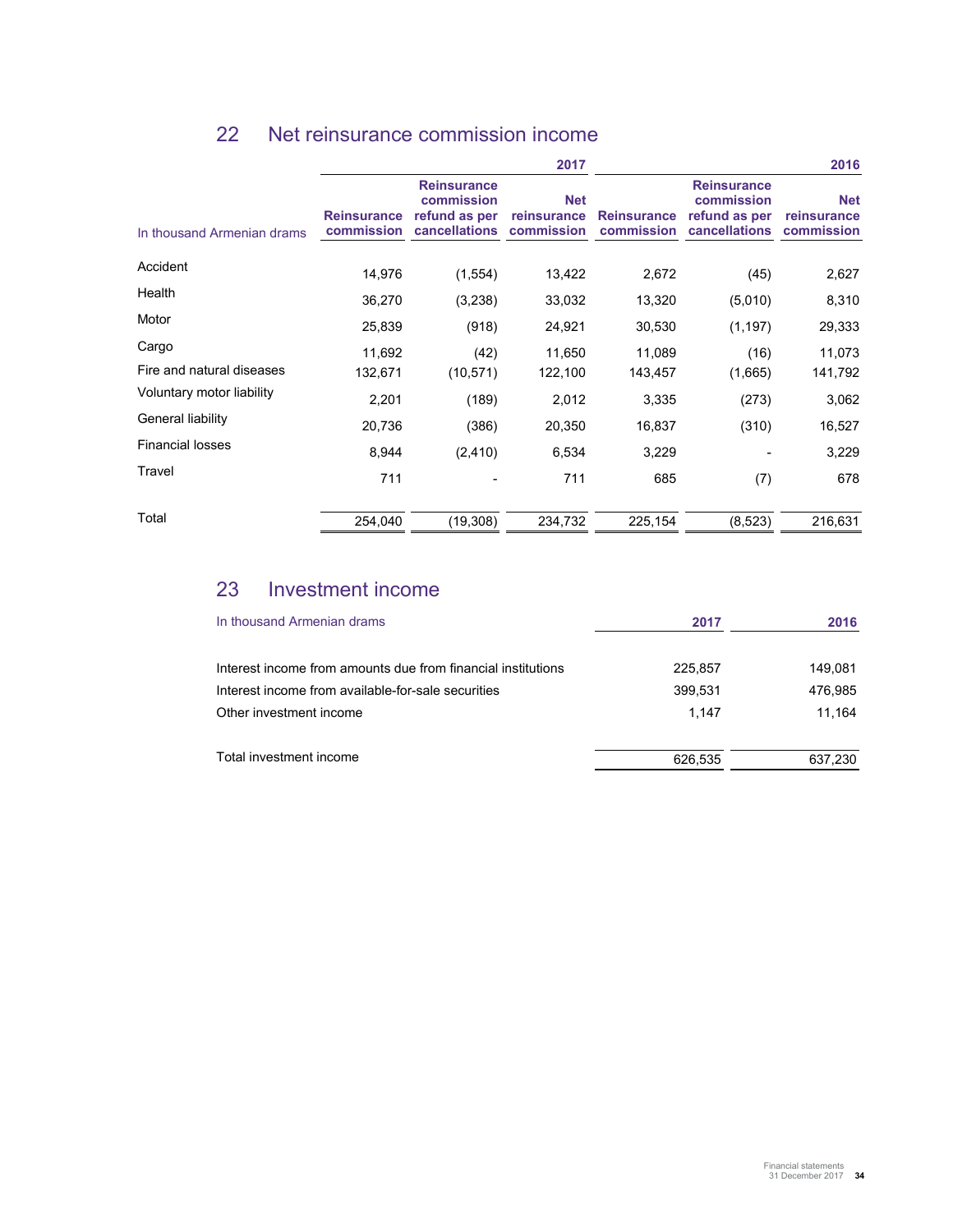## 24 Insurance claims

| <b>Accident</b> | <b>Health</b> | <b>Motor</b>                                                | <b>Aircraft</b><br>liability |         | <b>Fire and</b><br>natural<br>diseases | <b>Motor</b><br>liability         | liability | <b>losses</b> | Travel                            | <b>CMTPL</b> | <b>Total</b>                                                                           |
|-----------------|---------------|-------------------------------------------------------------|------------------------------|---------|----------------------------------------|-----------------------------------|-----------|---------------|-----------------------------------|--------------|----------------------------------------------------------------------------------------|
|                 |               | 238,518                                                     |                              | 10,208  | 44,979                                 | 1,980                             | 2,481     | 91,684        |                                   |              |                                                                                        |
| (3,805)         | 16,891        | 3,857                                                       | (273)                        | (751)   | 30,052                                 | (113)                             | (1, 457)  | 4,303         | (2, 278)                          | 28,274       | 74,700                                                                                 |
| (1,773)         | 100,851       | (16, 135)                                                   |                              | (304)   | 289,752                                | (1,850)                           | (10, 113) | 13,577        | 1,969                             | (41,860)     | 334,114                                                                                |
|                 |               | 226,240                                                     | (273)                        | 9,153   | 364,783                                | 17                                | (9,089)   | 109,564       |                                   |              |                                                                                        |
|                 | (8,899)       | (98, 558)                                                   | $\overline{\phantom{a}}$     | (9,079) | (21, 147)                              | (305)                             | (1,021)   | (91, 687)     |                                   |              | $-(230,696)$                                                                           |
|                 | 1,976         | (3,640)                                                     | 274                          | 561     | (13,003)                               | (10)                              | 1,609     | (4,062)       |                                   | -            | (16, 295)                                                                              |
|                 | (157)         | (1,488)                                                     |                              |         |                                        | $\overline{\phantom{a}}$          | 9,020     | (12, 715)     |                                   |              | $-(286,957)$                                                                           |
|                 | (7.080)       | (103, 686)                                                  | 274                          |         | (316, 040)                             | (315)                             |           | (108, 464)    |                                   |              | $- (533,948)$                                                                          |
|                 |               | 122,554                                                     |                              | 908     | 48,743                                 | (298)                             | 519       | 1,100         |                                   |              |                                                                                        |
|                 |               | 24,176 1,477,973<br>18,598<br>1,595,715<br>18,598 1,588,635 |                              |         |                                        | Cargo<br>273 (281,890)<br>(8,245) |           |               | <b>General Financial</b><br>9,608 |              | 34,802 2,453,314 4,380,115<br>34,493 2,439,728 4,788,929<br>34,493 2,439,728 4,254,981 |

Insurance Closed Joint Stock Company "INGO ARMENIA" Financial statements 31 December 2017 **35**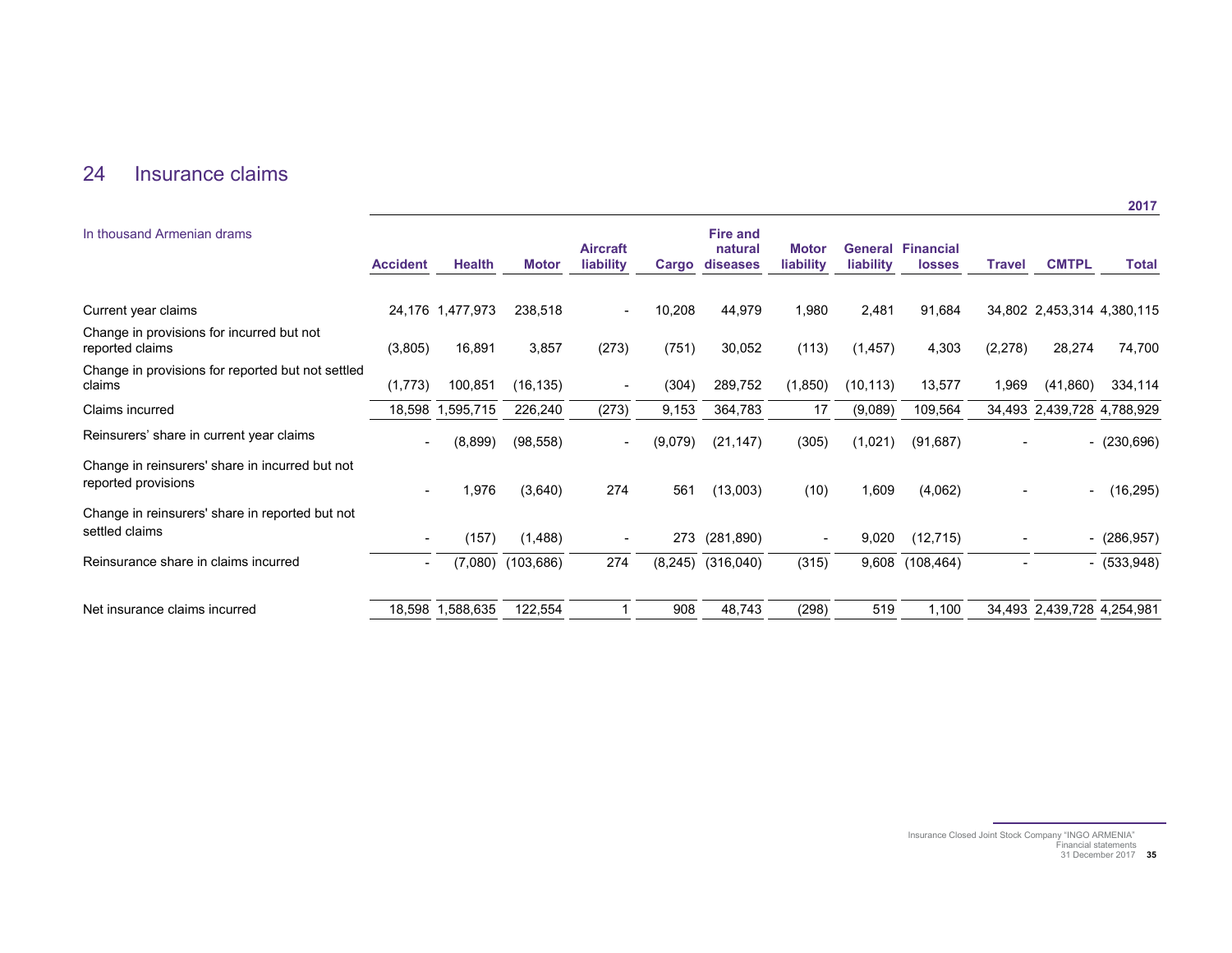| In thousand Armenian drams                                             | <b>Accident</b> | <b>Health</b>            | <b>Motor</b> | <b>Aircraft</b><br>liability | Cargo     | <b>Fire and</b><br>natural<br>diseases | <b>Motor</b><br>liability | liability | <b>General Financial</b><br><b>losses</b> | Travel  | <b>CMTPL</b>     | <b>Total</b> |
|------------------------------------------------------------------------|-----------------|--------------------------|--------------|------------------------------|-----------|----------------------------------------|---------------------------|-----------|-------------------------------------------|---------|------------------|--------------|
|                                                                        |                 |                          |              |                              |           |                                        |                           |           |                                           |         |                  |              |
| Current year claims                                                    |                 | 49,341 1,241,006         | 200,310      | 5,468                        | 24,928    | 51,697                                 | 2,385                     | 4,289     | 19,204                                    |         | 23,465 1,787,806 | 3,409,899    |
| Change in provisions for incurred but not<br>reported claims           | (6,398)         | 10,901                   | (7,617)      | 273                          | 873       | (3,017)                                | (14)                      | (37, 559) | 2,923                                     | (5,206) | (6, 437)         | (51, 278)    |
| Change in provisions for reported but not settled<br>claims            | (1,038)         | 22,659                   | (1,748)      | $\overline{\phantom{a}}$     | (690)     | 6,781                                  | 532                       | 9,861     | 86,964                                    | (5,995) | 18,834           | 136,160      |
| Claims incurred                                                        | (41, 905)       | 1,274,566                | 190,945      | 5,741                        | 25,111    | 55,461                                 | 2,903                     | (23, 409) | 109,091                                   |         | 12,264 1,800,203 | 3,494,781    |
| Reinsurers' share in current year claims                               |                 | (48, 577)                | (49, 174)    | (5, 477)                     | (20,016)  | (42, 978)                              | (105)                     | (2,636)   | (23, 175)                                 |         |                  | (192, 138)   |
| Change in reinsurers' share in incurred but not<br>reported provisions | 50              | (2, 429)                 | 4,932        | (274)                        | (721)     | 1,178                                  | 42                        | 26,839    | (2,920)                                   | 2,688   |                  | 29,385       |
| Change in reinsurers' share in reported but not<br>settled claims      |                 | $\overline{\phantom{a}}$ | (4, 162)     |                              | (371)     | 10,577                                 | 38                        | (8,756)   | (83, 792)                                 | 2,617   |                  | (83, 849)    |
| Reinsurance share in claims incurred                                   | 50              | (51,006)                 | (48, 404)    | (5,751)                      | (21, 108) | (31, 223)                              | (25)                      | 15,447    | (109, 887)                                | 5,305   | $\blacksquare$   | (246, 602)   |
| Net insurance claims incurred                                          |                 | 41,955 1,223,560         | 142,541      | (10)                         | 4,003     | 24,238                                 | 2,878                     | (7, 962)  | (796)                                     | 17,569  | .800,203         | 3,248,179    |

Insurance Closed Joint Stock Company "INGO ARMENIA" Financial statements 31 December 2017 **36**

**2016**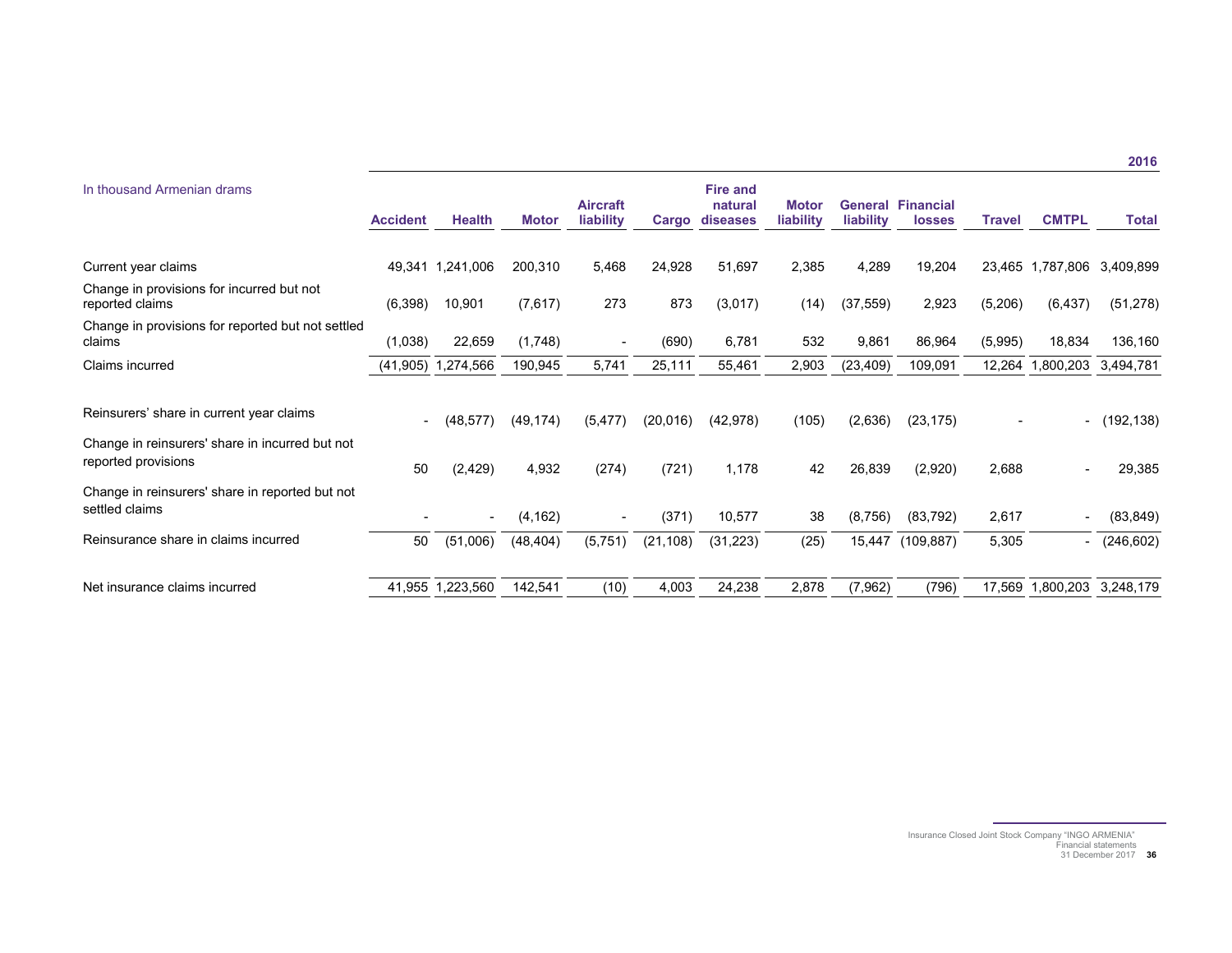## 25 Acquisition costs

| In thousand Armenian drams                               | 2017      | 2016      |
|----------------------------------------------------------|-----------|-----------|
|                                                          |           |           |
| Commission to agents                                     |           |           |
| Accident                                                 | 45,450    | 43,954    |
| Health                                                   | 214,297   | 241,399   |
| Motor                                                    | 85,788    | 95,422    |
| Fire and natural diseases                                | 107,325   | 145,864   |
| Travel                                                   | 55,372    | 52,673    |
| <b>CMTPL</b>                                             | 550,677   | 516,835   |
| Other                                                    | 57,626    | 60,675    |
|                                                          | 1,116,535 | 1,156,822 |
| Commission to brokers                                    |           |           |
| Motor                                                    | 3,217     | 681       |
| Cargo                                                    | 907       | 4,670     |
| Fire and natural diseases                                | 25,257    | 24,520    |
| Voluntary motor liability                                | 29        | 17        |
| General liability                                        | 5,285     | 6,119     |
| Other                                                    | 28,214    | 8,574     |
|                                                          | 62,909    | 44,581    |
| Medical check-up and other acquisition costs             | 11,668    | 3,883     |
| Total acquisition costs                                  | 1,191,112 | 1,205,286 |
| 26<br><b>Financial expenses</b>                          |           |           |
| In thousand Armenian drams                               | 2017      | 2016      |
| Interest expenses from loans under repurchase agreements | 88,823    | 123,617   |

Total financial expenses 88,823 123,617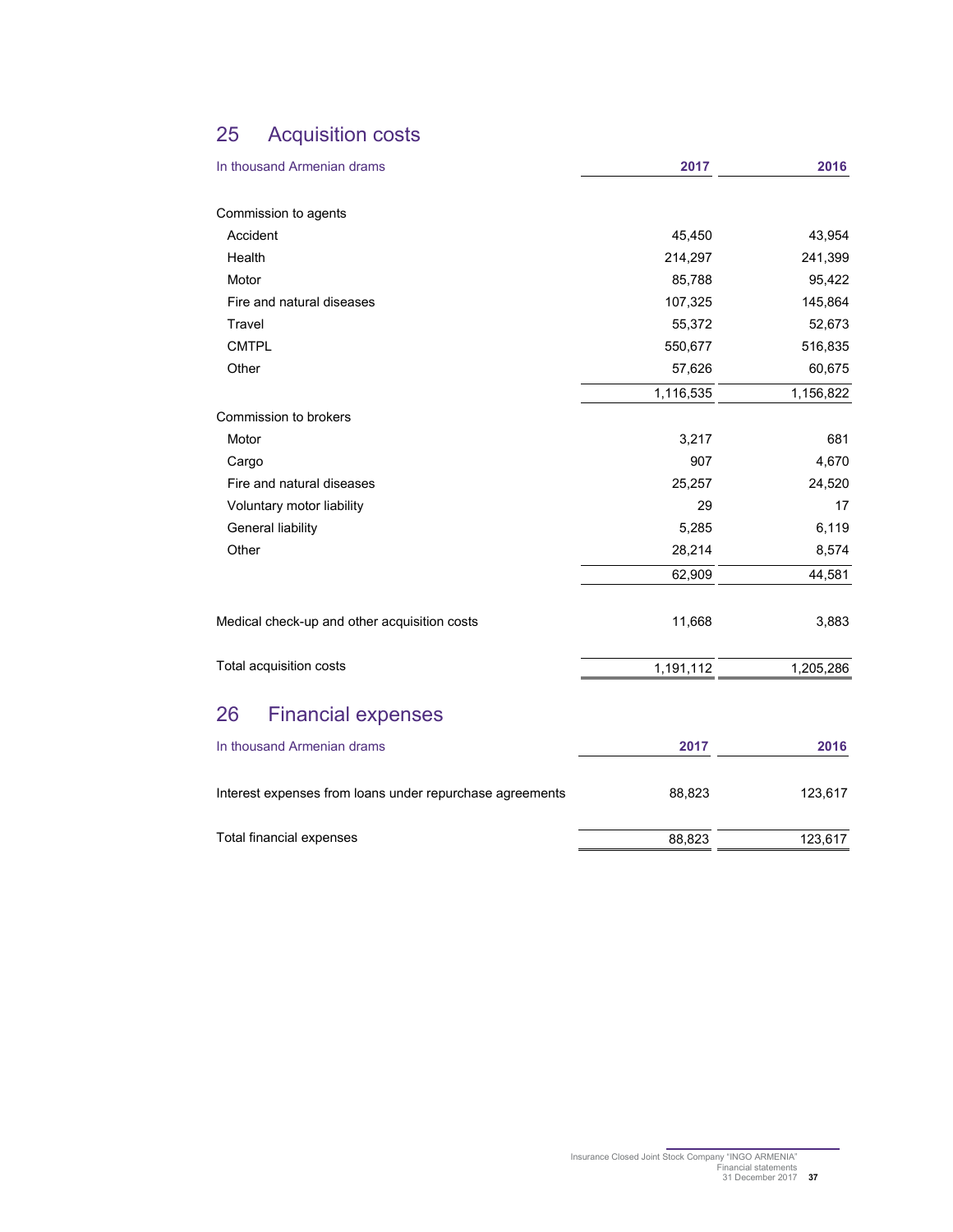## 27 Impairment charge

| In thousand Armenian drams                                          | 2017    | 2016    |
|---------------------------------------------------------------------|---------|---------|
| Insurance receivables impairment charge (Note 10),<br>including     |         |         |
| - Insurance premium impairment charge (Note 21)                     |         |         |
|                                                                     | 44,494  | 42,247  |
| - Subrogation impairment charge                                     | 25,028  | 68,333  |
|                                                                     | 69,522  | 110,580 |
| Other assets and other receivables impairment reversal<br>including |         |         |
| - Borrowings to other parties (Note 11)                             | (500)   | 500     |
| - Other assets (Note 8)                                             | (171)   | (640)   |
|                                                                     | (671)   | (140)   |
| Total impairment charge                                             | 68,851  | 110,440 |
| <b>Staff costs</b><br>28                                            |         |         |
| In thousand Armenian drams                                          | 2017    | 2016    |
| Compensations of employees, related taxes included                  | 967,680 | 946,080 |

Total staff costs and the state of the state of the staff costs and the staff costs and the staff costs and the staff costs and the staff costs and the staff costs and the staff costs and the staff costs and the staff cost

## 29 Other operating and administrative expenses

| In thousand Armenian drams                  | 2017    | 2016    |
|---------------------------------------------|---------|---------|
| Fixed and intangible assets maintenance     | 32,734  | 27,394  |
| Advertising costs                           | 76,533  | 54,740  |
| Business trip expenses                      | 12,131  | 11,863  |
| Communications                              | 25,698  | 28,075  |
| Operating lease                             | 132,997 | 119,216 |
| Taxes, other than income tax, duties        | 51,677  | 32,881  |
| Consulting and other services               | 66,230  | 73,780  |
| Security                                    | 5,436   | 5,366   |
| Representative expenses                     | 48,029  | 15,572  |
| <b>Bank services</b>                        | 22,346  | 9,794   |
| Office supplies                             | 50,013  | 55,454  |
| Penalties paid                              |         | 2,694   |
| Losses from sale of PPE                     | 900     | 2,200   |
| Membership fee                              | 1,480   | 1,560   |
| Payments to Armenian Motor Insurers' Bureau | 16,091  | 77,867  |
| Assets given on gratis basis                | 8,048   | 4,887   |
| Service of single system of CMTPLI          | 195,334 |         |
| Other expenses                              | 19,635  | 41,015  |

Total other operating and administrative expenses 765,312 765,312 564,358

Insurance Closed Joint Stock Company "INGO ARMENIA" Financial statements 31 December 2017 **38**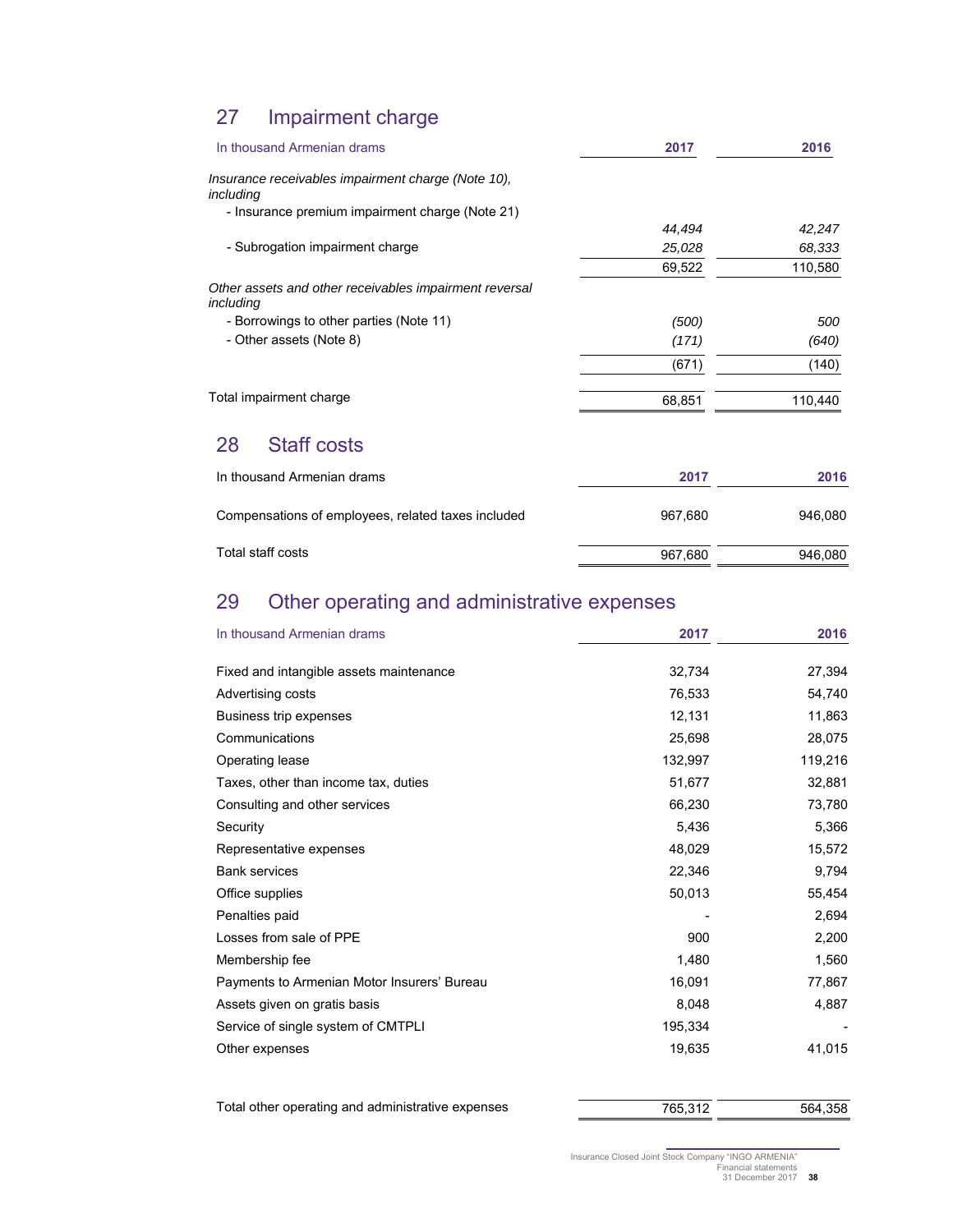## 30 Income tax expense

| In thousand Armenian drams | 2017      | 2016     |
|----------------------------|-----------|----------|
| Current tax expense        | 183.907   | 281,352  |
| Deferred tax               | (28, 134) | (25,077) |
| Total income tax expense   | 155,773   | 256,275  |

The corporate income tax within the Republic of Armenia is levied at the rate of 20% (2016: 20%). Differences between IFRS and RA statutory tax regulations give rise to certain temporary differences between the carrying value of certain assets and liabilities for financial reporting purposes and for profit tax purposes. Deferred income tax is calculated using the principal tax rate of 20%.

As of date of auditor's report Company has not submitted the corporate income tax report to tax service yet, therefore current tax amount may vary.

Numerical reconciliation between the tax expenses and accounting profit is provided below:

| In thousand Armenian drams    |         | <b>Effective</b> |           | <b>Effective</b> |
|-------------------------------|---------|------------------|-----------|------------------|
|                               | 2017    | rate $(\%)$      | 2016      | rate $(\%)$      |
|                               |         |                  |           |                  |
| Profit before tax             | 656.844 |                  | 1,195,740 |                  |
|                               |         |                  |           |                  |
| Income tax at the rate of 20% | 131,369 | 20               | 239,148   | 20               |
| Other taxable income          |         |                  | 1,968     |                  |
| Non-deductible expenses       | 23.649  | 4                | 11,586    | 1                |
| Foreign exchange losses       | 755     |                  | 3,573     |                  |
|                               |         |                  |           |                  |
| Total income tax expense      | 155,773 | 24               | 256.275   | 21               |

Deferred tax calculation in respect of temporary differences:

| In thousand Armenian drams |        | <b>Recognized in</b><br>other |                                              |         |
|----------------------------|--------|-------------------------------|----------------------------------------------|---------|
|                            | 2016   | profit or loss                | Recognized in comprehensive<br><i>income</i> | 2017    |
| Other liabilities          | 26,914 | 583                           |                                              | 27,497  |
| Insurance receivables      | 32.917 |                               |                                              | 32,917  |
| Insurance payables         | 1.698  | 31.796                        |                                              | 33,494  |
| Revenues of future periods | 27,264 | 4.134                         |                                              | 31,398  |
| Leasehold improvements     | 1.426  | (93)                          |                                              | 1,333   |
| Total deferred tax assets  | 90,219 | 36.420                        |                                              | 126,639 |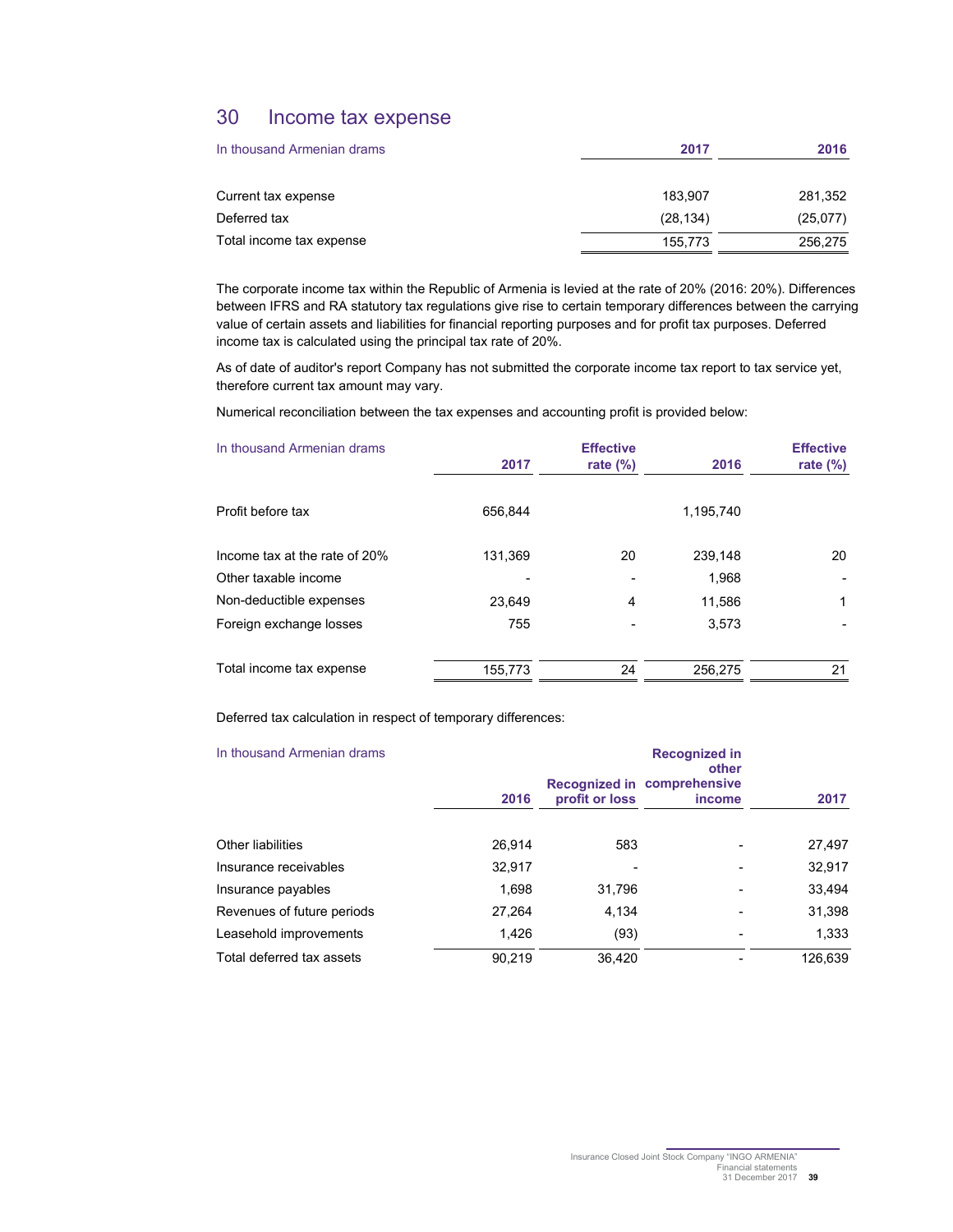| In thousand Armenian drams            |            |                | <b>Recognized in</b><br>other                |            |
|---------------------------------------|------------|----------------|----------------------------------------------|------------|
|                                       | 2016       | profit or loss | Recognized in comprehensive<br><i>income</i> | 2017       |
| Property, plant and equipment         | (26, 661)  | (6, 729)       | (3,587)                                      | (36, 977)  |
| Available for sale investments        | (12,300)   |                | (4,531)                                      | (16, 831)  |
| Other assets                          | (482)      | 474            |                                              | (8)        |
| Insurance receivables                 | (4,006)    | (1, 352)       |                                              | (5,358)    |
| Amounts due to financial institutions | (3.569)    | (664)          |                                              | (4,233)    |
| Cash and cash equivalents             | (204)      | 78             |                                              | (126)      |
| Other insurance reserves              | (13, 864)  | (2,221)        |                                              | (16,085)   |
| Deferred acquisition costs            | (88, 460)  | 2,128          |                                              | (86, 332)  |
| Total deferred tax liability          | (149, 546) | (8, 286)       | (8, 118)                                     | (165, 950) |
| Net deferred tax liability            | (59, 327)  | 28.134         | (8, 118)                                     | (39, 311)  |

| In thousand Armenian drams            | <b>Recognized in</b><br>other |                |                                       |            |  |
|---------------------------------------|-------------------------------|----------------|---------------------------------------|------------|--|
|                                       | 2015                          | profit or loss | Recognized in comprehensive<br>income | 2016       |  |
|                                       |                               |                |                                       |            |  |
| <b>Other liabilities</b>              | 25,630                        | 1,284          |                                       | 26,914     |  |
| Insurance receivables                 | 32,917                        |                |                                       | 32,917     |  |
| Insurance payables                    | 1,850                         | (152)          |                                       | 1,698      |  |
| Revenues of future periods            | 23,526                        | 3,738          |                                       | 27,264     |  |
| Leasehold improvements                | 1,519                         | (93)           |                                       | 1,426      |  |
| Investments available-for-sale        | 66,195                        |                | (66, 195)                             |            |  |
| Total deferred tax assets             | 151,637                       | 4,777          | (66, 195)                             | 90,219     |  |
| Property, plant and equipment         | (21, 347)                     | (1,399)        | (3,915)                               | (26, 661)  |  |
| Available for sale investments        |                               |                | (12, 300)                             | (12, 300)  |  |
| Other assets                          | (226)                         | (256)          |                                       | (482)      |  |
| Insurance receivables                 | (3,263)                       | (743)          |                                       | (4,006)    |  |
| Amounts due to financial institutions | (933)                         | (2,636)        |                                       | (3, 569)   |  |
| Cash and cash equivalents             | (150)                         | (54)           |                                       | (204)      |  |
| Other insurance reserves              | (11, 858)                     | (2,006)        |                                       | (13, 864)  |  |
| Deferred acquisition costs            | (115, 854)                    | 27,394         |                                       | (88, 460)  |  |
| Total deferred tax liability          | (153, 631)                    | 20,300         | (16, 215)                             | (149, 546) |  |
| Net deferred tax liability            | (1,994)                       | 25,077         | (82, 410)                             | (59, 327)  |  |

## 31 Contingent liabilities and commitments

## Tax and legal matters

The taxation system in Armenia is relatively new and is characterized by frequently changing legislation, official announcements and court decisions, which are often unclear, contradictory and subject to interpretation. Taxes are due to examinations and interpretations by tax authorities, which are liable to present fines and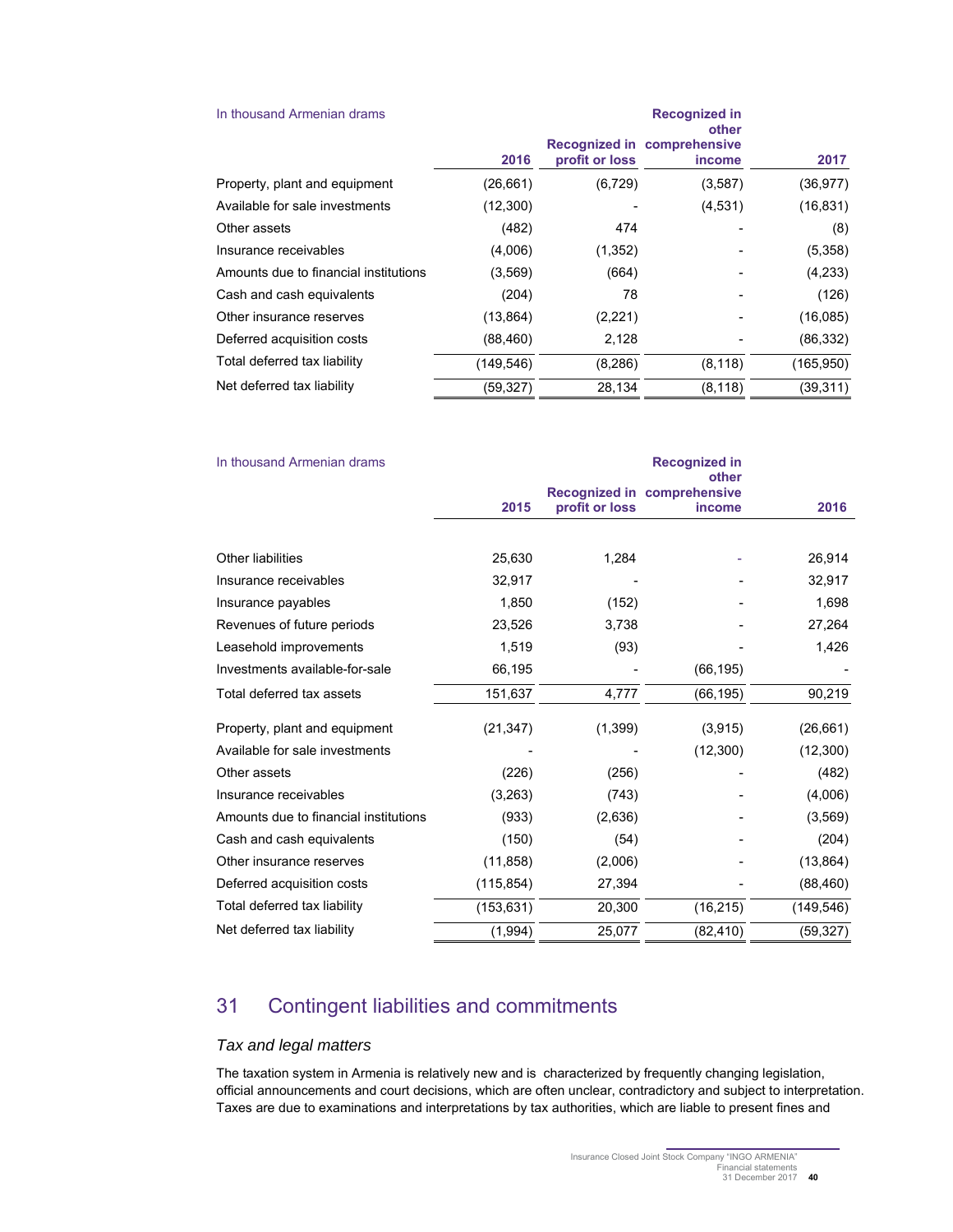penalties. In case of breach of tax legislation, the tax authorities could not apply additional tax liabilities, fines and penalties related to more than 3 calendar years preceding the year of a review.

These circumstances in Armenia could rise tax risks, which are more significant than in other countries. Management believes that the Company has completely settled all its tax liabilities, based on tax legislation, official announcements and court decisions and comments applied in Armenia. Nevertheless, the interpretations of corresponding authorities could differ and if management will succeed to force their recommendations, then the influence on these financial statements could be significant.

Management believes that the Company has complied with all regulations and has completely settled all its tax liabilities.

The Company has formed provisions in the notified claims reserves for legal actions regarding the claims.

Management also believes that the ultimate liability, if any, arising from other legal actions and complaints taken against the Company, will not have a material adverse impact on the financial condition or results of future operations of the Company.

Therefore, the Company has not made any respective provision related to such tax and legal matters.

#### Operating lease commitments – Company as a lessee

In the normal course of business the Company enters into commercial lease agreements for office premises.

The future aggregate minimum lease payments under operating leases are as follows:

| In thousand Armenian drams        | 2017      | 2016      |
|-----------------------------------|-----------|-----------|
| Not later than 1 year             | 120,254   | 96,030    |
| 1 - 5 years                       | 242,668   | 215,259   |
| Later than 5 years                | 964,546   | 897,467   |
| Total operating lease commitments | 1,327,468 | 1,208,756 |

#### **Insurance**

The insurance industry in Armenia is in a developing state and many forms of insurance protection common in other parts of the world are not yet generally available. However, as of 31 December 2017 the Company's transportation is insured. Until the Company obtains adequate insurance coverage, there is a risk that the loss or destruction of certain assets could have a material adverse effect on the Company's operations and financial position.

Starting from 2010 the Company is member of Armenian compulsory motor insurance bureau (hereinafter «the Bureau»). The purpose of the Bureau is to protect injured parties and contribute to the development and stability of the Compulsory motor insurance. The Bureau's member insurance companies perform single, periodic or supplementary payments. The Bureau compensates injured parties through the guarantee fund, if:

- The damaged vehicle or the party having signed a Compulsory motor insurance contract on the mentioned vehicle is unknown ( in this case only the damage to injured parties is compensated),
- A damage has been caused as a result of use of a vehicle, on which a Compulsory motor insurance contract has not been signed,
- The damage has been caused through a stolen vehicle or illegally owned vehicle without no stealing purposes,
- The insurance company having written an insurance contract on the damaged vehicle has been recognized insolvable, if the latter was obliged to compensate the damage, as well as in other cases set by the law.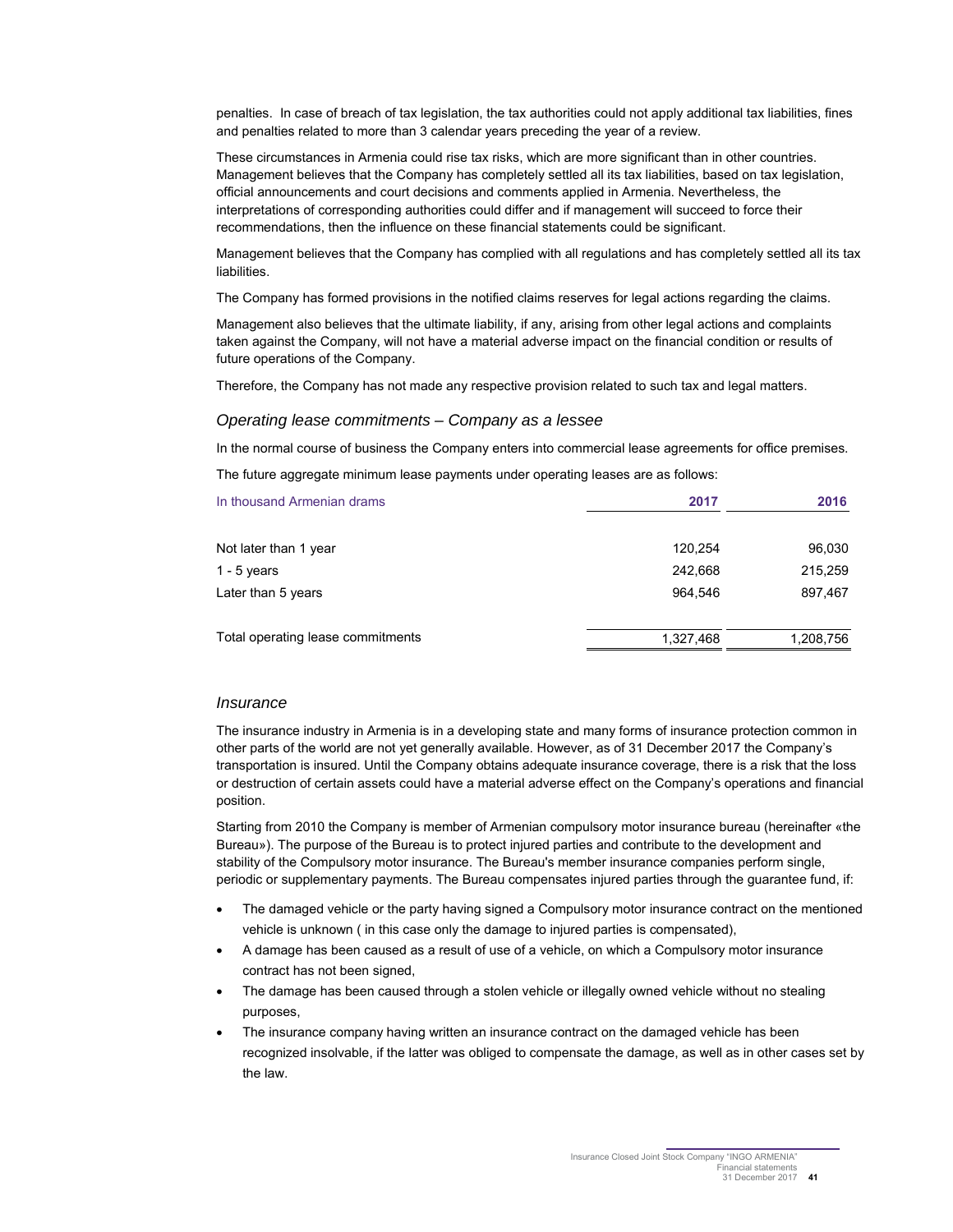## 32 Transactions with related parties

In accordance with IAS 24 Related Party Disclosures, parties are considered to be related if one party has ability to control the other party or exercise significant influence over the other party in making financial or operational decisions. For the purpose of the present financial statements, related parties include shareholders, members of Company's Management as well as other persons and enterprises related with and controlled by them respectively.

The ultimate controlling party of the Company is "INGOSTRAKH" IOJSC, registered in Russian Federation, who possesses 100% of voting shares of "Invest-Polis" CJSC who is a 75% shareholder of the Company.

The Company enters into transactions with related parties in the normal course of business. Details of significant transactions carried out during the year with related parties are as follows.

| In thousand Armenian drams         |                                       | 2017                                  |                                       | 2016                                  |
|------------------------------------|---------------------------------------|---------------------------------------|---------------------------------------|---------------------------------------|
|                                    | <b>Shareholders</b><br>and associates | <b>Key</b><br>management<br>personnel | <b>Shareholders</b><br>and associates | <b>Key</b><br>management<br>personnel |
| Statement of financial position    |                                       |                                       |                                       |                                       |
| Amounts due from policyholders     |                                       |                                       |                                       |                                       |
| Balance outstanding at January 1   | 84                                    | 323                                   | 94                                    | 294                                   |
| Increase during the year           | 748                                   | 2,326                                 | 852                                   | 1,261                                 |
| Decrease during the year           | (711)                                 | (2, 311)                              | (862)                                 | (1, 232)                              |
| Balance outstanding at December 31 | 121                                   | 338                                   | 84                                    | 323                                   |
| Amounts due from reinsurers        |                                       |                                       |                                       |                                       |
| Balance outstanding at January 1   |                                       |                                       |                                       |                                       |
| Increase during the year           | 34,933                                |                                       | 24,959                                |                                       |
| Decrease during the year           | (34, 933)                             |                                       | (24, 959)                             |                                       |
| Balance outstanding at December 31 |                                       |                                       |                                       |                                       |
| Borrowings issued                  |                                       |                                       |                                       |                                       |
| Balance outstanding at January 1   | 19,400                                |                                       | 105,758                               |                                       |
| Increase during the year           | 1,148                                 |                                       | 11,164                                |                                       |
| Decrease during the year           | (20, 548)                             |                                       | (97, 522)                             |                                       |
| Balance outstanding at December 31 |                                       |                                       | 19,400                                |                                       |
| Prepayments and other receivables  |                                       |                                       |                                       |                                       |
| Balance outstanding at January 1   |                                       |                                       |                                       |                                       |
| Increase during the year           |                                       |                                       |                                       | 32,260                                |
| Decrease during the year           |                                       |                                       |                                       | (32, 260)                             |
| Balance outstanding at December 31 |                                       |                                       |                                       |                                       |
| Amounts due to policyholders       |                                       |                                       |                                       |                                       |
| Balance outstanding at January 1   |                                       |                                       |                                       |                                       |
| Increase during the year           |                                       | 567                                   |                                       | 517                                   |
| Decrease during the year           |                                       | (567)                                 |                                       | (517)                                 |
| Balance outstanding at December 31 |                                       |                                       |                                       |                                       |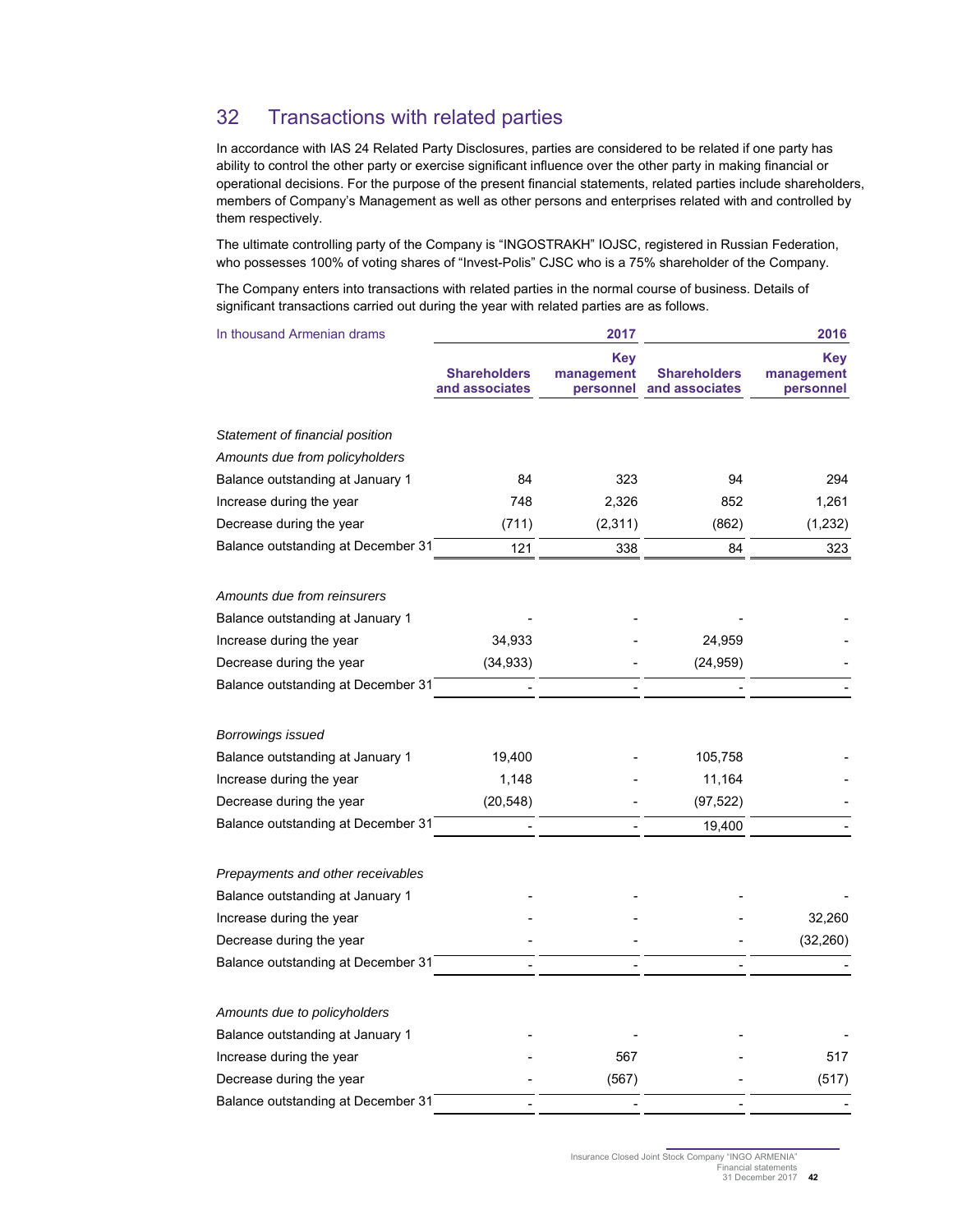| In thousand Armenian drams                                    |                                       | 2017                           | 2016                                  |                                |  |
|---------------------------------------------------------------|---------------------------------------|--------------------------------|---------------------------------------|--------------------------------|--|
|                                                               | <b>Shareholders</b><br>and associates | Key<br>management<br>personnel | <b>Shareholders</b><br>and associates | Key<br>management<br>personnel |  |
| Amounts due to reinsurers                                     |                                       |                                |                                       |                                |  |
| Balance outstanding at January 1                              | 114,321                               |                                | 10,839                                |                                |  |
| Increase during the year                                      | 216,473                               |                                | 264,235                               |                                |  |
| Decrease during the year                                      | (278, 970)                            |                                | (160, 753)                            |                                |  |
| Balance outstanding at December 31                            | 51,824                                |                                | 114,321                               |                                |  |
| Statement of profit or loss and other<br>comprehensive income |                                       |                                |                                       |                                |  |
| Gross written premiums                                        | 748                                   | 2,326                          | 852                                   | 1,151                          |  |
| Gross claims                                                  |                                       | 567                            |                                       | 517                            |  |
| Premiums written to reinsurers                                | 181,272                               |                                | 246,745                               |                                |  |
| Compensation received from<br>reinsurers                      |                                       |                                | 5,477                                 |                                |  |
| Other amounts                                                 |                                       |                                |                                       |                                |  |
| <b>Dividends</b>                                              | 750,000                               |                                | 400,000                               |                                |  |
| (Purchase)/sale of property and<br>equipment                  | 37                                    |                                |                                       | (1, 917)                       |  |
| Other income                                                  |                                       | 11,240                         |                                       |                                |  |

Compensation of key management personnel was comprised of the following:

| In thousand Armenian drams        | 2017    | 2016    |  |
|-----------------------------------|---------|---------|--|
| Salaries and other benefits       | 158.236 | 205.883 |  |
| Total key management compensation | 158.236 | 205.883 |  |

## 33 Fair value measurement

The Company's Management determines the policies and procedures for unquoted available-for-sale securities and buildings.

External valuators are involved for valuation of significant assets, such as properties, involvement of external valuators is decided upon annually by the Company's Management.

At each reporting date, the Company's Management analyses the movements in the values of assets and liabilities which are required to be re-assessed as per the Company's accounting policies. For this analysis are verified the major inputs applied in the latest valuation by agreeing the information in the valuation computation to contracts and other relevant documents. The Company in conjunction with the external valuers, also compares each the changes in the fair value of each asset and liability with relevant external sources to determine whether the change is reasonable.

Financial and non-financial assets and liabilities measured at fair value in the statement of financial position are presented below. This hierarchy groups financial and non-financial assets and liabilities into three levels based on the significance of inputs used in measuring the fair value of the financial assets and liabilities. The fair value hierarchy has the following levels:

- Level 1: quoted prices (unadjusted) in active markets for identical assets or liabilities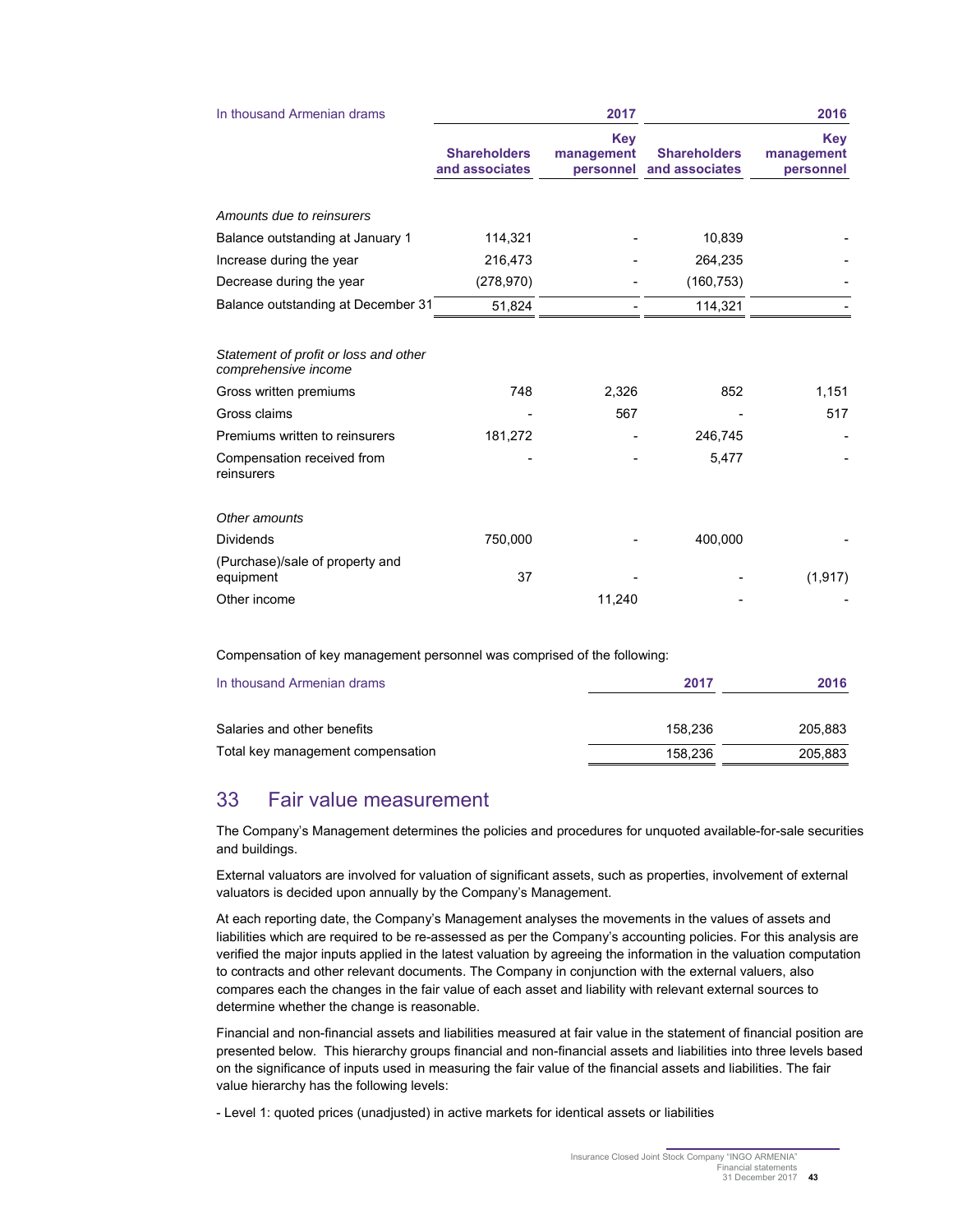- Level 2: inputs other than quoted prices included within Level 1 that are observable for the asset and liability, either directly (i.e. as prices) or indirectly (i.e. derived from prices)

- Level 3: inputs for the asset or liability that are not based on observable market data (unobservable inputs).

## 33.1 Financial instruments that are not measured at fair value

The table below presents the fair value of financial assets and liabilities not measured at their fair value in the statement of financial position and analyses them by the level in the fair value hierarchy into which teach fair value measurement is categorised. Unearned insurance premiums and reinsurers' share in unearned premiums have been removed from analysis as those are not considered contractual obligations.

| In thousand Armenian drams                       |         |           |         |           | As of 31 December 2017                     |
|--------------------------------------------------|---------|-----------|---------|-----------|--------------------------------------------|
|                                                  | Level 1 | Level 2   | Level 3 | values    | <b>Total fair Total carrying</b><br>amount |
| Financial assets                                 |         |           |         |           |                                            |
| Insurance receivables                            |         | 2,114,218 |         | 2,114,218 | 2,114,218                                  |
| Loans to other parties                           |         | 1,350     |         | 1,350     | 1,350                                      |
| Amounts due from other<br>financial institutions |         | 2,114,492 |         | 2,114,492 | 2,114,492                                  |
| Cash and cash equivalents                        |         | 64.570    |         | 64,570    | 64,570                                     |
| <b>Financial liabilities</b>                     |         |           |         |           |                                            |
| Insurance contract liabilities                   |         | 1,244,652 |         | 1,244,652 | 1,244,652                                  |
| Loans under repurchase<br>agreements             |         | 800.824   |         | 800,824   | 800.824                                    |
| Insurance payables                               | -       | 1,196,662 |         | 1,196,662 | 1,196,662                                  |
| Other liabilities                                |         | 236,328   |         | 236,328   | 236,328                                    |

| In thousand Armenian drams                       |                          |                    |         |           | As of 31 December 2016                     |
|--------------------------------------------------|--------------------------|--------------------|---------|-----------|--------------------------------------------|
|                                                  | Level 1                  | Level <sub>2</sub> | Level 3 | values    | <b>Total fair Total carrying</b><br>amount |
| <b>Financial assets</b>                          |                          |                    |         |           |                                            |
| Insurance receivables                            |                          | 1,399,250          |         | 1,399,250 | 1,399,250                                  |
| Loans to other parties                           |                          | 22,101             |         | 22,101    | 22,101                                     |
| Reinsurance assets                               |                          | 307,298            |         | 307,298   | 307,298                                    |
| Amounts due from other<br>financial institutions | $\overline{\phantom{a}}$ | 1,764,931          | -       | 1,764,931 | 1,764,931                                  |
| Cash and cash equivalents                        |                          | 103,250            |         | 103,250   | 103,250                                    |
| <b>Financial liabilities</b>                     |                          |                    |         |           |                                            |
| Insurance contract liabilities                   |                          | 835,838            |         | 835,838   | 835,838                                    |
| Loans under repurchase<br>agreements             |                          | 1,432,615          |         | 1,432,615 | 1,432,615                                  |
| Insurance payables                               |                          | 763,326            |         | 763,326   | 763,326                                    |
| <b>Other liabilities</b>                         |                          | 188,230            |         | 188,230   | 188,230                                    |

Insurance Closed Joint Stock Company "INGO ARMENIA" Financial statements 31 December 2017 **44**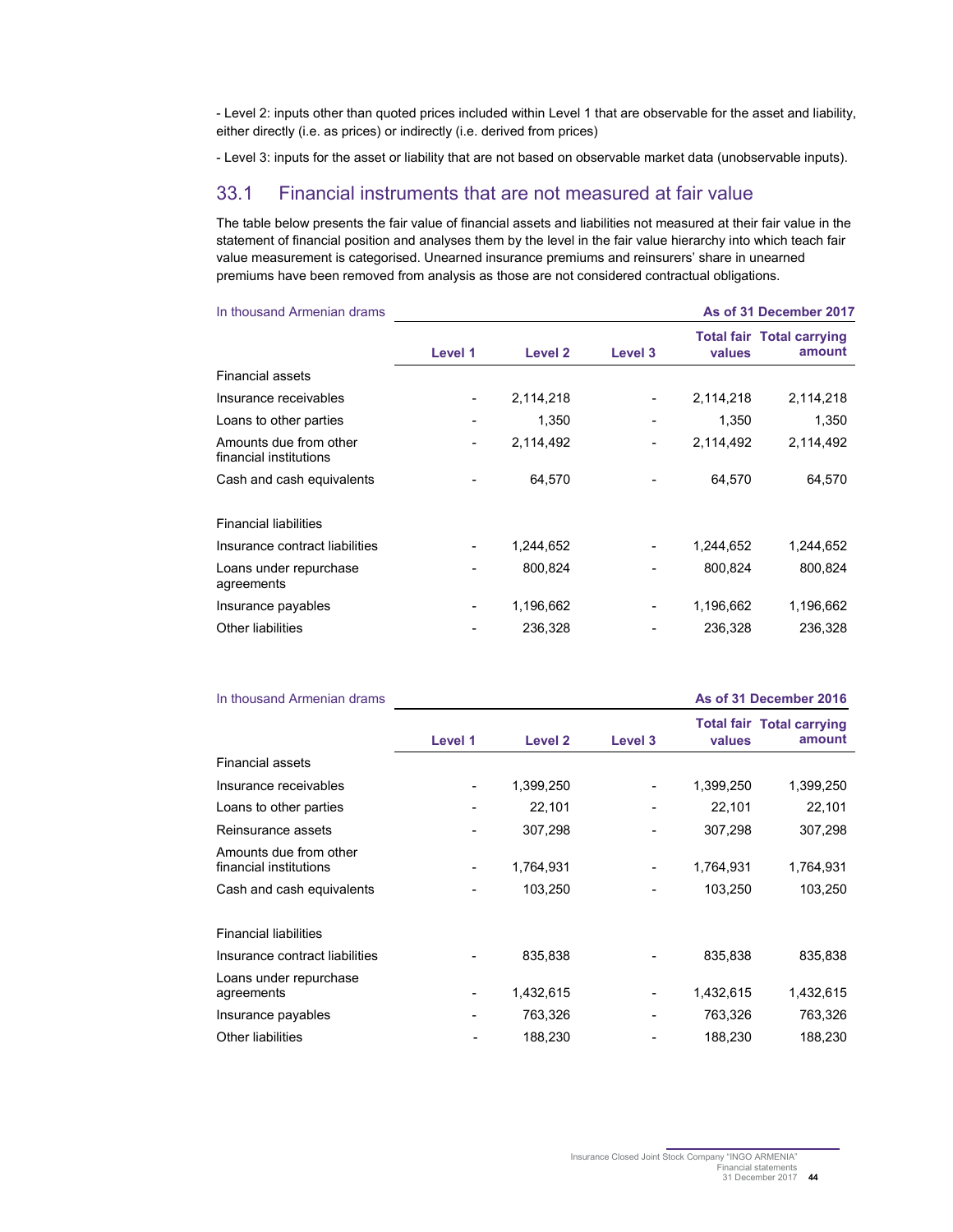#### Assets for which fair value approximates carrying value

For financial assets and financial liabilities that have a short-term maturity (less than three months), it is assumed that the carrying amounts approximate to their fair value. This assumption is also applied to demand deposits, and savings accounts without a specific maturity.

#### Fixed rate financial instruments

The fair value of fixed rate financial assets and liabilities carried at amortised cost are estimated by comparing market interest rates when they were first recognised with current market rates for similar financial instruments. The estimated fair value of fixed interest bearing deposits is based on discounted cash flows using prevailing money-market interest rates for debts with similar credit risk and maturity. The fair value of those instruments does not differ from their carrying amounts at reporting date.

## 33.2 Financial instruments that are measured at fair value

| In thousand Armenian drams                |         |           |         | 2017         |
|-------------------------------------------|---------|-----------|---------|--------------|
|                                           | Level 1 | Level 2   | Level 3 | <b>Total</b> |
| <b>Financial assets</b>                   |         |           |         |              |
| Unlisted equity investments (Note 13, 18) |         | 3,515,845 |         | 3,515,845    |
| Total                                     |         | 3,515,845 |         | 3,515,845    |
| In thousand Armenian drams                |         |           |         | 2016         |
|                                           | Level 1 | Level 2   | Level 3 | <b>Total</b> |
| <b>Financial assets</b>                   |         |           |         |              |
| Unlisted equity investments (Note 13, 18) |         | 4,658,362 |         | 4,658,362    |
| Total                                     |         | 4,658,362 |         | 4,658,362    |

The methods and valuation techniques used for the purpose of measuring fair value are unchanged compared to the previous reporting period.

## 33.3 Fair value measurements of non-financial assets and liabilities

| In thousand Armenian drams    |         |                    |           | 2017         |
|-------------------------------|---------|--------------------|-----------|--------------|
|                               | Level 1 | Level <sub>2</sub> | Level 3   | <b>Total</b> |
| Non-financial assets          |         |                    |           |              |
| Property, plant and equipment |         |                    |           |              |
| Land                          |         |                    | 6,100     | 6,100        |
| <b>Buildings</b>              |         |                    | 1,073,100 | 1,073,100    |
| Total                         |         |                    | 1,079,200 | 1,079,200    |
| Non-financial liabilities     |         |                    |           |              |
| Total                         |         |                    |           |              |
| Net fair value                |         |                    | 1,079,200 | 1,079,200    |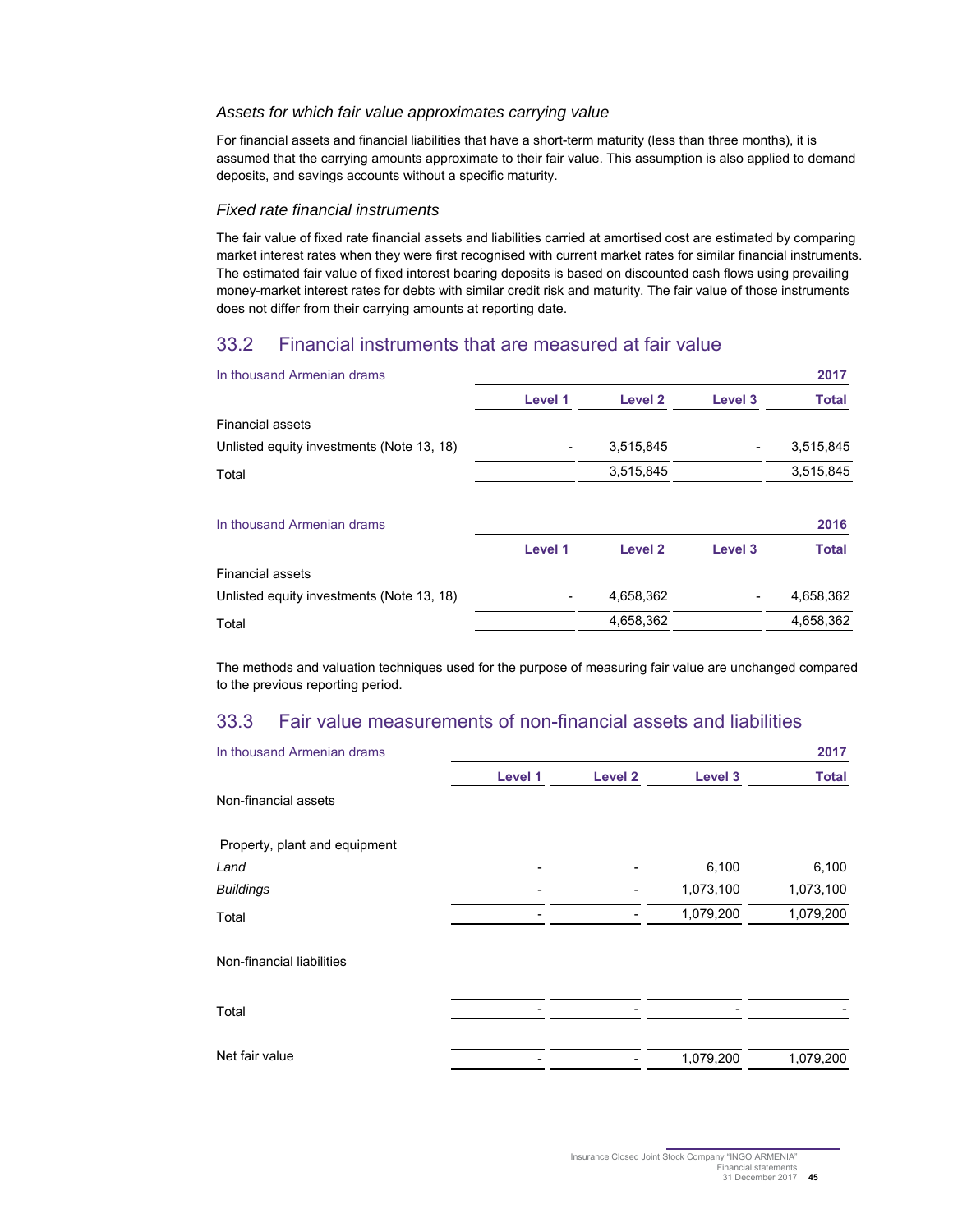| In thousand Armenian drams    |         |                |           | 2016         |
|-------------------------------|---------|----------------|-----------|--------------|
|                               | Level 1 | <b>Level 2</b> | Level 3   | <b>Total</b> |
| Non-financial assets          |         |                |           |              |
| Property, plant and equipment |         |                |           |              |
| Land                          |         |                | 7,000     | 7,000        |
| <b>Buildings</b>              |         |                | 1,076,700 | 1,076,700    |
| Total                         |         |                | 1,083,700 | 1,083,700    |
| Non-financial liabilities     |         |                |           |              |
| Total                         |         |                |           |              |
| Net fair value                |         |                | 1,083,700 | 1,083,700    |

#### Fair value measurements in Level 3

The Company's financial assets and liabilities classified in Level 3 uses valuation techniques based on significant inputs that are not based on observable market data. The non-financial assets and non-financial obligations within this level can be reconciled from beginning to ending balance as follows:

| In thousand Armenian drams                         |            | 2017         |
|----------------------------------------------------|------------|--------------|
|                                                    | <b>PPE</b> | <b>Total</b> |
| Non-financial assets                               |            |              |
| Balance as of 1 January 2017                       | 1,083,700  | 1,083,700    |
| Losses recognised in profit or loss                | (900)      | (900)        |
| Depreciation adjustment as a result of revaluation | (21,534)   | (21, 534)    |
| Gains recognised in other comprehensive income     | 17.934     | 17,934       |
| Balance as of 31 December 2017                     | 1,079,200  | 1,079,200    |

| In thousand Armenian drams                         | 2016       |              |  |  |  |  |
|----------------------------------------------------|------------|--------------|--|--|--|--|
|                                                    | <b>PPE</b> | <b>Total</b> |  |  |  |  |
| Non-financial assets                               |            |              |  |  |  |  |
| Balance as of 1 January 2016                       | 1,087,900  | 1,087,900    |  |  |  |  |
| Losses recognised in profit or loss                | (2,200)    | (2,200)      |  |  |  |  |
| Depreciation adjustment as a result of revaluation | (21, 574)  | (21, 574)    |  |  |  |  |
| Gains recognised in other comprehensive income     | 19.574     | 19.574       |  |  |  |  |
| Balance as of 31 December 2016                     | 1,083,700  | 1,083,700    |  |  |  |  |

Fair value of the Company's main property assets is estimated based on appraisals performed by independent, professionally-qualified property valuators. The significant inputs and assumptions are developed in close consultation with management. The valuation processes and fair value changes are reviewed by the board of directors at each reporting date.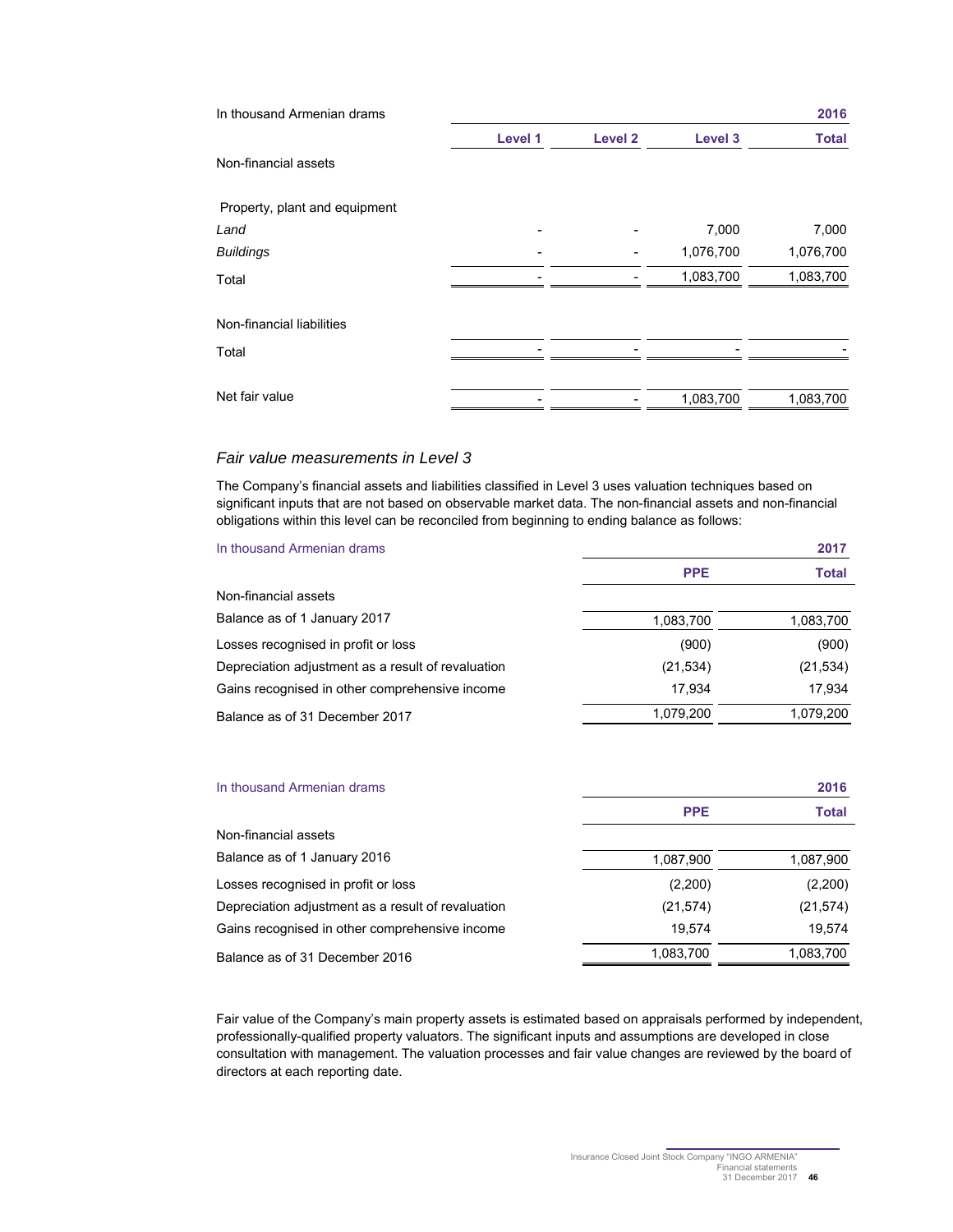The appraisal of the land and buildings owned by the Company was carried out by independent appraisers on 31 December 2017 using a combination of the comparative, income and cost methods. Management has based their estimate of the fair value of the land and building on the results of the independent appraisal.

## 34 Offsetting of financial assets and financial liabilities

In the ordinary course of business, the Company performs different operations with financial instruments which may be presented in net amounts when there is a legally enforceable right to set off the recognised amounts and there is an intention to settle on a net basis, or realise the asset and settle the liability simultaneously.

The table below presents financial assets and financial liabilities that are offset in the statement of financial position or are subject to an enforceable master netting arrangement or similar agreement that covers similar financial instruments, irrespective of whether they are offset in the statement of financial position.

| In thousand Armenian<br>drams                     |                                                                            |                                                                                                                   |                                                                         |                                                                               | As of 31 December 2017         |            |  |  |
|---------------------------------------------------|----------------------------------------------------------------------------|-------------------------------------------------------------------------------------------------------------------|-------------------------------------------------------------------------|-------------------------------------------------------------------------------|--------------------------------|------------|--|--|
|                                                   |                                                                            | <b>Gross</b><br>amount of                                                                                         |                                                                         | Related amounts that are not offset in<br>the statement of financial position |                                |            |  |  |
|                                                   | <b>Gross</b><br>amount of<br>recognised<br>financial<br><b>liabilities</b> | recognised<br>financial<br>assets/<br>liabilities in<br>the<br>statement of statement of<br>financial<br>position | <b>Net amount</b><br>of financial<br>liabilities in<br>the<br>financial | <b>Financial</b><br>position instruments                                      | Cash<br>collateral<br>received | <b>Net</b> |  |  |
| <b>Financial liabilities</b>                      |                                                                            |                                                                                                                   |                                                                         |                                                                               |                                |            |  |  |
| Loans under<br>repurchase<br>agreements (Note 18) | 800.824                                                                    |                                                                                                                   | 800.824                                                                 | (852, 793)                                                                    |                                | (51,969)   |  |  |
|                                                   | 800,824                                                                    |                                                                                                                   | 800.824                                                                 | (852, 793)                                                                    |                                | (51,969)   |  |  |

|  | In thousand Armenian |
|--|----------------------|
|  |                      |

drams **As of 31 December 2016** 

|                                                   |                                                                            | <b>Gross</b><br>amount of                                                            |                                                                                                      |                                          | Related amounts that are not offset in<br>the statement of financial position |            |
|---------------------------------------------------|----------------------------------------------------------------------------|--------------------------------------------------------------------------------------|------------------------------------------------------------------------------------------------------|------------------------------------------|-------------------------------------------------------------------------------|------------|
|                                                   | <b>Gross</b><br>amount of<br>recognised<br>financial<br><b>liabilities</b> | recognised<br>financial<br>assets/<br>liabilities in<br>the<br>financial<br>position | <b>Net amount</b><br>of financial<br>liabilities in<br>the<br>statement of statement of<br>financial | <b>Financial</b><br>position instruments | Cash<br>collateral<br>received                                                | <b>Net</b> |
| <b>Financial liabilities</b>                      |                                                                            |                                                                                      |                                                                                                      |                                          |                                                                               |            |
| Loans under<br>repurchase<br>agreements (Note 18) | 1.432.615                                                                  |                                                                                      | 1.432.615                                                                                            | (1,545,353)                              |                                                                               | (112, 738) |
|                                                   | 1,432,615                                                                  |                                                                                      | 1,432,615                                                                                            | (1,545,353)                              |                                                                               | (112, 738) |
|                                                   |                                                                            |                                                                                      |                                                                                                      |                                          |                                                                               |            |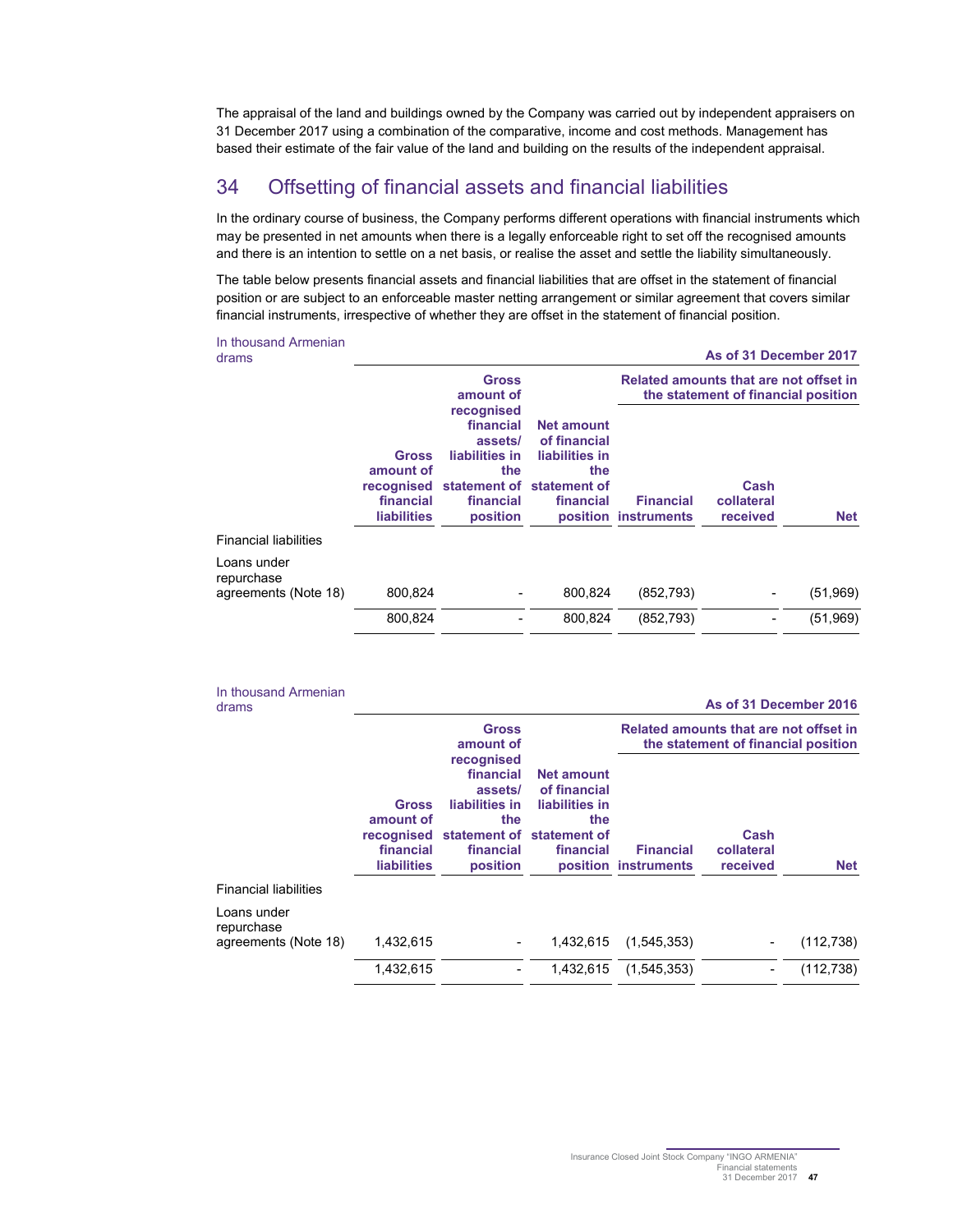## 35 Maturity analysis of assets and liabilities

The table below summarises the maturity profile of assets and liabilities of the Company based to when they are expected to be recovered or settled. See Note 36.4 for the Company's contractual undiscounted repayment obligations. For insurance contract liabilities and reinsurance assets, maturity profiles are determined based on estimated timing of net cash outflows from the recognised insurance liabilities. Unearned premiums and the reinsurers' share of unearned premiums have been excluded from the analysis as they are not contractual obligations.

| In thousand Armenian                              |                                             |                                 |                                  |                                           |                                  |                             |                                                 | 2017         |
|---------------------------------------------------|---------------------------------------------|---------------------------------|----------------------------------|-------------------------------------------|----------------------------------|-----------------------------|-------------------------------------------------|--------------|
| drams                                             | On<br>demand<br>and less<br>than 1<br>month | <b>From</b><br>1 to 3<br>months | <b>From</b><br>3 to 12<br>months | <b>Subtotal</b><br>less than<br>12 months | <b>From</b><br>1 to $5$<br>years | <b>More than</b><br>5 years | <b>Subtotal</b><br>over <sub>12</sub><br>months | <b>Total</b> |
| Assets                                            |                                             |                                 |                                  |                                           |                                  |                             |                                                 |              |
| Insurance receivables                             | 1,114                                       | 5,244                           | 1,823,126                        | 1,829,484                                 | 280,045                          | 4,689                       | 284,734                                         | 2,114,218    |
| Loans to other parties                            |                                             |                                 | 1,350                            | 1,350                                     |                                  |                             |                                                 | 1,350        |
| Amounts due from financial<br>institutions        |                                             | 362,666                         | 1,577,185                        | 1,919,851                                 | 194,641                          |                             | 194,641                                         | 2,114,492    |
| Reinsurance assets                                |                                             |                                 | 610,549                          | 610,549                                   |                                  |                             |                                                 | 610,549      |
| Securities pledged under<br>repurchase agreements |                                             |                                 | 12,429                           | 12,429                                    | 840,364                          |                             | 840,364                                         | 852,793      |
| Investments available-for-<br>sale                |                                             | 22,748                          | 29,885                           | 52,633                                    | 1,771,451                        | 838,968                     | 2,610,419                                       | 2,663,052    |
| Cash and cash equivalents                         | 64,570                                      |                                 |                                  | 64,570                                    |                                  |                             |                                                 | 64,570       |
|                                                   | 65,684                                      | 390,658                         | 4,034,524                        | 4,490,866                                 | 3,086,501                        | 843,657                     | 3,930,158                                       | 8,421,024    |
| Liabilities                                       |                                             |                                 |                                  |                                           |                                  |                             |                                                 |              |
| Insurance contract<br>liabilities                 |                                             |                                 | 1,244,652                        | 1,244,652                                 |                                  |                             |                                                 | 1,244,652    |
| Insurance payables                                | 440,642                                     | 664,963                         | 88,568                           | 1,194,173                                 | 494                              | 1,995                       | 2,489                                           | 1,196,662    |
| Loans under repurchase<br>agreements              | 800,824                                     |                                 |                                  | 800,824                                   |                                  |                             |                                                 | 800,824      |
| <b>Other liabilities</b>                          | 66,667                                      | 36,507                          | 133,154                          | 236,328                                   |                                  |                             |                                                 | 236,328      |
|                                                   | 1,308,133                                   | 701,470                         | 1,466,374                        | 3,475,977                                 | 494                              | 1,995                       | 2,489                                           | 3,478,466    |
| Net position                                      | (1,242,449)                                 | (310, 812)                      | 2,568,150                        | 1,014,889                                 | 3,086,007                        | 841,662                     | 3,927,669                                       | 4,942,558    |
| Accumulated gap                                   |                                             | $(1,242,449)$ $(1,553,261)$     | 1,014,889                        |                                           | 4,100,896                        | 4,942,558                   |                                                 |              |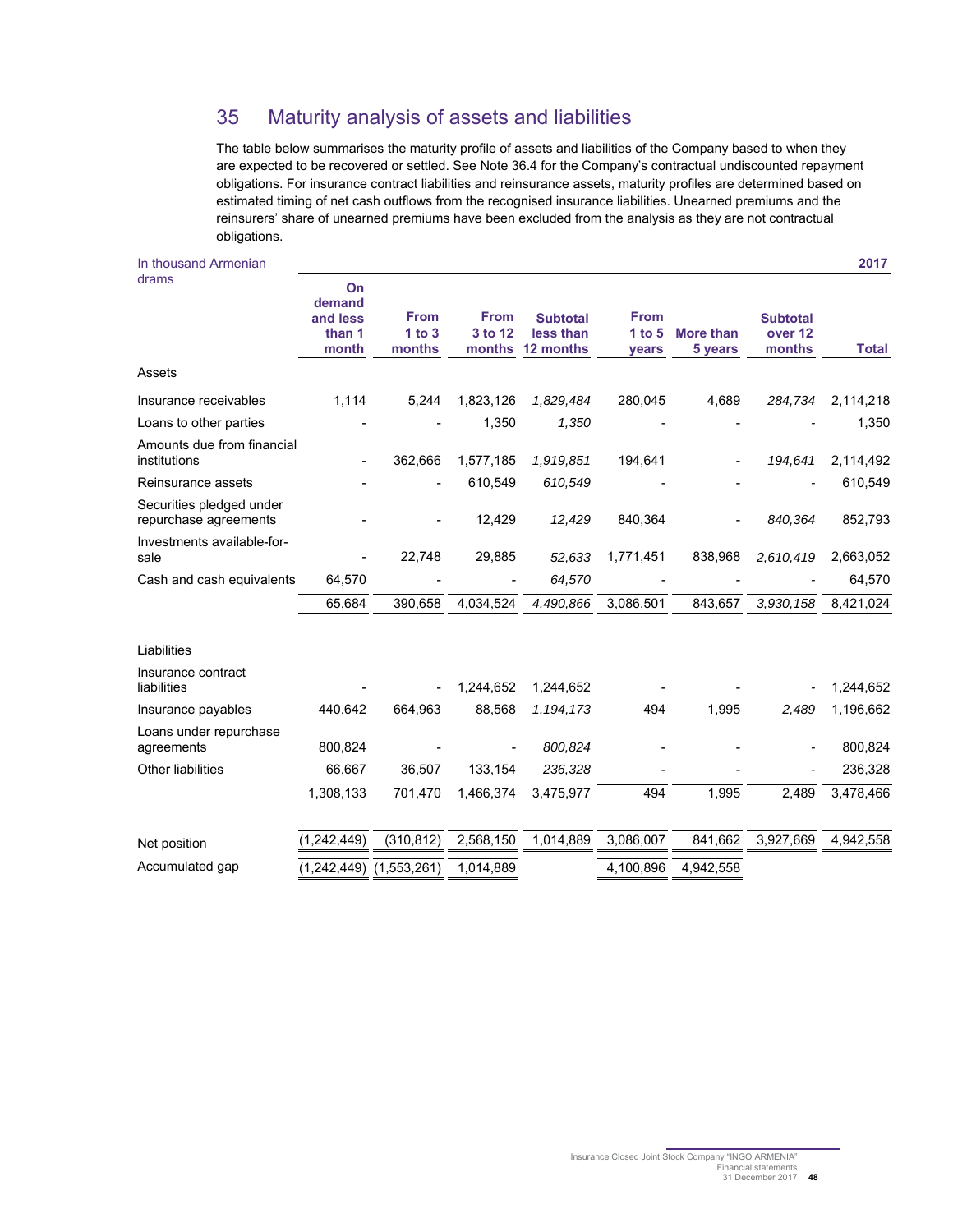#### In thousand Armenian drams

|                                                   | On<br>demand<br>and less<br>than 1<br>month | <b>From</b><br>1 to 3<br>months | <b>From</b><br>3 to 12<br>months | <b>Subtotal</b><br>less than<br>12 months | <b>From</b><br>1 to 5<br>years | <b>More than</b><br>5 years | <b>Subtotal</b><br>over <sub>12</sub><br>months | <b>Total</b> |
|---------------------------------------------------|---------------------------------------------|---------------------------------|----------------------------------|-------------------------------------------|--------------------------------|-----------------------------|-------------------------------------------------|--------------|
| Assets                                            |                                             |                                 |                                  |                                           |                                |                             |                                                 |              |
| Insurance receivables                             | 2,365                                       | 3,788                           | 1,092,741                        | 1,098,894                                 | 300,123                        | 233                         | 300,356                                         | 1,399,250    |
| Loans to other parties                            |                                             | 9,460                           | 11,291                           | 20,751                                    | 1,350                          |                             | 1,350                                           | 22,101       |
| Amounts due from financial<br>institutions        | $\blacksquare$                              | 313,892                         | 1,451,039                        | 1,764,931                                 |                                |                             |                                                 | 1,764,931    |
| Reinsurance assets                                |                                             |                                 | 307,298                          | 307,298                                   |                                |                             |                                                 | 307,298      |
| Securities pledged under<br>repurchase agreements |                                             | 16,601                          | 18,273                           | 34,874                                    | 1,243,811                      | 266,668                     | 1,510,479                                       | 1,545,353    |
| Investments available-for-<br>sale                |                                             | 32,865                          | 36,884                           | 69,749                                    | 2,373,320                      | 669,940                     | 3,043,260                                       | 3,113,009    |
| Cash and cash equivalents                         | 103,250                                     |                                 |                                  | 103,250                                   |                                |                             |                                                 | 103,250      |
|                                                   | 105,615                                     | 376,606                         | 2,917,526                        | 3,399,747                                 | 3,918,604                      | 936,841                     | 4,855,445                                       | 8,255,192    |
| Liabilities                                       |                                             |                                 |                                  |                                           |                                |                             |                                                 |              |
| Insurance contract<br>liabilities                 |                                             |                                 | 835.838                          | 835,838                                   |                                |                             |                                                 | 835,838      |
| Insurance payables                                | 262,860                                     | 56,551                          | 441,258                          | 760,669                                   | 591                            | 2,066                       | 2,657                                           | 763,326      |
| Loans under repurchase<br>agreements              | 1,432,615                                   |                                 |                                  | 1,432,615                                 |                                |                             |                                                 | 1,432,615    |
| Other liabilities                                 | 15,765                                      | 42,331                          | 130,134                          | 188,230                                   |                                |                             |                                                 | 188,230      |
|                                                   | 1,711,240                                   | 98,882                          | 1,407,230                        | 3,217,352                                 | 591                            | 2,066                       | 2,657                                           | 3,220,009    |
| Net position                                      | (1,605,625)                                 | 277,724                         | 1,510,296                        | 182,395                                   | 3,918,013                      | 934,775                     | 4,852,788                                       | 5,035,183    |
| Accumulated gap                                   | (1,605,625)                                 | (1,327,901)                     | 182,395                          |                                           | 4,100,408                      | 5,035,183                   |                                                 |              |
|                                                   |                                             |                                 |                                  |                                           |                                |                             |                                                 |              |

## 36 Insurance and financial risk management

The Company's activities expose it to a variety of risks and those activities involve the analysis, evaluation, acceptance and management of some degree of risk or combination of risks. Taking risk is core to the financial business, and the operational risks are an inevitable consequence of being in business. The Company's aim is therefore to achieve an appropriate balance between risk and return and minimise potential adverse effects on the Company's financial performance.

The most important types of risk are insurance risk and financial risk, which includes liquidity risk, market risk and credit risk.

## 36.1 Insurance risk

The principal risk the Company faces under insurance contracts is that the actual claims and benefit payments or the timing thereof, differ from expectations. This is influenced by the frequency of claims, severity of claims, actual benefits paid and subsequent development of long-term claims. Therefore, the objective of the Company is to ensure that sufficient reserves are available to cover these liabilities. The above risk exposure is mitigated by diversification across a large portfolio of insurance contracts. The variability of risks is also improved by careful selection and implementation of underwriting strategy guidelines, as well as the use of reinsurance arrangements.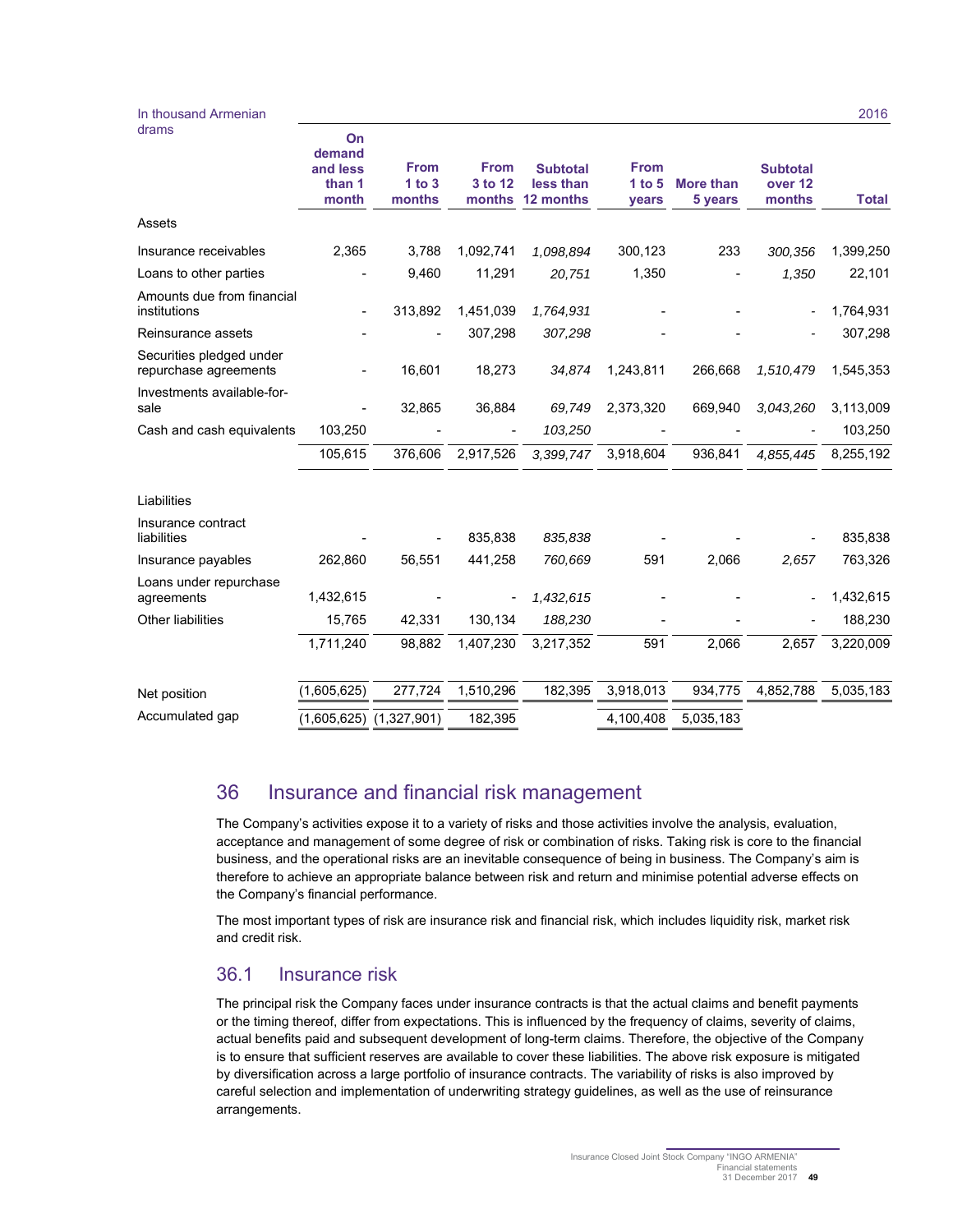The Company purchases both facultative and obligatory reinsurance as part of its risks mitigation programme. Reinsurance ceded is placed on a proportional basis. The majority of proportional reinsurance is quota-share reinsurance which is taken out to reduce the overall exposure of the Company to certain classes of business

Amounts recoverable from reinsurers are estimated in a manner consistent with the outstanding claims provision and are in accordance with the reinsurance contracts. Although the Company has reinsurance arrangements, it is not relieved of its direct obligations to its policyholders and thus a credit exposure exists with respect to ceded insurance, to the extent that any reinsurer is unable to meet its obligations assumed under such reinsurance agreements. The Company's placement of reinsurance is diversified such that it is neither dependent on a single reinsurer nor are the operations of the Company substantially dependent upon any single reinsurance contract.

#### 36.1.1 Insurance contracts

The Company principally issues the following types of general insurance contracts: motor (including passengers and third party liabilities), health, property, general liabilities, cargo, accident insurance and Compulsory Motor Third-Party Liability Insurance. Risks under general insurance policies usually cover twelve month duration.

The above risk exposure is mitigated by diversification across a large portfolio of insurance contracts. The variability of risks is improved by careful selection and implementation of underwriting strategies, which are designed to ensure that risks are diversified in terms of type of risk and level of insured benefits. This is largely achieved through diversification across industry sectors. Further, strict claim review policies to assess all new and ongoing claims, regular detailed review of claims handling procedures and frequent investigation of possible fraudulent claims are all policies and procedures put in place to reduce the risk exposure of the Company. The Company further enforces a policy of actively managing and promptly pursuing claims, in order to reduce its exposure to unpredictable future developments that can negatively impact the business. Inflation risk is mitigated by taking expected inflation into account when estimating insurance contract liabilities.

The purpose of these underwriting and reinsurance strategies is to limit exposure to catastrophes based on the Company's risk appetite as decided by management. The overall aim is currently to restrict the impact of a single catastrophic event to approximately 10% of shareholders' equity. The Board may decide to increase or decrease the maximum tolerances based on market conditions and other factors.

| In thousand Armenian         |                                             |                               | 2017                   | 2016                                               |                              |                                  |  |
|------------------------------|---------------------------------------------|-------------------------------|------------------------|----------------------------------------------------|------------------------------|----------------------------------|--|
| drams                        | <b>Insurance</b><br>contract<br>liabilities | <b>Reinsuran</b><br>ce assets | <b>Net liabilities</b> | <b>Insurance</b><br>contract<br><b>liabilities</b> | <b>Reinsurance</b><br>assets | <b>Net</b><br><b>liabilities</b> |  |
| Accident                     | 157,953                                     | (104,006)                     | 53,947                 | 113,620                                            | (62, 788)                    | 50,832                           |  |
| Health                       | 965,497                                     | (135,498)                     | 829,999                | 748,290                                            | (90, 950)                    | 657,340                          |  |
| Motor                        | 309,970                                     | (82, 701)                     | 227,269                | 258,220                                            | (47, 811)                    | 210,409                          |  |
| Aircraft                     | 29,275                                      | (14, 112)                     | 15,163                 | 53,028                                             | (39, 652)                    | 13,376                           |  |
| Cargo                        | 70,750                                      | (67, 925)                     | 2,825                  | 7,790                                              | (5,066)                      | 2,724                            |  |
| Fire and natural<br>diseases | 1,357,197                                   | (1, 245, 105)                 | 112,092                | 1,284,770                                          | (1, 132, 322)                | 152,448                          |  |
| Voluntary motor liability    | 9,195                                       | (2,088)                       | 7,107                  | 13,004                                             | (2,997)                      | 10,007                           |  |
| Aircraft liability           | 24,253                                      | (17, 208)                     | 7,045                  | 51,009                                             | (43, 525)                    | 7,484                            |  |
| General liability            | 125,669                                     | (100, 759)                    | 24,910                 | 159,754                                            | (136, 879)                   | 22,875                           |  |
| <b>Financial losses</b>      |                                             |                               |                        | 288,783                                            |                              |                                  |  |
|                              | 366,005                                     | (363,569)                     | 2,436                  |                                                    | (289, 222)                   | (439)                            |  |
| Travel                       | 104,672                                     | (47,909)                      | 56,763                 | 87,035                                             | (34,000)                     | 53,035                           |  |
| <b>CMTPL</b>                 | 1,893,850                                   |                               | 1,893,850              | 1,772,667                                          |                              | 1,772,667                        |  |
| At December 31               | 5,414,286                                   | (2, 180, 880)                 | 3,233,406              | 4,837,970                                          | (1,885,212)                  | 2,952,758                        |  |

The table below sets out the concentration of insurance contract liabilities by type of contract.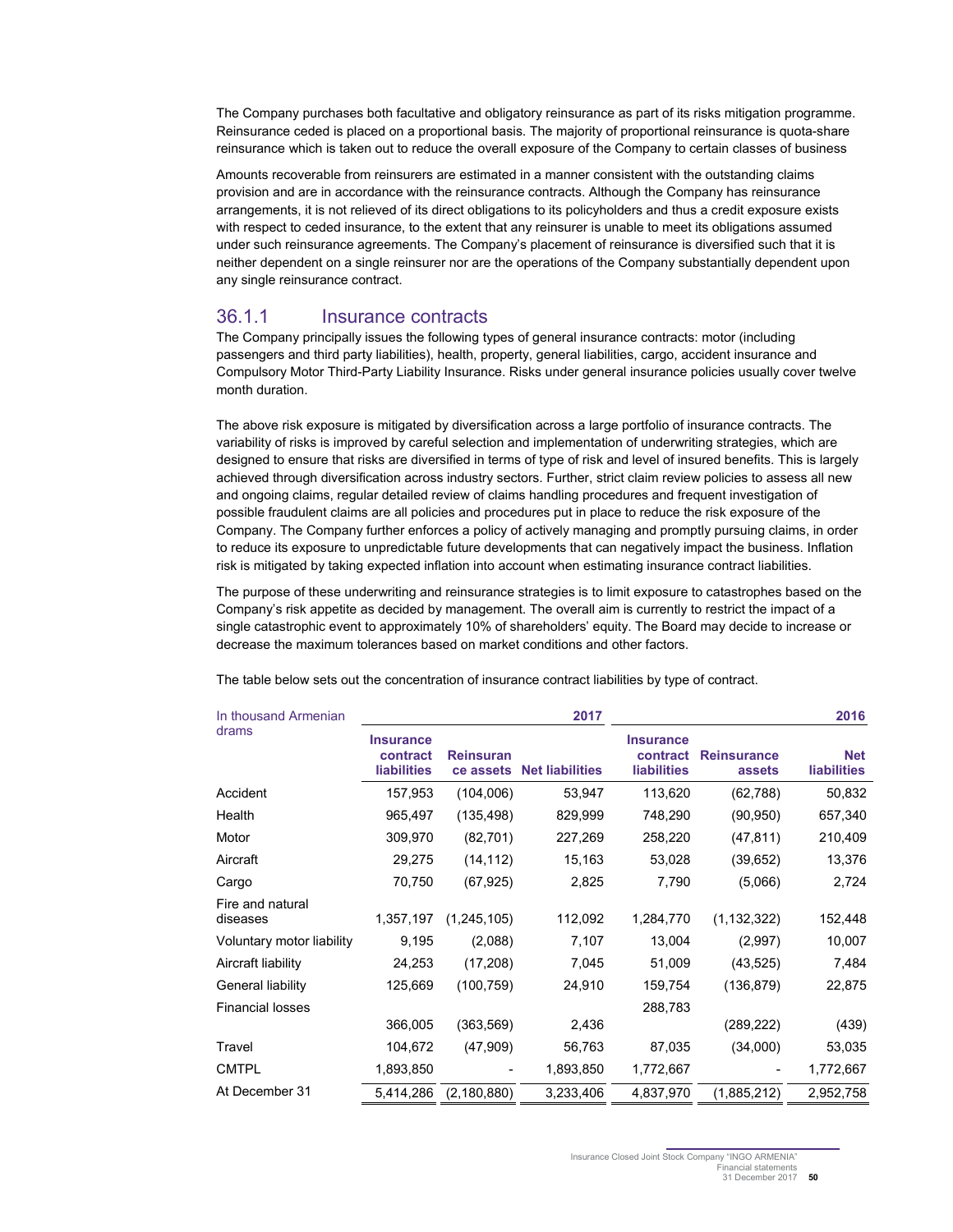The Company sets out the total aggregate exposure that it is prepared to accept in relation to general insurance risk concentrations. It monitors these exposures at the time of underwriting a risk.

The maximum loss, net of reinsurance that the Company accepts on each contract is 10% of total capital, in accordance with the regulations of the Central Bank of Armenia.

#### Key assumptions

The principal assumption underlying the liability estimates is that the Company's future claims development will follow a similar pattern to past claims development experience. This includes assumptions in respect of average claim costs, claim handling costs, expected loss rations and claim numbers for each accident year. Additional qualitative judgments are used to assess the extent to which past trends may not apply in the future, for example once-off occurrence, changes in market factors such as public attitude to claiming, economic conditions, as well as internal factors such as portfolio mix, policy conditions and claims handling procedures.

Judgment is further used to assess the extent to which external factors such as judicial decisions and government legislation affect the estimates.

Other key circumstances affecting the reliability of assumptions include variation in interest rates, delays in settlement and changes in foreign currency rates.

However, due to relatively new insurance market in Armenia, it difficult to predict with certainty the likely outcome of any particular claim and the ultimate cost of notified claims. The impact of many of the items affecting the ultimate costs of the loss is difficult to estimate. For these reasons the Company's management regularly reviews the statistical data, market changes and other factors for a more prudential provisioning.

#### **Sensitivities**

The insurance claim liabilities are sensitive to the key assumptions shown below. It has not been possible to quantify the sensitivity of certain assumptions such as legislative changes or uncertainty in the estimation process.

The analysis below is performed for reasonably possible movements in key assumptions with all other assumptions held constant, showing the impact on profit before tax and equity. The correlation of assumptions will have a significant effect in determining the ultimate claims liabilities, but to demonstrate the impact due to changes in assumptions, assumptions had to be changed on an individual basis.

It should be noted that movements in these assumptions are non-linear.

| In thousand Armenian |                              |                                    | 2017                      |  |  |
|----------------------|------------------------------|------------------------------------|---------------------------|--|--|
| drams                | <b>Change in assumptions</b> | <b>Effect on profit before tax</b> |                           |  |  |
|                      | in $%$                       | <b>Gross of reinsurance</b>        | <b>Net of reinsurance</b> |  |  |
| Average claim cost   | $+10$                        | (438, 012)                         | (414, 942)                |  |  |
|                      | $-10$                        | 438,012                            | 414,942                   |  |  |
| Expected loss ratio  | $+10$                        | (478, 893)                         | (425,498)                 |  |  |
|                      | $-10$                        | 478,893                            | 425.498                   |  |  |

| In thousand Armenian |                              |                                         | 2016       |  |  |
|----------------------|------------------------------|-----------------------------------------|------------|--|--|
| drams                | <b>Change in assumptions</b> | <b>Effect on profit before tax</b>      |            |  |  |
|                      | in $%$                       | Gross of reinsurance Net of reinsurance |            |  |  |
|                      |                              |                                         |            |  |  |
| Average claim cost   | $+10$                        | (340,990)                               | (321, 776) |  |  |
|                      | $-10$                        | 340.990                                 | 321,776    |  |  |
| Expected loss ratio  | $+10$                        | (349,478)                               | (342, 818) |  |  |
|                      | $-10$                        | 349.478                                 | 324.818    |  |  |

Insurance Closed Joint Stock Company "INGO ARMENIA" inancial statements

31 December 2017 **51**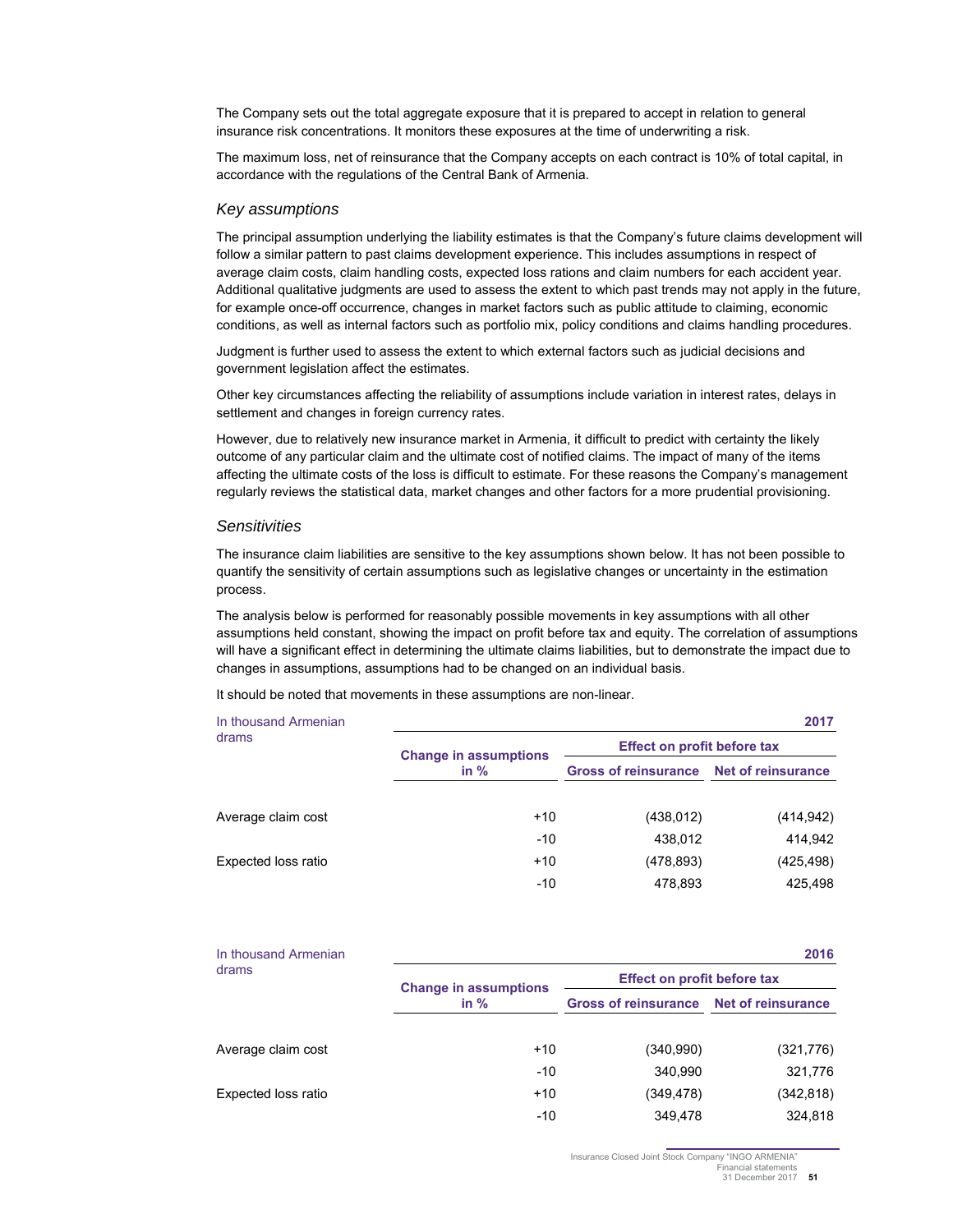#### Claims development table

The following tables show the estimate cumulative incurred claims, including both claims notified and IBNR for each successive accident year at each balance sheet date, together with cumulative payments to date.

Gross insurance contract liabilities for 2017 are developed as follows:

| In thousand Armenian drams                        | 2011        | 2012                                                    | 2013      | 2014                                                                                              | 2015      | 2016        | 2017                        | <b>Total</b>   |
|---------------------------------------------------|-------------|---------------------------------------------------------|-----------|---------------------------------------------------------------------------------------------------|-----------|-------------|-----------------------------|----------------|
|                                                   |             |                                                         |           |                                                                                                   |           |             |                             |                |
| Current estimate of cumulative<br>claims incurred |             |                                                         |           |                                                                                                   |           |             |                             |                |
| At end of accident year                           |             |                                                         |           |                                                                                                   |           |             |                             |                |
|                                                   | 1,942,166   | 3,633,261                                               | 3,800,883 | 3,613,282                                                                                         | 3,579,913 | 3,430,313   | 4,563,030                   | 24,562,848     |
| One year later                                    | 1,950,805   | 3,870,080                                               | 3,684,982 | 3,505,611                                                                                         | 3,491,539 | 3,344,430   |                             | 19,847,447     |
| Two years later                                   | 1,922,691   | 3,887,415                                               | 3,690,036 | 3,509,025                                                                                         | 3,495,315 |             |                             | 16,504,482     |
| Three years later                                 | 1,925,640   | 3,893,376                                               | 3,686,628 | 3,485,695                                                                                         |           |             |                             | 12,991,339     |
| Four years later                                  | 1,929,822   | 3,892,836                                               | 3,689,511 |                                                                                                   |           |             |                             | 9,512,169      |
| Five years later                                  | 1,929,822   | 3,906,131                                               |           |                                                                                                   |           |             |                             | 5,835,953      |
| Six years later                                   | 1,934,579   |                                                         |           |                                                                                                   |           |             |                             | 1,934,579      |
| Current estimate of cumulative                    |             |                                                         |           |                                                                                                   |           |             |                             |                |
| claims incurred                                   | 1.934.579   | 3,906,131                                               | 3,689,511 | 3,485,695                                                                                         | 3,495,315 | 3.344.430   | 4,563,030                   | 24,418,691     |
|                                                   |             |                                                         |           |                                                                                                   |           |             |                             |                |
| Cumulative payments to date                       |             |                                                         |           |                                                                                                   |           |             |                             |                |
| At end of accident year                           |             |                                                         |           | $(1,566,395)$ $(3,216,890)$ $(3,149,624)$ $(2,953,271)$ $(2,919,756)$                             |           |             | $(2,767,597)$ $(3,459,539)$ | (20,033,072)   |
| One year later                                    |             |                                                         |           | $(1,903,302)$ $(3,844,383)$ $(3,656,358)$ $(3,437,344)$ $(3,362,036)$                             |           | (3,333,639) |                             | (19, 537, 062) |
| Two years later                                   |             |                                                         |           | $(1,922,691)$ $(3,868,052)$ $(3,680,554)$ $(3,478,183)$ $(3,381,934)$                             |           |             |                             | (16, 331, 414) |
| Three years later                                 |             | $(1,925,464)$ $(3,880,451)$ $(3,684,778)$ $(3,481,201)$ |           |                                                                                                   |           |             |                             | (12, 971, 894) |
| Four years later                                  |             | $(1,929,697)$ $(3,881,909)$ $(3,688,161)$               |           |                                                                                                   |           |             |                             | (9, 499, 767)  |
| Five years later                                  |             | $(1,929,697)$ $(3,896,805)$                             |           |                                                                                                   |           |             |                             | (5,826,502)    |
| Six years later                                   | (1,932,760) |                                                         |           |                                                                                                   |           |             |                             | (1,932,760)    |
| Cumulative payments to date                       |             |                                                         |           | $(1,932,760)$ $(3,896,805)$ $(3,688,161)$ $(3,481,201)$ $(3,381,934)$ $(3,333,639)$ $(3,459,539)$ |           |             |                             | (23, 174, 039) |
| Total gross insurance                             |             |                                                         |           |                                                                                                   |           |             |                             |                |
| contract liabilities per the                      | 1,819       | 9,326                                                   | 1,350     | 4,494                                                                                             | 113,381   | 10,791      | 1,103,491                   | 1,244,652      |
| balance sheet                                     |             |                                                         |           |                                                                                                   |           |             |                             |                |

I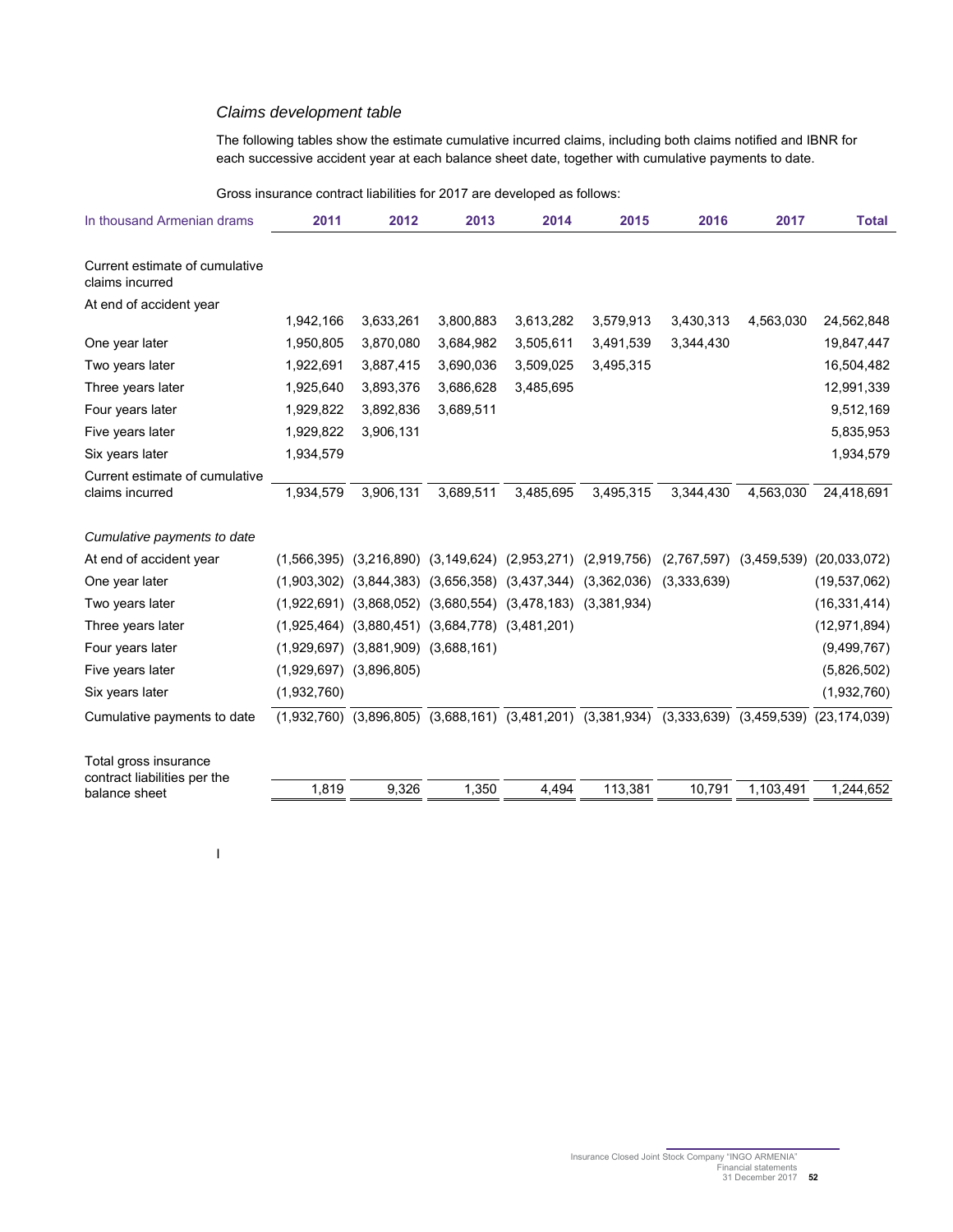Insurance contract liabilities for 2017 net of reinsurance:

| In thousand Armenian drams        | 2011        | 2012          | 2013        | 2014                        | 2015        | 2016        | 2017        | <b>Total</b>                 |
|-----------------------------------|-------------|---------------|-------------|-----------------------------|-------------|-------------|-------------|------------------------------|
| Current estimate of cumulative    |             |               |             |                             |             |             |             |                              |
| claims incurred                   |             |               |             |                             |             |             |             |                              |
| At end of accident year           | 1,684,612   | 3,509,751     | 3,664,909   | 3,270,827                   | 3,243,156   | 3,118,520   | 3,944,604   | 22,436,379                   |
| One year later                    | 1,766,793   | 3,746,816     | 3,601,447   | 3,229,134                   | 3,217,410   | 3,083,007   |             | 18,644,607                   |
| Two years later                   | 1,748,964   | 3,760,285     | 3,607,327   | 3,235,113                   | 3,230,282   |             |             | 15,581,971                   |
| Three years later                 | 1,735,030   | 3,766,247     | 3,603,920   | 3,236,793                   |             |             |             | 12,341,990                   |
| Four years later                  | 1,739,213   | 3,765,706     | 3,606,802   |                             |             |             |             | 9,111,721                    |
| Five years later                  | 1,739,213   | 3,779,002     |             |                             |             |             |             | 5,518,215                    |
| Six years later                   | 1,743,969   |               |             |                             |             |             |             | 1,743,969                    |
| Current estimate of cumulative    |             |               |             |                             |             |             |             |                              |
| claims incurred                   | 1,743,969   | 3,779,002     | 3,606,802   | 3,236,793                   | 3,230,282   | 3,083,007   | 3,944,604   | 22,624,459                   |
| Cumulative payments to date       |             |               |             |                             |             |             |             |                              |
| At end of accident year           | (1,463,832) | (3, 130, 965) | (3,085,970) | (2,760,945)                 | (2,781,237) | (2,620,409) |             | $(3,343,533)$ $(19,186,891)$ |
| One year later                    | (1,730,057) | (3,724,912)   | (3,580,202) | (3,211,714)                 | (3,201,741) | (3,072,450) |             | (18,521,076)                 |
| Two years later                   | (1,748,964) | (3,744,672)   | (3,597,846) | $(3,229,379)$ $(3,221,047)$ |             |             |             | (15,541,908)                 |
| Three years later                 | (1,734,854) | (3,757,071)   | (3,602,070) | (3,232,299)                 |             |             |             | (12, 326, 294)               |
| Four years later                  | (1,739,087) | (3,758,530)   | (3,605,452) |                             |             |             |             | (9, 103, 069)                |
| Five years later                  | (1,739,087) | (3,773,426)   |             |                             |             |             |             | (5,512,513)                  |
| Six years later                   | (1,742,150) |               |             |                             |             |             |             | (1,742,150)                  |
| Cumulative payments to date       | (1,742,150) | (3,773,426)   |             | $(3,605,452)$ $(3,232,299)$ | (3,221,047) | (3,072,450) | (3,343,533) | (21,990,357)                 |
| Total gross insurance contract    |             |               |             |                             |             |             |             |                              |
| liabilities per the balance sheet | 1,819       | 5.576         | 1,350       | 4.494                       | 9,235       | 10,557      | 601,071     | 634,102                      |

## 36.2 Credit risk

The Company takes on exposure to credit risk. Key areas where the Company is exposed to credit risk are:

- Debt securities and bank accounts;
- Amounts to from financial institutions;
- Reinsurers' share of insurance liabilities;
- Amounts due from reinsurers in respect of claims already paid;
- Amounts due from insurance contract holders;
- Amounts due from insurance intermediaries.

In the further credit risk disclosures the reinsurer's part in provision for unearned premiums is excluded from reinsurance assets, as it is not a financial asset.

### 36.2.1 Maximum exposure to credit risk

The carrying amounts of the Company's financial assets best represent the maximum exposure to credit risk related to them, without taking account of any collateral held or other credit enhancements.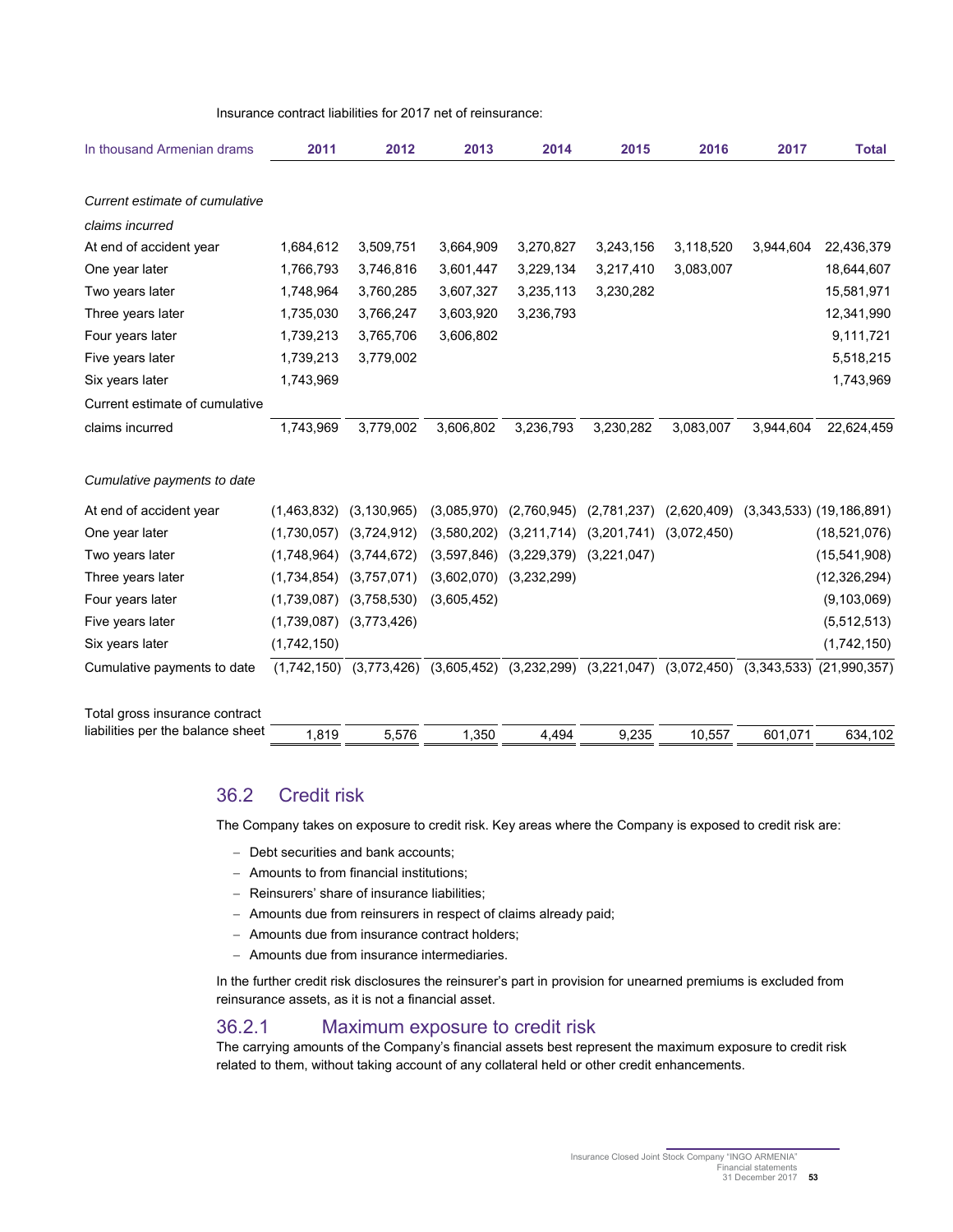## 36.2.2 Risk concentrations of the maximum exposure to credit risk

#### **Ratings**

The table below provides information regarding the credit risk exposure of the Company at 31 December 2017 by classifying assets according to credit ratings of the counterparties set by international rating agencies.

| In thousand Armenian<br>drams                     | A+  | AA                       | $AA-$      | <b>BBB</b> | BBB+ | A1 | BBB- | $A-$      | A                | Not rated | Total               |
|---------------------------------------------------|-----|--------------------------|------------|------------|------|----|------|-----------|------------------|-----------|---------------------|
|                                                   |     |                          |            |            |      |    |      |           |                  |           |                     |
| Insurance receivables                             | 310 | $\overline{\phantom{0}}$ | 26,837     |            |      |    |      | $-20,096$ | $\sim$           |           | 2,066,975 2,114,218 |
| Loans to other parties                            |     |                          |            |            |      |    |      |           |                  | 1,350     | 1,350               |
| Reinsurance assets                                |     |                          |            |            |      |    |      |           |                  |           |                     |
|                                                   |     |                          | $-254,249$ | 41,509     |      |    |      |           | - 29,682 136,521 | 44,512    | 610,549             |
| Amounts due from<br>financial institutions        |     |                          |            |            |      |    |      |           | $\sim$ 10 $\pm$  |           | 2,114,492 2,114,492 |
| Securities pledged under<br>repurchase agreements |     |                          |            |            |      |    |      |           | ۰.               | 852,793   | 852,793             |
| Investments available-for-<br>sale                |     |                          |            |            |      |    |      |           |                  |           | 2,663,052 2,663,052 |
| Cash and cash<br>equivalents                      |     |                          |            |            |      |    |      |           |                  | 64,570    | 64,570              |
| As of 31 December 2017                            | 310 | 8,368                    | 29,086     | 185        |      |    | ۰.   |           | 23.412 123.415   |           | 7,947,296 8,255,192 |

## 36.2.3 Risk limit control and mitigation policies

The Company has a credit risk policy setting out the assessment and determination of what constitutes credit risk for the Company. The policy is regularly reviewed for pertinence and for changes in the risk environment.

Reinsurance is used to manage insurance risk. This does not, however, discharge the Company's liability as primary insurer. If a reinsurer fails to pay a claim for any reason, the Company remains liable for the payment to the policyholder. Reinsurance is placed with counterparties that have a good credit rating and concentration of risk is avoided by following policy guidelines in respect of counterparties' limits that are set each year by the Board and are subject to regular reviews. The creditworthiness of reinsurers is considered on an annual basis by reviewing their financial strength prior to finalisation of any contract.

## 36.2.4 Impairment and provisioning policies

The main considerations for the financial assets impairment assessment include whether any payments are overdue by more than 90 days or there are any known difficulties in the cash flows of counterparties, credit rating downgrades, or infringement of the original terms of the contract. The Company addresses impairment assessment into areas: individually assessed allowances and collectively assessed allowances.

#### Past due but not impaired financial assets

Past due financial assets include those that are only past due by a few days.

As of 31 December 2017 the Company doesn't have any past due but not impaired financial assets (2016: nil)

#### Impaired financial assets

At 31 December 2017 there are impaired financial assets of AMD 342,229 thousand (2016: AMD 307,138 thousand).

No collateral is held as security for any past due or impaired assets.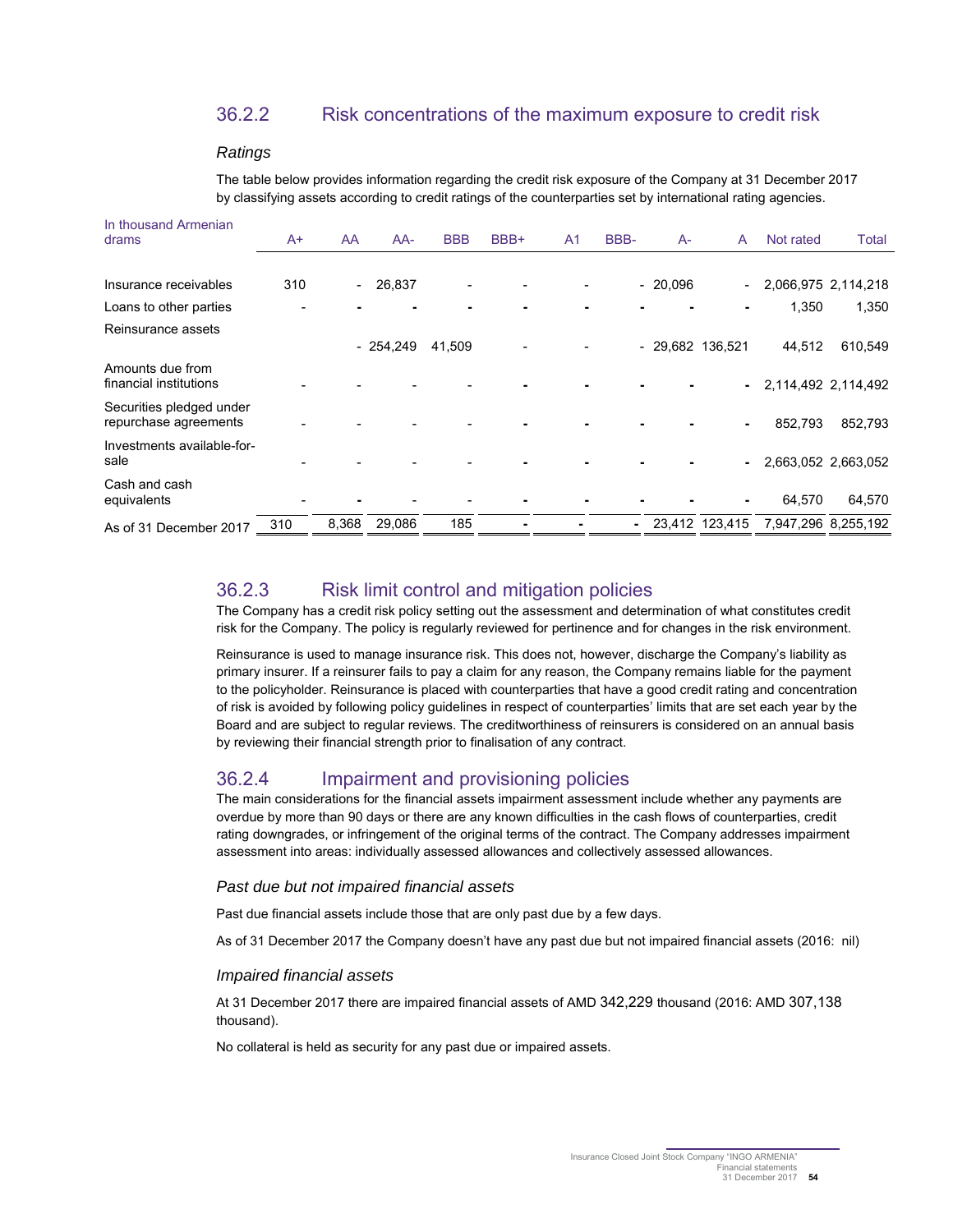## 36.3 Market risk

Market risk is the risk that the fair value or future cash flows of financial instruments will fluctuate due to changes in market variables such as interest rates and foreign exchange rates. Market risk comprises three types of risk: interest rate risk and currency risk.

 Except for the concentrations within foreign currency, the Company has no significant concentration of market risk.

### 36.3.1 Interest rate risk

Interest rate risk arises from the possibility that changes in interest rates will affect future cash flows or the fair values of financial instruments. The Board has established limits on the interest rate gaps for stipulated periods.

Floating rate instruments expose the Company to cash flow interest risk, whereas fixed interest rate instruments expose the Company to fair value interest risk.

The sensitivity of the statement of comprehensive income is the effect of the assumed changes in interest rates on the net interest income for one year, based on the floating rate non-trading financial assets and financial liabilities held at 31 December 2017 including the effect of hedging instruments. The sensitivity of equity is calculated by revaluating assets available for sale at fixed interest rate, including hedges and formulated as hedges cash-flow swaps, as of 31 December 2017, based on the assumed changes of interest rate.

The sensitivity of equity is analysed by maturity of the asset or swap. The total sensitivity of equity is based on the assumption that there are parallel shifts in the yield curve, while the analysis by maturity band displays the sensitivity to non-parallel changes.

|     | In thousand Armenian drams |                              |                                                    |                              |                       |                                    |                                       | 2017         |
|-----|----------------------------|------------------------------|----------------------------------------------------|------------------------------|-----------------------|------------------------------------|---------------------------------------|--------------|
|     |                            |                              |                                                    | <b>Sensitivity of equity</b> |                       |                                    |                                       |              |
|     | Currency                   | Change<br>in basis<br>points | <b>Sensitivity</b><br>of net<br>interest<br>income | Up to $6$                    | 6<br>months to 1 year | months 1 year to 5<br><b>vears</b> | <b>More</b><br>than 5<br><b>vears</b> | <b>Total</b> |
| AMD |                            | 1                            | $\overline{\phantom{a}}$                           |                              |                       | (67, 147)                          | (54, 034)                             | (121, 181)   |
| AMD |                            | $-1$                         |                                                    |                              |                       | 69,538                             | 60,869                                | 130,407      |

|            | 2016<br>In thousand Armenian drams |                              |                                                                  |                              |                          |                      |                                       |           |
|------------|------------------------------------|------------------------------|------------------------------------------------------------------|------------------------------|--------------------------|----------------------|---------------------------------------|-----------|
|            |                                    |                              |                                                                  | <b>Sensitivity of equity</b> |                          |                      |                                       |           |
|            | Currency                           | Change<br>in basis<br>points | <b>Sensitivity</b><br>of net<br><b>interest</b><br><i>income</i> | Up to $6$<br>months          | 6<br>months<br>to 1 year | 1 year to<br>5 years | <b>More</b><br>than 5<br><b>vears</b> | Total     |
| AMD        |                                    | 1                            | $\overline{\phantom{a}}$                                         |                              | -                        | (85, 888)            | (60, 110)                             | (145,998) |
| <b>AMD</b> |                                    | -1                           |                                                                  |                              | $\overline{\phantom{0}}$ | 88,745               | 66,938                                | 155,683   |

## 36.3.2 Currency risk

Currency risk is the risk that the value of a financial instrument will fluctuate due to changes in foreign exchange rates. The Board of Directors has set limits on positions by currency.

The tables below indicate the currencies to which the Company had significant exposure at 31 December 2017 on its non-trading monetary assets and liabilities and its forecast cash flows. The analysis calculated the effect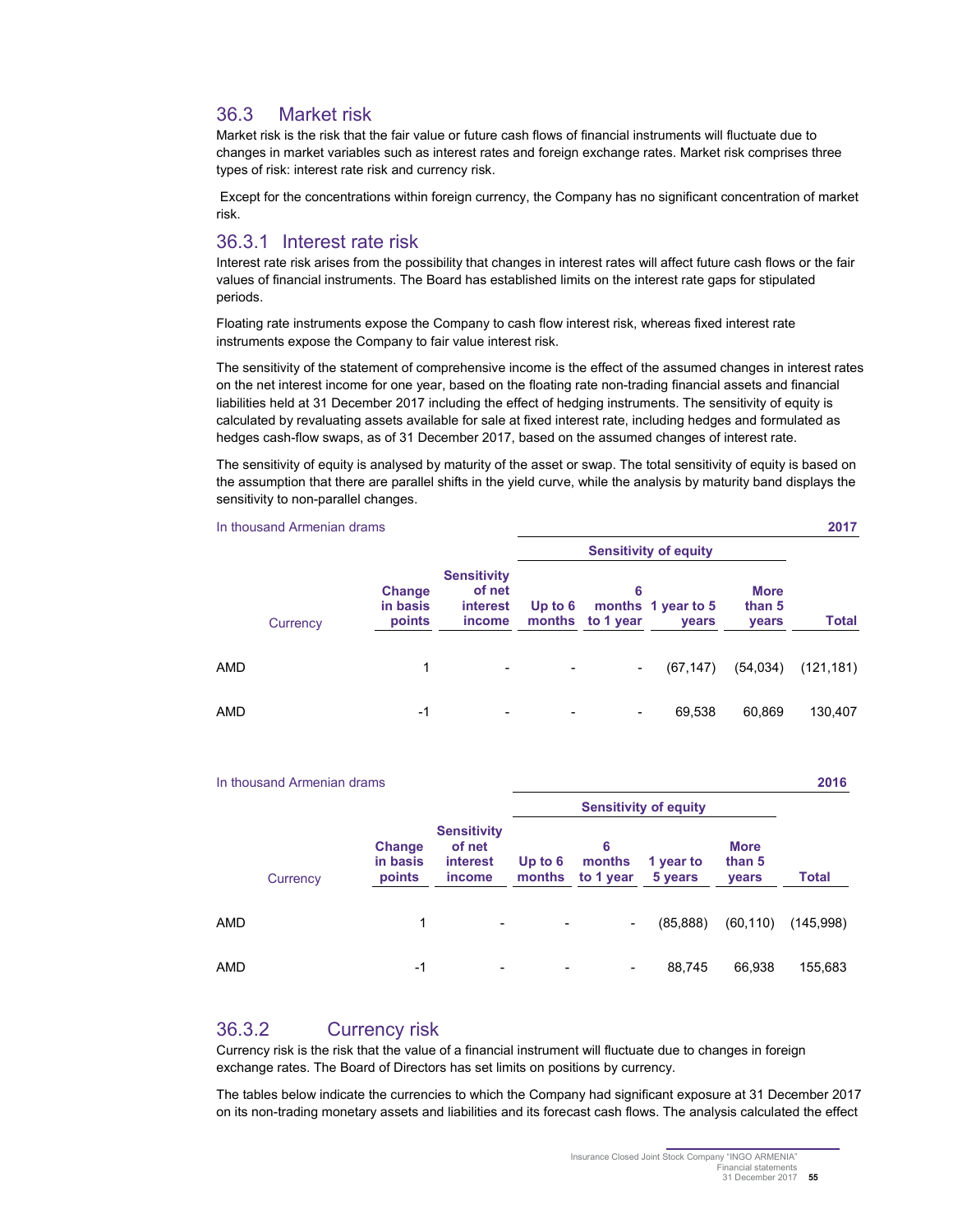of a reasonably possible movement of the currency rate against the Armenian dram, with all other variables held constant on the statement of comprehensive income (due to the fair value of currency sensitive nontrading monetary assets and liabilities) and equity. A negative amount in the table reflects a potential net reduction in the statement of comprehensive income while a positive amount reflects a net potential increase.

| In thousand Armenian drams |                                      | 2017                    | 2016                                                      |                                          |
|----------------------------|--------------------------------------|-------------------------|-----------------------------------------------------------|------------------------------------------|
| Currency                   | Change in<br>currency rate<br>in $%$ | <b>Effect on</b><br>tax | <b>Change in</b><br>profit before currency rate<br>in $%$ | <b>Effect on</b><br>profit before<br>tax |
| <b>USD</b>                 | +5                                   | (35, 712)               | +5                                                        | (13, 445)                                |
| <b>USD</b>                 | -5                                   | 35.712                  | -5                                                        | 13,445                                   |

#### The Company's exposure to foreign currency exchange risk is as follow:

| In thousand Armenian drams                        | <b>Armenian</b><br><b>Dram</b> | <b>Freely</b><br>convertible<br>currencies | <b>Non-freely</b><br>convertible<br><b>currencies</b> | <b>Total</b> |
|---------------------------------------------------|--------------------------------|--------------------------------------------|-------------------------------------------------------|--------------|
| <b>ASSETS</b>                                     |                                |                                            |                                                       |              |
| Insurance receivables                             | 2,101,931                      | 12,287                                     |                                                       | 2,114,218    |
| Loans to other parties                            | 1,350                          |                                            |                                                       | 1,350        |
| Amounts due from other financial institutions     | 1,936,585                      | 177,907                                    |                                                       | 2,114,492    |
| Reinsurance assets                                | 610,549                        |                                            |                                                       | 610,549      |
| Securities pledged under repurchase<br>agreements | 852,793                        |                                            |                                                       | 852,793      |
| Investments available-for-sale                    | 2,663,052                      |                                            |                                                       | 2,663,052    |
| Cash and cash equivalents                         | 64,570                         |                                            |                                                       | 64,570       |
| <b>Total assets</b>                               | 8,230,830                      | 190,194                                    |                                                       | 8,421,024    |
| <b>LIABILITIES</b>                                |                                |                                            |                                                       |              |
| Insurance contract liabilities                    | 1,244,652                      |                                            |                                                       | 1,244,652    |
| Insurance payables                                | 324,537                        | 872,125                                    |                                                       | 1,196,662    |
| Loans under repurchase agreements                 | 800,824                        |                                            |                                                       | 800,824      |
| Other liabilities                                 | 204,016                        | 32,312                                     |                                                       | 236,328      |
| <b>Total liabilities</b>                          | 2,574,029                      | 904,137                                    |                                                       | 3,478,466    |
|                                                   |                                |                                            |                                                       |              |
| Net position as of 31 December 2017               | 5,656,801                      | (714, 243)                                 |                                                       | 4,942,558    |
| <b>Total financial assets</b>                     | 8,024,202                      | 230,990                                    |                                                       | 8,255,192    |
| <b>Total financial liabilities</b>                | 2,720,124                      | 499,885                                    |                                                       | 3,220,009    |
| Net position as of 31 December 2016               | 5,304,078                      | (268, 895)                                 |                                                       | 5,035,183    |
|                                                   |                                |                                            |                                                       |              |

Freely convertible currencies represent mainly US dollar amounts, but also include currencies from other OECD countries. Non-freely convertible amounts relate to currencies of CIS countries, excluding Republic of Armenia. The reinsurer's part in provision for unearned premiums is excluded from reinsurance assets, as it is not a financial asset.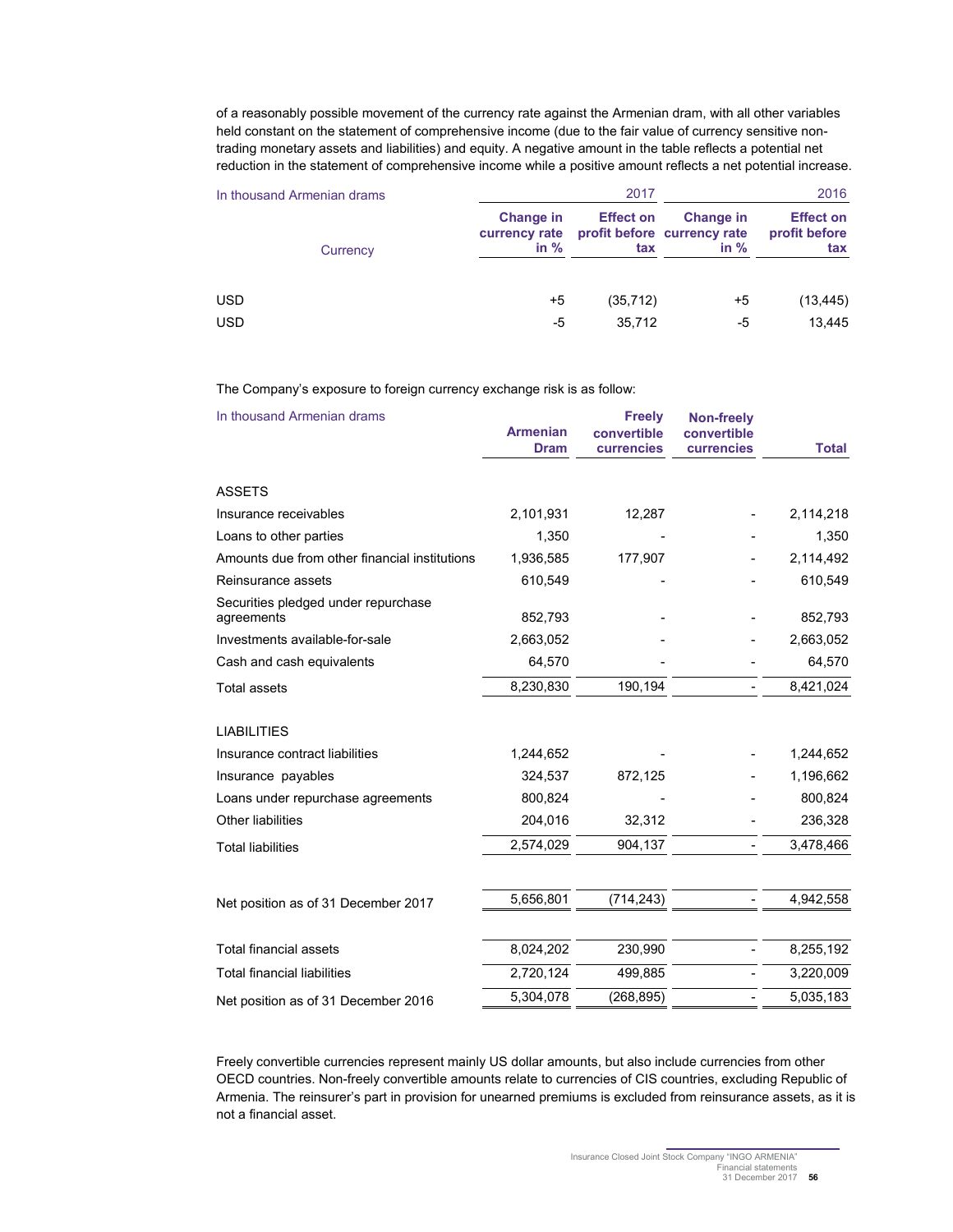## 36.4 Liquidity risk

Liquidity risk is the risk that the Company will be unable to meet its payment obligations when they fall due under normal and stress circumstances. To limit this risk, management has arranged diversified funding sources in addition to its core deposit base, manages assets with liquidity in mind, and monitors future cash flows and liquidity on a daily bases. This incorporates an assessment of expected cash flows and the availability of high grade collateral which could be used to secure additional funding if required.

The Company maintains a portfolio of highly marketable and diverse assets that can be easily liquidated in the event of an unforeseen interruption of cash flow. The Company also has committed lines of credit that it can access to meet liquidity needs. The liquidity position is assessed and managed under a variety of scenarios, giving due consideration to stress factors relating to both the market in general and specifically to the Company.

The liquidity management of the Company requires considering the level of liquid assets necessary to settle obligations as they fall due; maintaining access to a range of funding sources; maintaining funding contingency plans and monitoring balance sheet liquidity ratios against regulatory requirements. The Company calculates the liquidity ratio in accordance with the requirement of the Central Bank of Armenia.

The Company has taken advantage of point d (i) of the paragraph 39 of IFRS 4, by disclosing the information on estimated timing of net undiscounted cash flows from insurance liabilities as of 31 December 2017, instead of the disclosure of maturities required by point a) of 39 paragraph of IFRS 7. See note 35 for the expected maturities of these liabilities.

| In thousand Armenian drams | <b>Carrying</b><br>amount | <b>Estimated net undiscounted cash flow</b> |                     |              |
|----------------------------|---------------------------|---------------------------------------------|---------------------|--------------|
|                            |                           | Up to 1 year                                | More than 1<br>year | <b>Total</b> |
| As of 31 December 2017     |                           |                                             |                     |              |
| Insurance liabilities      | 1,244,652                 | 1,244,652                                   |                     | 1,244,652    |
| Total                      | 1,244,652                 | 1,244,652                                   |                     | 1,244,652    |
| As of 31 December 2016     |                           |                                             |                     |              |
| Insurance liabilities      | 835,838                   | 835,838                                     |                     | 835,838      |
| Total                      | 835,838                   | 835,838                                     |                     | 835,838      |
|                            |                           |                                             |                     |              |

## 36.5 Operational risk

Operational risk is the risk of direct or indirect loss arising from a wide variety of causes associated with the Company's involvement with financial instruments, including processes, personnel, technology and infrastructure, and from external factors other than credit, market and liquidity risks such as those arising from legal and regulatory requirements and generally accepted standards of corporate behaviour.

The Company's objective is to manage operational risk so as to balance the avoidance of financial losses and damage to the Company's reputation with overall cost effectiveness.

The primary responsibility for the development and implementation of controls to address operational risk is assigned to the Board. This responsibility is supported by the development of overall standards for the management of operational risk in the following areas:

- requirements for appropriate segregation of duties, including the independent authorisation of transactions;
- requirements for the reconciliation and monitoring of transactions;
- compliance with regulatory and other legal requirements, including the minimal requirements of the Central Bank of Armenia on internal control system;
- documentation of controls and procedures;